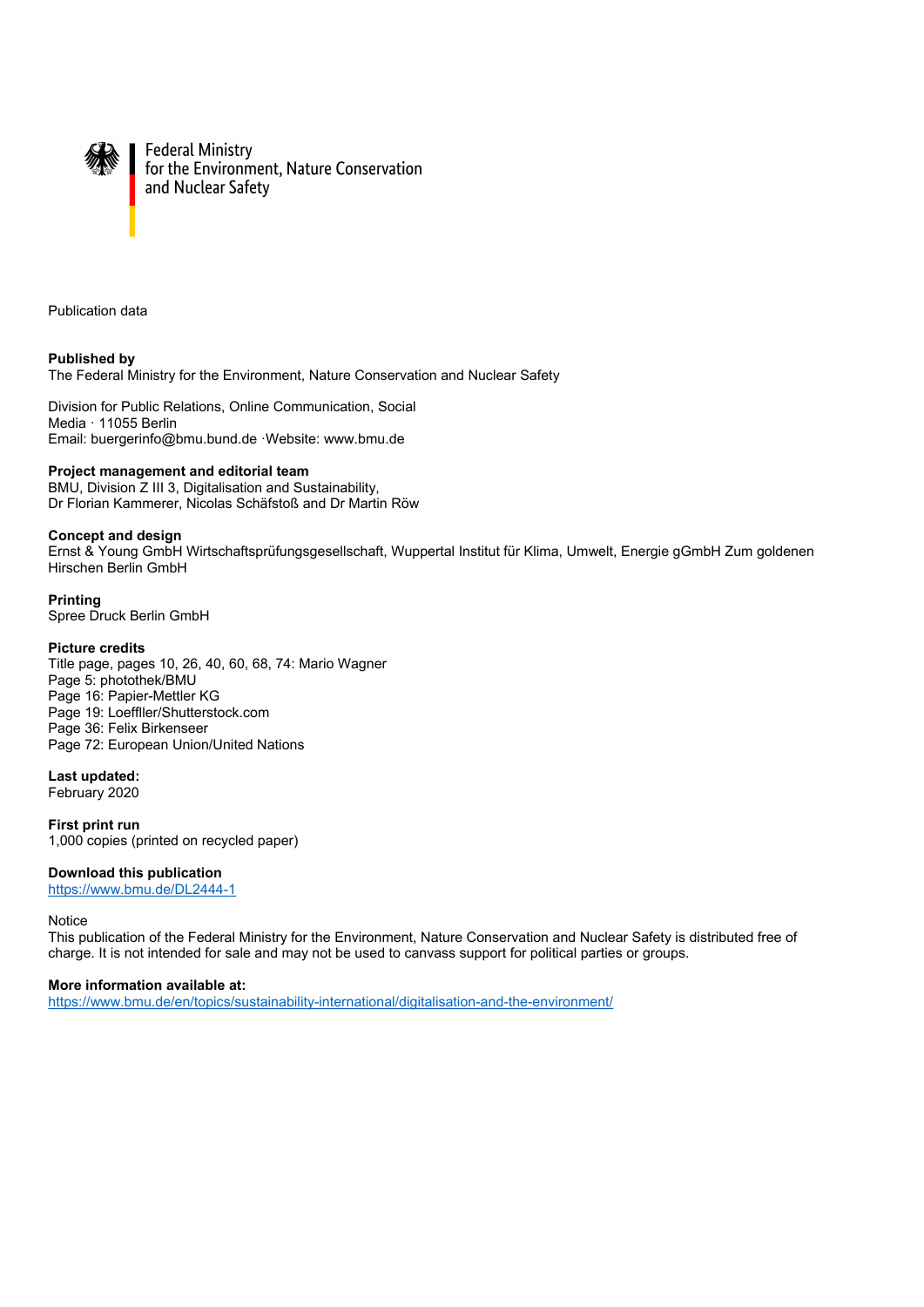# **Shaping digitalisation for humans and the environment**

Digitalisation is a megatrend of our time. Together with climate change, globalisation and demographic change, it is one of the developments that is shaping our world of today and tomorrow. Digitalisation in itself is neither good nor bad. What matters is what we make of it - whether we allow ourselves to be overwhelmed by it or use it to our benefit.

As digitalisation rapidly grows, so too does the need for power and valuable resources. Our wonderful new world of smartphones, streaming services and social networks is still powered primarily by coal, oil and gas. Streaming our favourite series, online shopping and digitalised production are currently not improving our CO<sub>2</sub> balance, but merely increasing consumption. Some estimate that in just a few years, the digital sector might be responsible for more global CO<sub>2</sub> emissions than passenger cars. Is digitalisation therefore destined to become a threat to the climate?

#### **Digitalisation for the benefit of social and environmental restructuring**

This does not have to be the case. Digital solutions can support climate action, clean air, intact soils and biodiversity conservation. Artificial intelligence helps us process more plastic waste into plastic for production. Smart textiles turn disposable products into long-lived and recyclable fashion. These are just two of the countless examples of digital creativity and pioneering spirit.

The effects of global warming have been felt in Germany for some time now. Fundamental changes are needed. An equitable restructuring of cores areas of our lives: how we generate energy, our agricultural practices, construction practices and how we produce goods. Digitalisation can play an important role in this. So far, we have underexploited the potential of digitalisation for the environment and climate. I want to change that.

I am advocating that environmental and climate policy make use of the possibilities offered by digitalisation while ensuring that it does not harm the environment or climate. It is up to policy-makers to shape digital progress in a way that benefits humans and the environment.

#### **Solve problems don't create them**

My goal is for digital innovation to drive the energy transition forward, for buses, cars and trams to link urban and rural areas and thus provide an alternative to individual car ownership. Digitalisation will create new impetus in industry for good and recyclable design thus enabling Germany to remain at the forefront of environmental innovation. It can also help us fertilise our crops in a more targeted way and therefore protect insects. Digitalisation should create more transparency for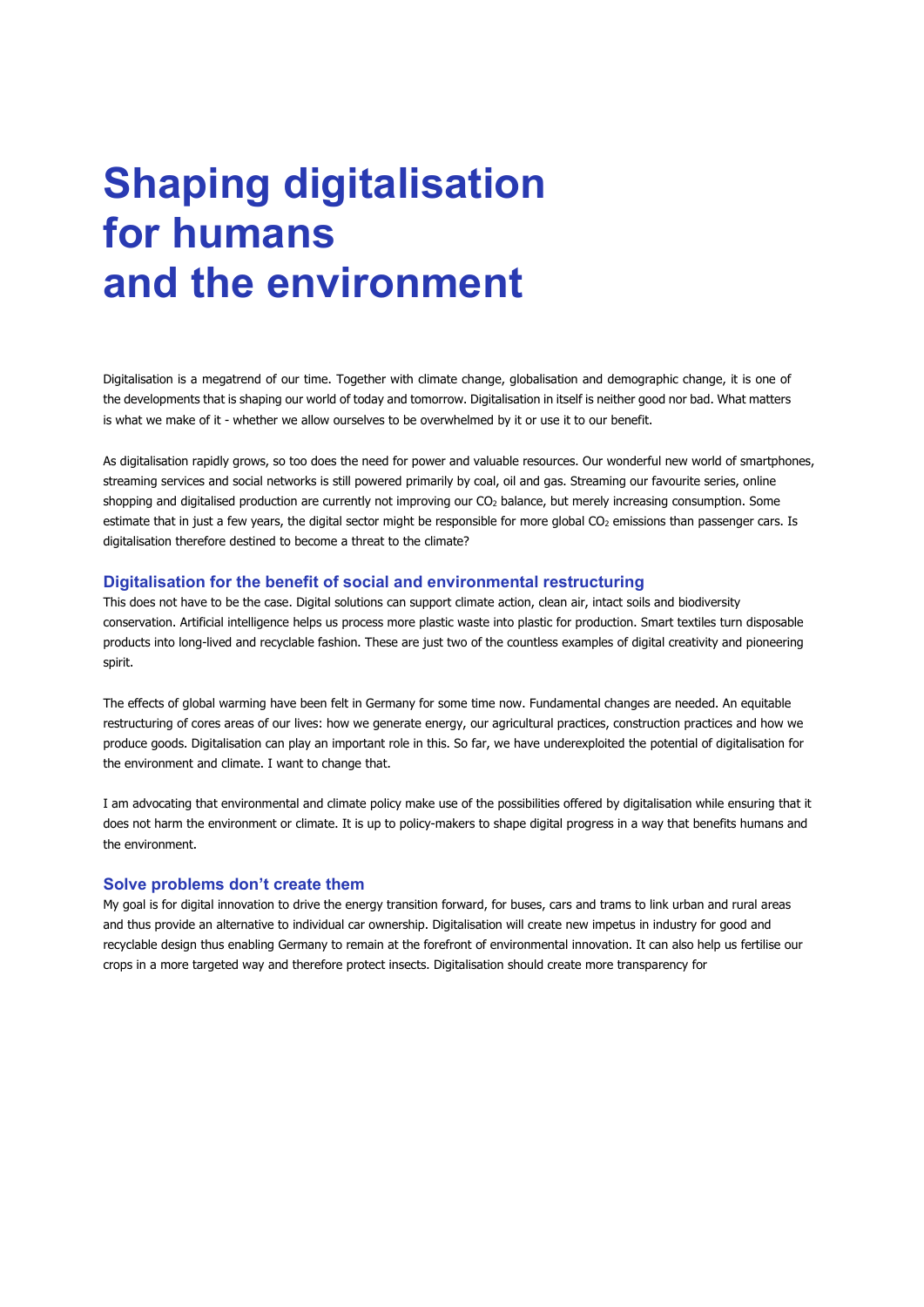consumers. In short: I want to take advantage of the opportunities digitalisation presents for more prosperity and competitiveness, social equity and an intact environment, and minimise its risks.

In preparing this Digital Policy Agenda for the Environment, the Federal Environment Ministry has broken new ground and accomplished a pioneering feat. At the re:publica 2019 conference, I presented the key points for a Digital Policy Agenda for the Environment and initiated a broad participation process. During a three week environmental workshop (#umwelt.werkstatt), the Federal Environment Ministry drew up the agenda together with around 200 experts from politics and administration, industry and research, and from municipalities and civil society. The agenda is the product of a broad range of knowledge, different perspectives and the unified will to utilise the benefits of digitalisation. We discussed common values and strategies, addressed more environmentally sound IT and looked at fields where the digital transformation is already in full swing. These fields are, in particular, mobility, agriculture, industry and circular economy, and everyday consumption. The Agenda thus contains several measures for all of these areas, many of which are already underway and others that are still in the planning stages.

Some of our projects can only be implemented in a combined effort at European level.

The European Union can set the global bar for a sustainable digitalisation that combines economic, social and environmental progress. I hope to use the EU Council Presidency, which Germany will hold for the second half of 2020, as an opportunity to generate fresh momentum in line with this agenda. Environmental protection and climate action should be incorporated into every algorithm - in Germany, in Europe and throughout the world.

Svenja Schulze

Federal Minister for the Environment, Nature Conservation and Nuclear Safety

-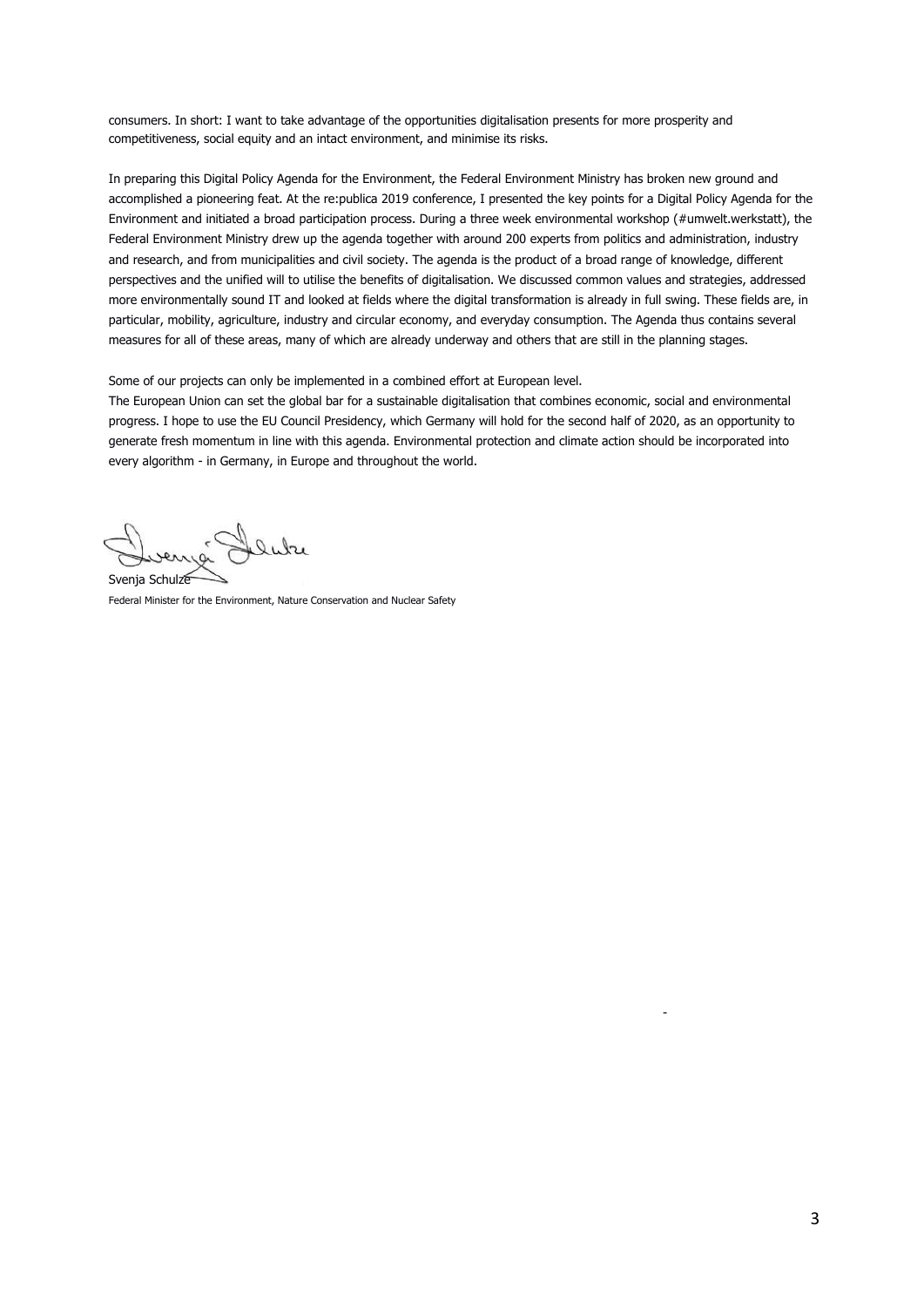# **At a glance**

*The Digital Policy Agenda for the Environment: how a problem can become the solution.* 

Climate change is marching onward, habitats are disappearing and species are dying out: in the medium term, a good life in an intact environment is no longer guaranteed in either Germany or Europe. Core areas of our lives will have to change. The economy, work, every aspect of our day-to-day lives are facing social and environmental restructuring. The course for this will be set in the next ten years. How we shape digitalisation will determine whether we are on course towards a greenhouse gas neutral future in a liveable world.

# *Addressing megatrends together*

Digital technologies and infrastructures leave behind a significant and ever-growing ecological footprint. Guiding principles are needed to ensure digitalisation does not exacerbate environmental degradation. If digitalisation is successfully designed in a sustainable way, it can decisively support social and environmental restructuring. Digitalisation opens up new options in environmental policy for shaping climate action and the conservation of nature and resources, for example through more transparency and technological innovation. The Federal Ministry for the Environment, Nature Conservation and Nuclear Safety (BMU) launched the Digital Policy Agenda for the Environment to ensure digitalisation works in harmony with the environment, climate and nature. The Agenda defines strategic principles and targets and contains four packages of measures to anchor environmental protection in digital policy in the long term.

*I. Package of measures: Future Programme for Environmentally Friendly Digitalisation* 

The Future Programme for Environmentally Friendly Digitalisation is intended to reduce the energy needs and resource consumption of digital technologies. The measures will close loopholes, in particular in European rules and provisions regarding hardware, software and cloud services. These measures will ensure that smartphones are also regulated in the EU Ecodesign Directive or that electronic products will become longer-lived through obligatory updates, replacement parts and repair services. A data centre register is to improve the monitoring and reduction of energy consumption of digital infrastructure. The programme will be accompanied by criteria for sustainable artificial intelligence.

## *II. Package of measures: Transparency initiative*

Better information creates transparency. Transparency creates new possibilities for design, management and action. A Digital Product Passport containing the environmental data on the life cycle of products and services will enable consumers, industry and the waste management sector to act more sustainably. Digital platforms will support the transition towards sustainable consumption e.g. by prioritising environmentally friendly products in search engines and ensuring goods are no longer destroyed unnecessarily. Municipalities will be supported in the use of data and ICT for smart traffic management systems and the reduction of rebound effects through digital mobility services. Pattern recognition, improved monitoring and public data promote a better understanding of ecosystems.

This could help provide solutions for sustainable agriculture.

## *III. Package of measures: digitalisation for social and environmental restructuring*

The Digital Policy Agenda for the Environment sets important impulses for utilising digital innovations as a tool for social and environmental restructuring. With its Artificial Intelligence (AI) lighthouse projects for the environment, climate, nature and resources, the BMU is promoting the targeted use of artificial intelligence to tackle environmental problems. New instruments to promote innovations, like the Digital Innovation Hub for Climate and the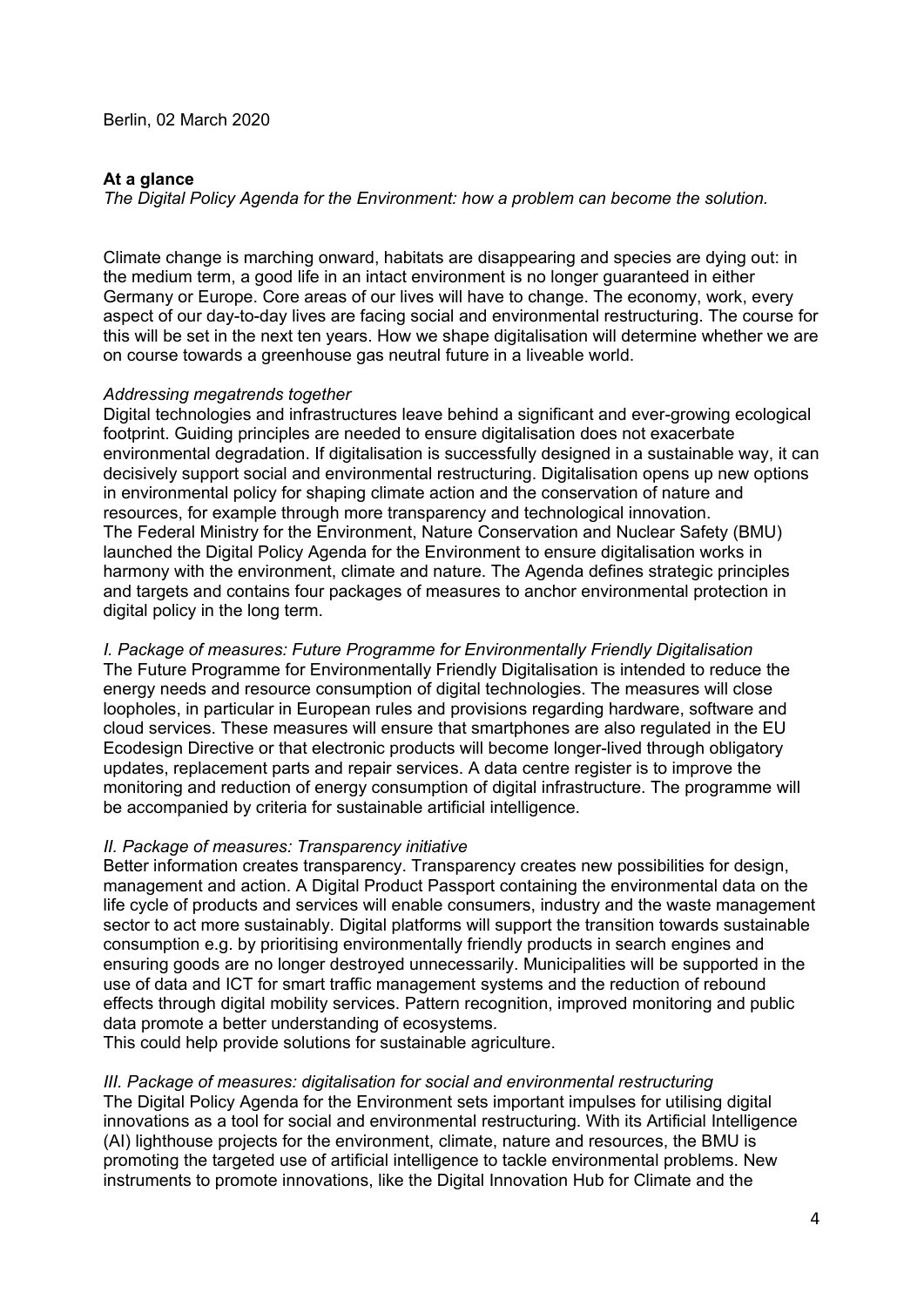Platform for Social and Environmental Innovations are to channel the innovative capacity of the digital sector and civil society towards environmental policy challenges.

# *IV. Package of measures: environmental policy 4.0*

Digital technologies facilitate data based, transparent and robust environmental policy. The BMU wants to strengthen environmental administration with the environmental policy 4.0 package of measures. A Satellite Remote Sensing and Sensor Technology Competence Centre, an AI Application Lab and big data will support data use and analysis as service providers. Access to environmental data is to be made easier by means of a German environmental and nature conservation information system. A review will be carried out of the legal and technical requirements for automating the associated administrative processes and making them more effective.

The Digital Policy Agenda for the Environment comprises over 70 measures, many of which are already underway, some which are being initiated and others which are in the development stages. With this agenda, the BMU is, for the first time, presenting a strategic framework for shaping the digital transformation in a sustainable manner.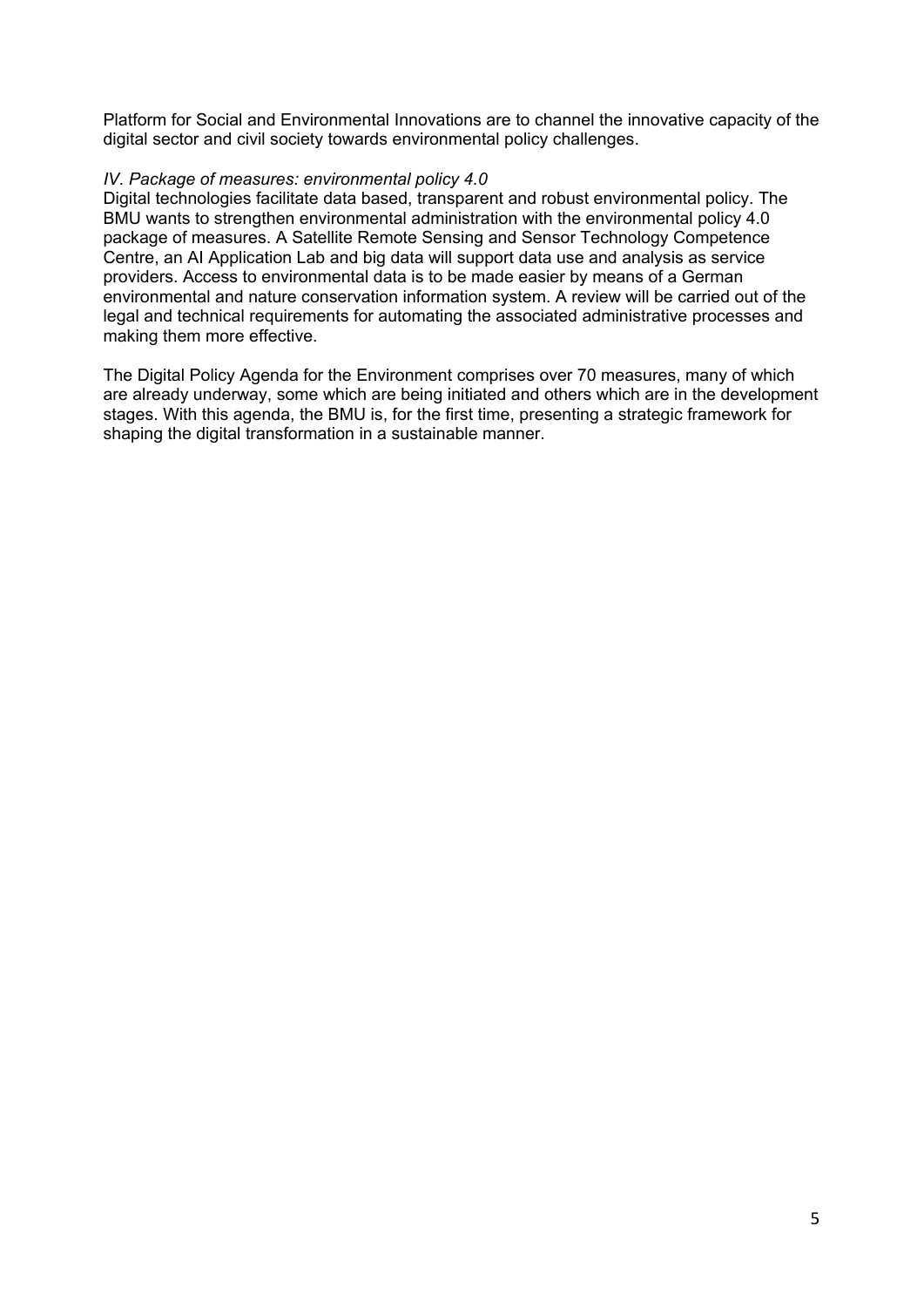# **Principles of the Digital Policy Agenda for the Environment**

# *Clear principles create synergies when two megatrends can no longer avoid each other*

The agenda brings two megatrends of the 21st century together: environmental protection and climate action, and digitalisation.

In 2015 the international community made a binding commitment under the Paris Agreement to keep global warming to well below 2 degrees Celsius and if possible to 1.5 degrees Celsius compared to pre-industrial levels. Germany is thus pursuing the goal to become greenhouse gas neutral by 2050. This goal and the conservation of biodiversity and habitats are vital for humankind and our planet. They both require us to fundamentally change our society, way of life and economic practices over the next 30 years. Noone can afford to ignore the need for ambitious environmental protection and climate action. However, there are also megatrends that environmental protection and climate action cannot avoid.

Digitalisation is one of these megatrends. Firstly, because it is currently a major driver of energy consumption and  $CO<sub>2</sub>$  emissions. Secondly, because digital technologies if designed appropriately, can be a key tool for the necessary social and environmental restructuring of our economy, work and society. Across all environmental policy strategies, they can help meet the Sustainable Development Goals (SDGs) and the goals set out in the Paris Agreement. Digital technologies are both a challenge and an opportunity for environmental policy. The BMU Digital Policy Agenda for the Environment sets out guiding principles to take advantage of these opportunities while also minimising the risks. The Agenda is based on the following six principles:

*1\_Social and environmental aspects of restructuring only possible with digitalisation*  Binding environment and climate policy goals and the wide range of expectations within society as regards a good life can only be met if society makes better use than it has up to now of digital technologies for sustainable forms of economic activity, housing, working and coexisting. Without digital technologies, the energy transition and transformation of the transport sector are just as inconceivable as a resource-efficient industry - a fundamental requirement for maintaining prosperity, competitiveness as well as good and well-paid work. Digitalisation allows new business models and forms of cooperation between policy-makers, administration, economy, science and civil society. It provides data and management potential for transparency in supply chains, more environmentally sound production, informed consumer decisions and more responsible action on the part of all stakeholders in society. And lastly, it opens up new regulatory possibilities in environmental policy. This potential is by no means exhausted yet. The Digital Policy Agenda builds on a number of measures which stem from existing strategies and programmes of the German government and the BMU. These include the Climate Action Programme 2030, the National Artificial Intelligence Strategy, the German Resource Efficiency Programme (ProgRess) and the National Programme for Sustainable Consumption. The Agenda integrates these measures and describes solutions for establishing a framework for digitalisation.

# *2\_Digitalisation itself has to become environmentally sound*

Digital technologies and business models leave behind a significant ecological footprint - both directly and indirectly. Every new digital application leads to an increase in data volumes that are moved and managed. Energy consumption is rising steeply. Each new end-device and new digital infrastructure consumes valuable raw materials and energy along global production and supply chains. The interventions in nature are substantial.

If left uncontrolled, digitalisation will accelerate the adverse environmental impacts which it can actually counteract. What is needed to make digitalisation environmentally friendly? Software, data centres and end-devices have to become energy- and resource-efficient. In addition, material cycles for the manufacture of digital devices must be closed.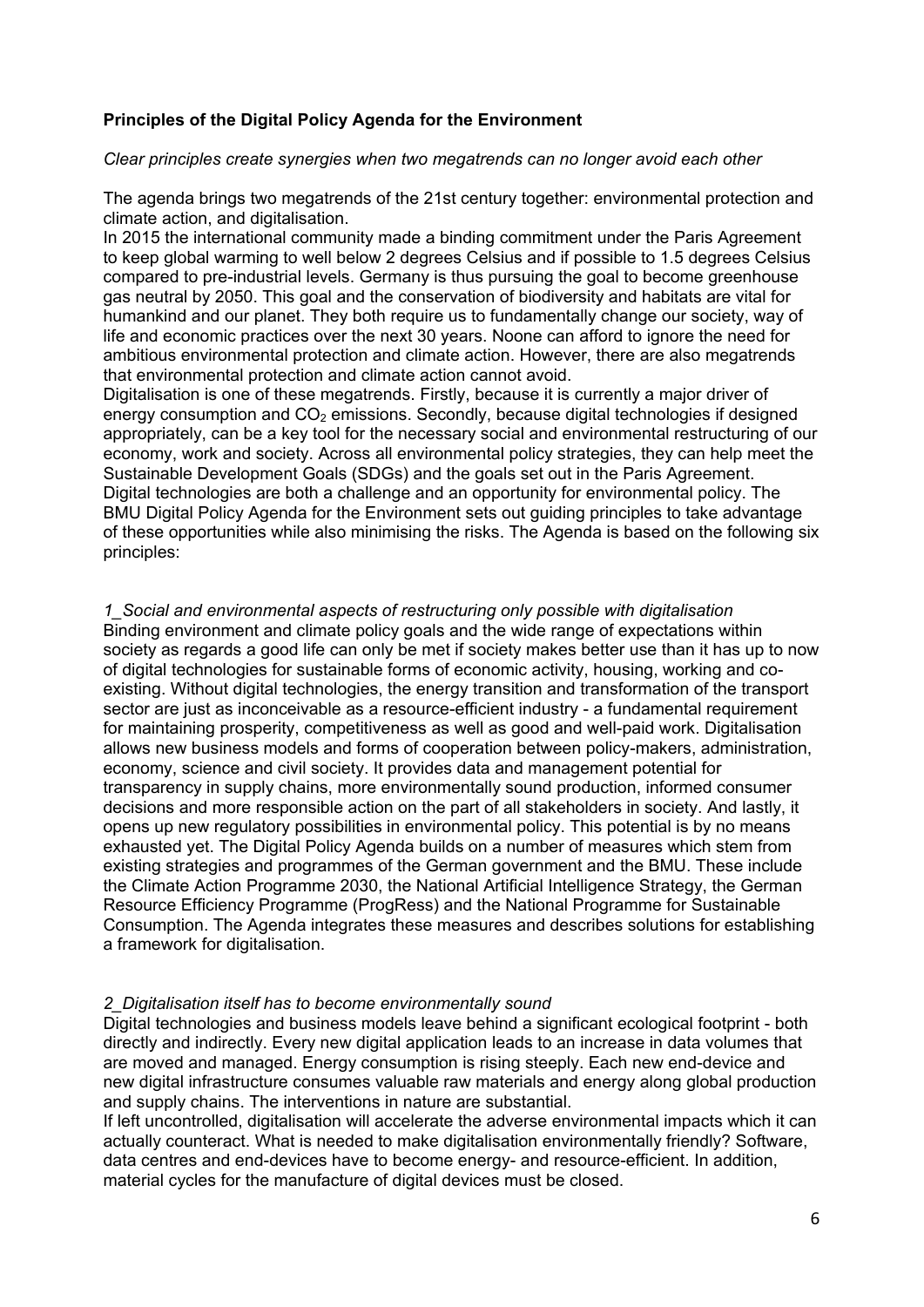As a first step, greater transparency and better traceability are needed with regard to the ecological footprint of digital technologies. This is the only way to recognise risks and undesirable developments and make independent, responsible decisions which will enable counteractive measures.

*3\_Digital technologies facilitate "more with less" - utilising digital environmental dividends*  The focus of digital technologies is now first and foremost on their economic potential: digital solutions offer greater efficiency in services and production. They conserve resources, reduce time requirements and lower costs. However, it is precisely this that can exacerbate environmentally harmful developments.

This is because many businesses and consumers often invest these freed up resources into additional production and more consumption. In some cases, digital business models are the very models that first create the conditions for such rebound effects - for example, high energy consumption due to streaming services.

That is why guiding principles are needed to ensure that digitalisation stays on track. It is not just about minimising undesired consequences or rebound effects. Rather, the time has come to make use of the efficiency potential of digital technologies and solutions to yield digital environmental dividends. Resources saved should be invested in future tasks. To this end, a regulatory framework is needed.

# *4\_Digital solutions are not an end in themselves The environmental policy approach to digitalisation focuses on the bigger picture*

The potential and impacts of digital technologies differ from sector to sector. We are talking here about "transformation fields" which include industry, circular economy, mobility, consumption, nature conservation, agriculture and water management.

Potential can only be tapped and impacts managed by first looking at the overall picture and correlations between the individual transformation fields. It is important to note here that new technology and techniques do not in themselves constitute progress. We can only speak about progress when these new technologies improve people's lives are improved and benefit the environment, climate and nature. Their purpose, quality and impact are decisive. This also requires cross-cutting sociopolitical issues like gender equality, diversity and demographic change to be taken into account. Digital solutions have to provide answers to the concrete challenges presented by social and environmental restructuring. Many require start-up finance. New and existing support instruments therefore have to be consistently geared towards positive effects on the environment and society.

# *5\_Digital technologies help modernise environmental policy and environmental administration of the federal government, the federal states and municipalities*

Data, automation, new forms of communication, artificial intelligence: all these are used by digital environmental policy to better protect the environment and nature, mitigate climate change, improve transparency and communicate on an equal footing with citizens. Digital technologies help to better monitor the status and development of the environment. They are, as it were, a promise of more effective and efficient protection measures. A prerequisite for digital dividends is investments in data infrastructure and in the competence of the administration. The Digital Policy Agenda for the Environment is intended to make environmental administration a pioneer in the use of digital technologies and solutions for fact based policies and for good administrative action with an ethical compass.

# *6\_The window of opportunity for making digital technologies a driver of sustainability is now We need to use this opportunity*

The use of digital technologies is bringing about a fundamental restructuring in the economy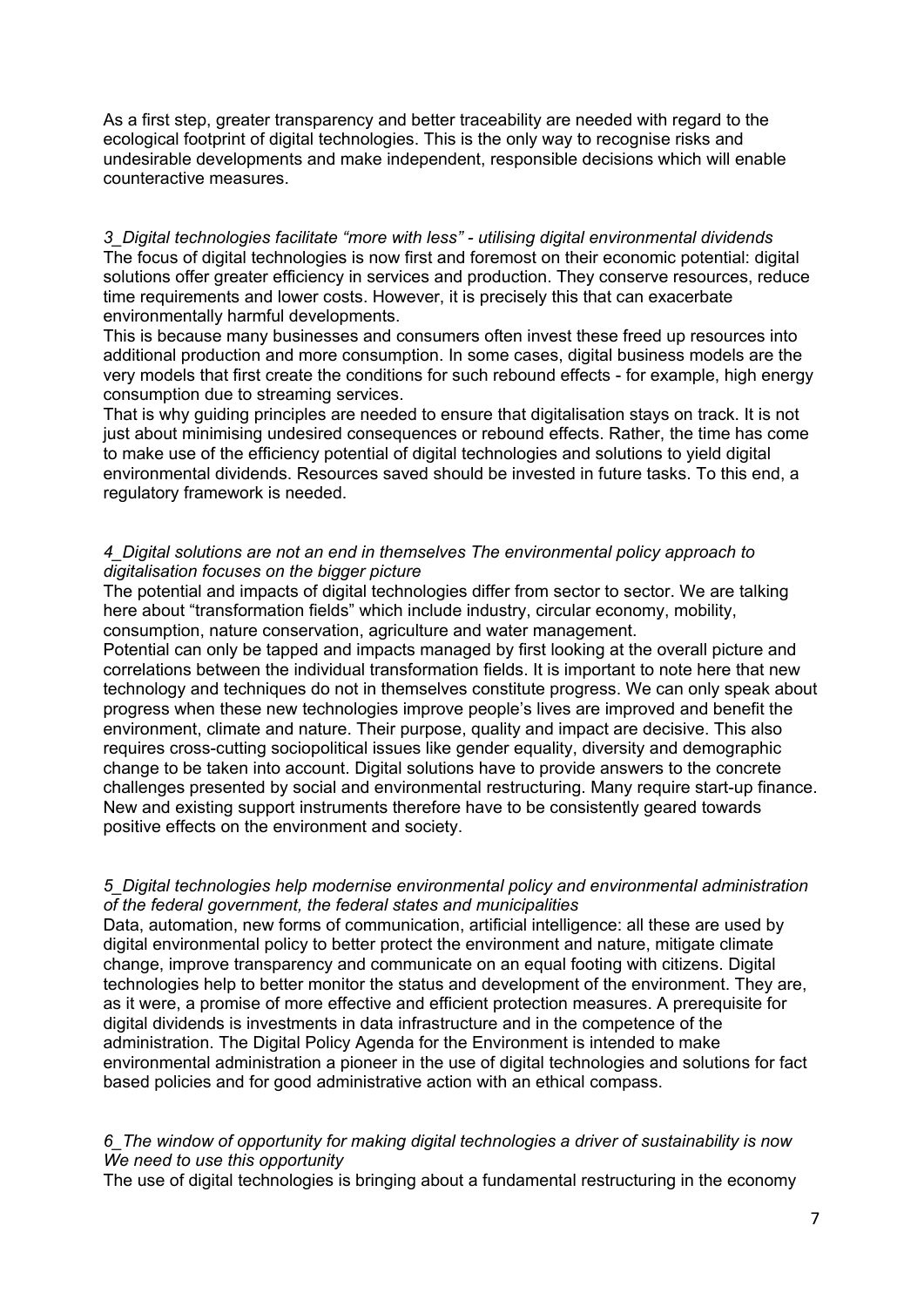and society. Businesses and consumers are changing their patterns and behaviour. Many sectors and industries are undergoing structural change. New market and power structures are emerging. New stakeholders are establishing themselves.

Consumers are changing their consumption patterns. The concept of statehood is evolving and social discourse is increasingly taking place in social networks. We are experiencing a new era. Over the coming years, fundamental investment decisions will be made on the

establishment and expansion of new infrastructures, platforms and production processes. In this phase of upheaval lies an opportunity to break away from the negative path dependencies of digital technologies and anchor the guiding principle of sustainability into newly forming structures.

 As new structures become more and more fixed and in light of the tasks to be tackled today, the window of opportunity for taking action will close.

This is already being made clear by the rise in dominant market platforms in online retail and social networks.

## *Conclusion: Shaping a policy for digitalisation determines whether it will exacerbate social and environmental crises or provide a set of tools for a sustainable future.*

The Digital Policy Agenda for the Environment describes strategic goals from which concrete measures can be derived to make digitalisation itself more sustainable, promote innovations and to shape digitalisation in the individual transformation fields.

It is clear that the digital transformation is as much a part of our reality as climate change. The good news is that we can shape both. But we will only succeed by actively taking control of these changes. With its Digital Policy Agenda, the BMU is taking on the task of creating a digitalisation that is fit for the future, environmentally sound, social, fair, European and international. The Agenda aims to prepare society for the changes ahead and promote innovations in industry, work, the environment and administrative structures. We need pioneering spirit and digital creativity for social progress. The Digital Policy Agenda for the Environment makes digitalisation into a driver of opportunity for society's project of sustainability.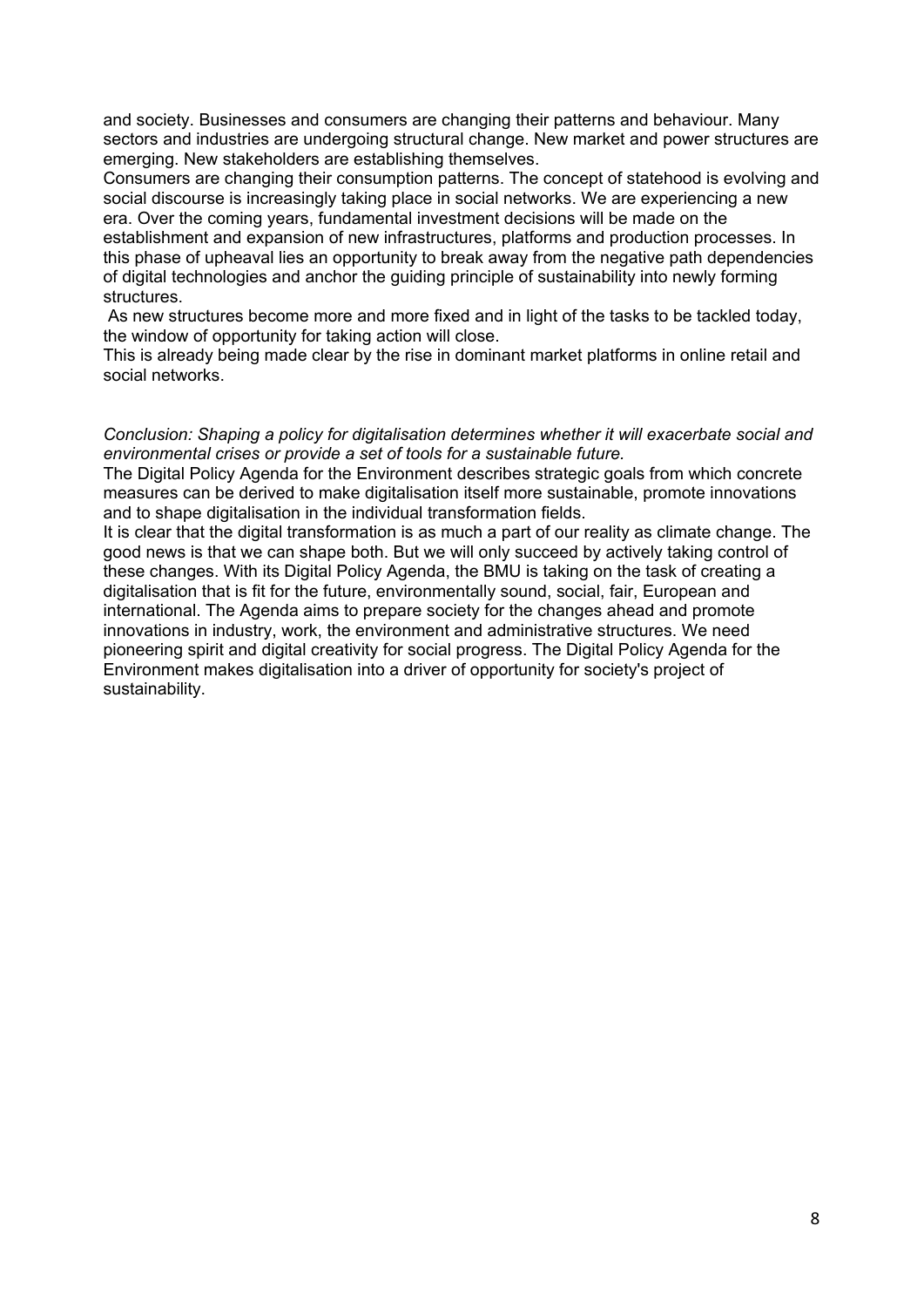# **I. Environmentally friendly digitalisation**

# *Responsibility for climate- and resource-friendly technologies*

Digital business models, the production, operation and disposal of mobile devices, digital infrastructure components for data centres and communication networks, and rapidly growing data communication all lead to an ever-increasing consumption of energy and resources. In order to fully tap the potential of digitalisation for environmental protection, climate action and resource conservation, its own ecological footprint must be as low as possible. This is far from the case in reality. The growth in the development and use of digital technologies also increases energy and resource consumption. It is no longer just about billions of devices networked on the Internet of Things.

Users cannot fathom or control the environmental impacts resulting from the interaction between memory, software and processing power in the Cloud. This increases the corporate responsibility of developers, manufacturers and operators of devices, software and data centres. Environmental policy must step in and set the right framework conditions and incentives for limiting the ecological footprint of digitalisation.

# *Making digital infrastructure and data centres more efficient*

The Internet is not a virtual cloud. Behind the Cloud are data centres and servers of businesses and authorities that are doing the "thinking work" of digitalisation. Data centres have become a key sector in the economy and constitute critical infrastructure in some cases. There are currently no legal requirements regarding minimum energy efficiency for data centres and there are few incentives to encourage the careful use of energy and raw materials. As a result, the performance capacity of data centres is underexploited. Consequently, there is a greater need for environmental policy to deliver effective strategies and rules to reduce the energy and resource consumption of data centres.

Mandatory limit values for efficiency require a stocktake and effective monitoring, neither of which have been carried out up to now. The BMU is therefore advocating uniform statistical recording in data centres as a prerequisite for preparing a register and as a basis for effective sector coupling (e.g. municipal thermal planning). In its project KPI4DCE, the Federal Environment Agency (UBA) already presented indicators for evaluating the energy and resource efficiency of data centres.

With the Blue Angel ecolabel we are demonstrating how energy and resource efficiency can be improved in the operation of data centres and in data centres of service providers (co-location data centres). It is an opportunity for the sector to show its commitment to the environment. Through its National Climate Initiative (NKI), the BMU supports municipalities in investments and optimisation services for increasing efficiency in data centres.

Under the European GAIA X Cloud Service Initiative the BMU, together with industry, supports aligning this forward-looking infrastructure with environmental criteria from the very beginning. This will enable Europe to set global standards for environmentally friendly digitalisation.

## *Energy- and resource-efficient product design*

The energy and resource efficiency of products and innovations on the European market is guided by a mix of minimum efficiency standards, mandatory energy consumption labelling and voluntary ecolabels.

The EU Ecodesign Directive is a key tool for defining product standards. It also applies to imports, for example from Asia or the US, which enter the internal market. To make this directive fit for the digital age, the BMU is committed to ensuring the swift application of the Ecodesign Directive to digital products such as smartphones, tablets and network components. To modify outdated criteria in line with technological progress, provisions for products already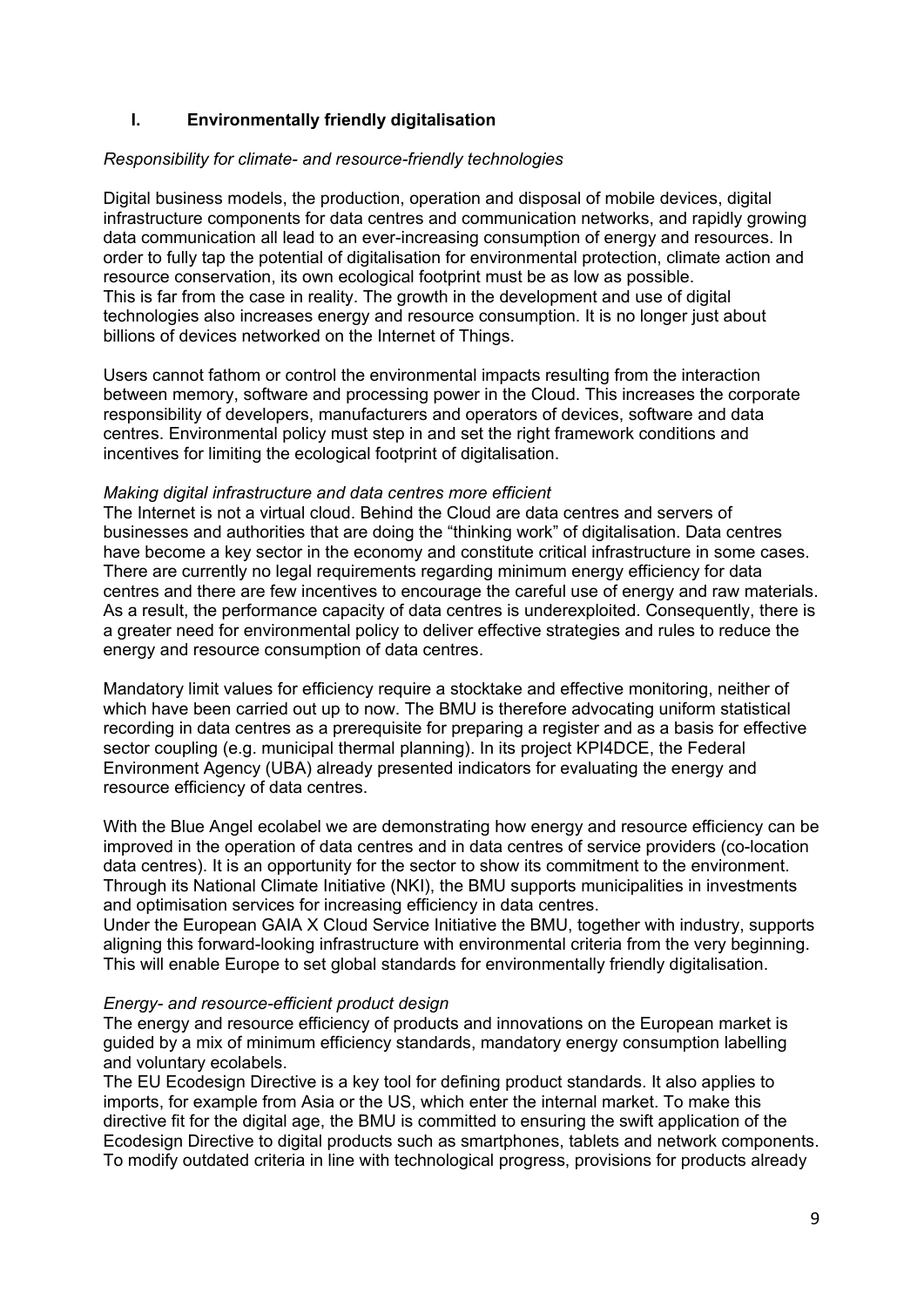covered by the directive such as PCs, notebooks, servers, storage systems must be updated much more quickly than has been the case up to now.

In addition to energy efficiency requirements primarily enshrined in the Ecodesign Directive, efficiency standards of materials and resources for digital electronic devices must also be laid down in regulatory law. As part of Germany's EU Council Presidency, the BMU will work to incorporate resource conservation into the EU Ecodesign Directive and adapt EU regulatory law to the accelerated technology and product cycles of the digital age (fast-track ecodesign/ top runner approach).

# *Long hardware life*

A fundamental problem with hardware is its short life span. Obsolescence, that is the ageing of a product, can occur naturally or be brought about artificially. Both instances render the product unusable for the desired purpose. Digital electronic devices often lose their ability to function due to lack of spare parts, software changes or security gaps due to lack of support. Mandatory provision of updates, repair manuals, replacement parts and tools and crossmanufacturer solutions for exchanging batteries, screens and other short-lived hardware components are therefore central to the modular design, reparability and life span of devices. For this reason, the BMU is advocating binding requirements for manufacturers in the EU Ecodesign Directive that will guarantee the functionality of hardware software systems for many years. This applies to digital products and conventional household appliances that are increasingly becoming digitally networked.

In addition, the BMU is in favour of extending European manufacturer obligations to include statements on the guaranteed life span of their products (guarantee statement obligation). This is an important step towards a comprehensive European right to repair under the EU Ecodesign Directive or a new directive on the repair of electrical and electronic equipment that would guarantee independent and long-term repair services in the interest of consumers.

# *Closed cycles for digital technology materials*

The environmental and social consequences of raw material extraction for digital devices are a fundamental problem of digitalisation. Take smartphones for example; metals like gold, cobalt and other rare Earths are extracted using high levels of energy and in some cases under inhumane and dangerous conditions. Toxic substances are often used to remove precious metals from the rock. In the process, heavy metals enter the air and water, render soils infertile and have harmful effects on humans, animals and plants. The product design and marketing strategies of digital electronic devices must therefore, and also with a view to the future availability of raw materials, be geared towards closed loop cycles and recyclability from the very beginning. In order to increase the use of secondary materials in production, the BMU is advocating EU-wide and environmentally appropriate minimum quotas for the use of recycled materials (plastics and metals) in the manufacturing of components for digital infrastructures and electronic devices. This would strengthen the European market for secondary raw materials and make the EU less dependant on imports.

Industry and policy-makers are also responsible for ensuring that end-of-life electrical and electronic equipment is not disposed of illegally. If exported, the importing country must guarantee environmentally sound disposal. The BMU will review European and national legislation on waste electrical and electronic equipment with regard to compliance and effectiveness and, if necessary, work to tighten such legislation.

## *Environmentally sound software programming*

Software significantly influences energy consumption and the life span of hardware. It activates energy saving modes, transfers and saves large volumes of data and initiates computing operations. Despite its major significance, the regulation of sustainable software is still in the initial stages - legal requirements for energy efficiency do not exist.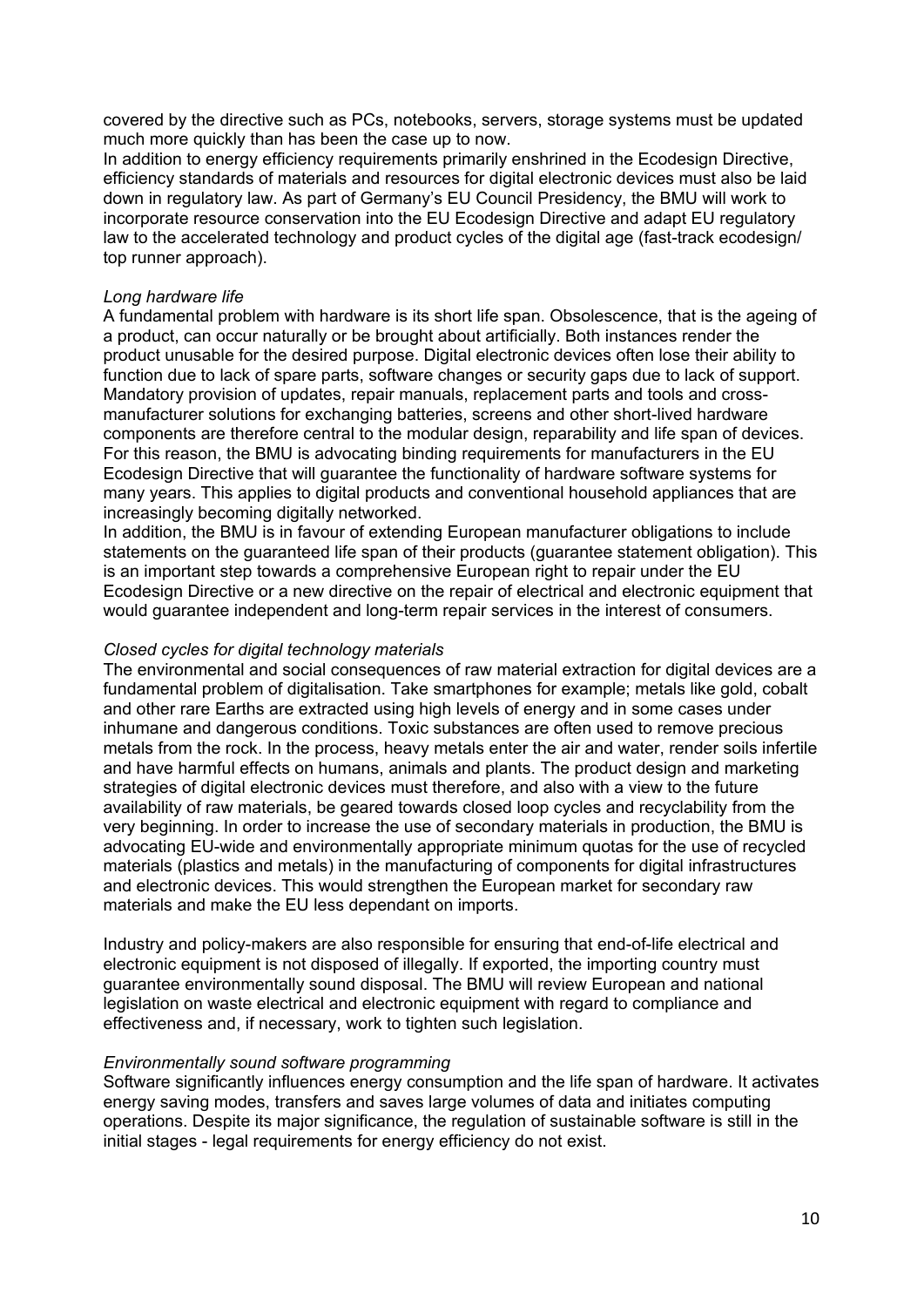The Federal Environment Agency's Blue Angel ecolabel for resource- and energy-efficient software products is an important step forward. The label certifies that the software uses hardware resources efficiently, conserves energy, is compatible with older hardware and that updates will be available in the long term. Furthermore, certified software is characterised by high transparency and autonomy. The BMU and the Federal Environment Agency (UBA) are developing and launching a syllabus and a network for "green coding" to create the tools for incorporating environmentally sound software programming into the training of programmers.

*AI and blockchain: future technologies for the benefit of the environment and climate*  With its AI Strategy, the German government wants to tap the potential of artificial intelligence for sustainable development. The BMU AI lighthouse projects for the environment, climate, nature and resources promote the use of AI solutions in these fields. As AI requires enormous processing power and energy, the BMU is developing criteria to assess the environmental impacts of AI and will introduce the goal of environmentally friendly AI into the forthcoming update of the AI Strategy and European white paper process on AI.

In its Blockchain Strategy, the German government also made clear that blockchain solutions must be used in a manner that is in line with the Sustainable Development Goals (SDGs) and the climate targets. This means using the opportunities for the environment and climate while at the same time critically reviewing the appropriateness of the envisaged fields of use and limiting the energy and resource consumption of blockchain solutions. Together with experts from the blockchain sector, the BMU will develop sustainability standards for the relatively new technology to steer investments along environmentally sound paths and ensure sustainability aspects are considered in the awarding of contracts and implementation of public projects.

#### *Environmentally sound expansion of mobile communication infrastructure*

5G technology and the associated expansion of mobile communication infrastructure is vital for many fields of application of the future, for example for networking different modes of transport. New digital infrastructure involves higher demand for energy and, above all, raw materials. This is in part due to the parallel operation of mobile communication networks and infrastructures. Mobile broadband coverage could be improved and environmental impacts reduced through national roaming or new terms for awarding frequencies in future. The BMU and UBA are conducting an environmental technological impact assessment with a view to developing recommendations for action.

## *Protecting health*

Environmentally sound digitalisation also includes protecting the health of citizens. The expansion of mobile communication infrastructure raises concerns about the health risks of electromagnetic fields. These concerns are to be taken seriously as such an expansion can only be carried out together with the local community. For this reason, the existing high level of protection laid down in the German government's Mobile Communications Strategy will also be applied to the 5G sector and, if necessary, enforced by ordinance. The BMU set up an Electromagnetic Fields Competence Centre in the Federal Office for Radiation Protection (BfS) to provide the public with comprehensive information on mobile communication, its technology and possible health effects. The BMU is also paying attention to nature-friendly grid expansion: the standards laid down in nature conservation law shall not be affected by the 5G expansion.

## *Setting a good example: Green IT project*

The German government is making progress on green IT: since 2009, in the framework of the green IT energy saving programme, the energy consumption of the government's IT systems has decreased by nearly 60 percent, in spite of a significant rise in performance. By 2024, this energy consumption is to be further reduced by an additional two percent each year. Under the Climate Action Programme 2030 and Climate Change Act, in future German government data centres under development and data centre services for the government will have to comply with Blue Angel criteria. Greater consideration will also be given to climate action in public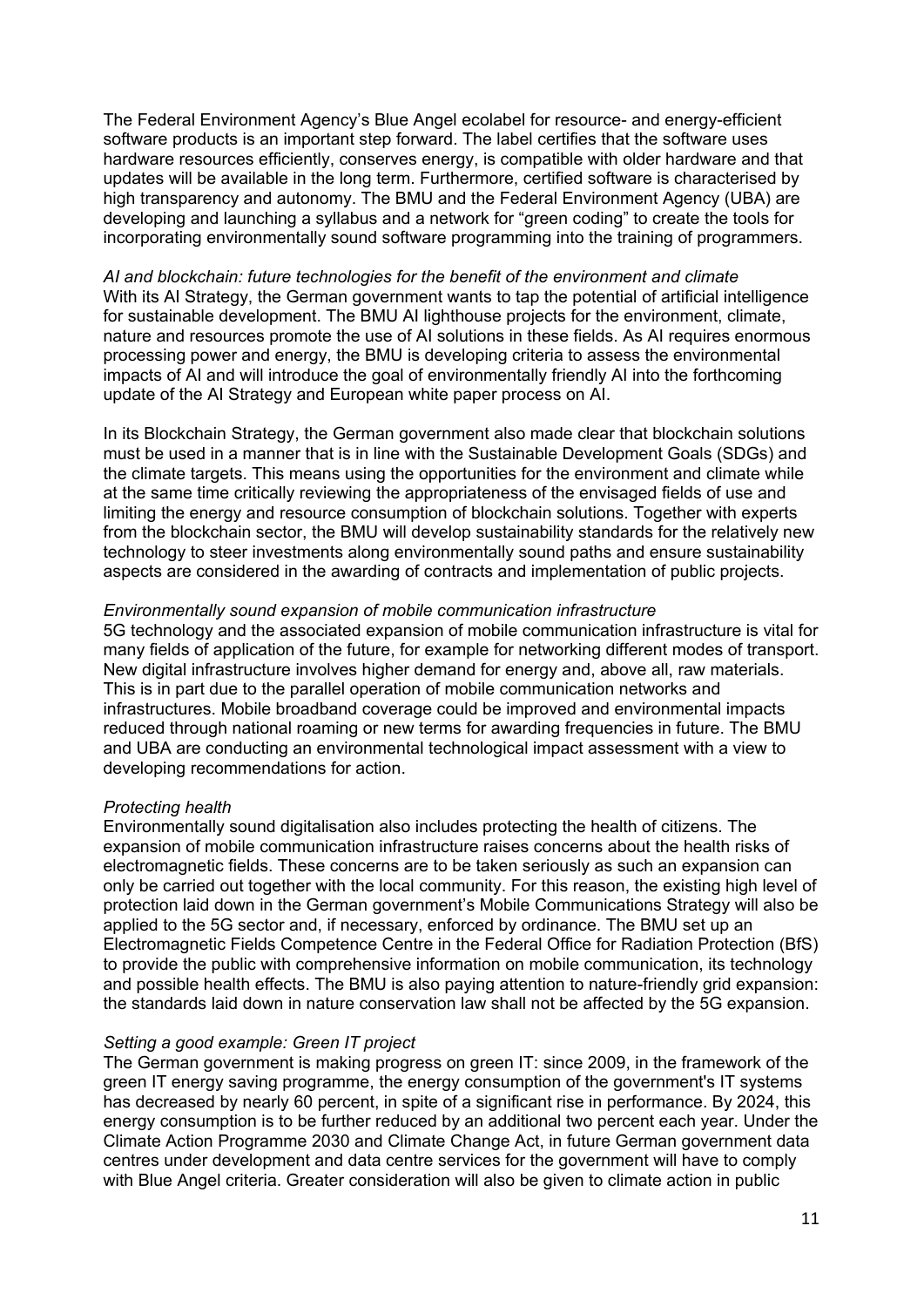procurement. Before strategic decisions on the use of IT are taken, in addition to the use phase, the environmental impacts of the manufacturing, recycling and disposal stages will also be taken into account. Consideration of the Blue Angel criteria in the awarding of contracts for IT services and the purchasing of IT products will be thoroughly checked as part of the IT procurement strategy.

# *One final question:*

Does everything always have to be networked and digital? Do we really need toasters and coffee machines that can be controlled while we're on the go, or smart water bottles that remind us to drink water? Is digital monitoring of our pets really necessary? These are all legitimate questions. The decision as to who needs what lies with consumers themselves. And sufficiency, in other words the voluntary decision to forego unnecessary digital consumption, makes an important contribution to reducing the ecological footprint of digitalisation.

# Environmentally friendly digitalisation measures

Measures already underway

- *Blue Angel as orientation for green IT* The Blue Angel ecolabel has been established for the following four product groups: energy-efficient data centre operation, climate-compatible co-location data centres, resource- and energy-efficient software products, and server and data storage products
- *Safeguard health and nature conservation in the expansion of 5G mobile communication infrastructure* Transfer of existing high level of protection against electromagnetic fields to the 5G sector under the Mobile Communications Strategy of the German government; for expanding the grid, maintaining protection standards set out in nature conservation **legislation**
- *Further development of government Green IT Initiative* Consolidation of energy consumed in the federal administration by IT operation to a maximum of 350 gigawatt hours in 2022; implementation of sustainable IT procurement and application of Blue Angel criteria for government data centres being established
- *Environmental impact assessment of 5G technology* Research into trends in energy and raw material consumption of new mobile networks including selected end-devices with a particular focus on 5G mobile communication infrastructure under the UTAMO project
- *Promotion of climate action in data centres (NKI)* Support for municipalities with investments and optimisation services that significantly increase energy and resource efficiency in data centres
- *Studies on climate action potential in IT and building engineering in data centres (NKI)* Promotion of municipal studies to analyse potential of existing IT and building engineering in data centres as well as short-, medium- and long-term potential for energy and greenhouse gas emissions savings
- *Climate-friendly procurement in the German government* Consideration of environmental impacts in manufacturing, use, recycling and disposal stages before strategic decisions are taken on the use of IT in the German government
- *Electromagnetic Fields Competence Centre* Pooling of BfS expertise and intensification of research and communication on static, low-frequency electric and magnetic, and high-frequency electromagnetic fields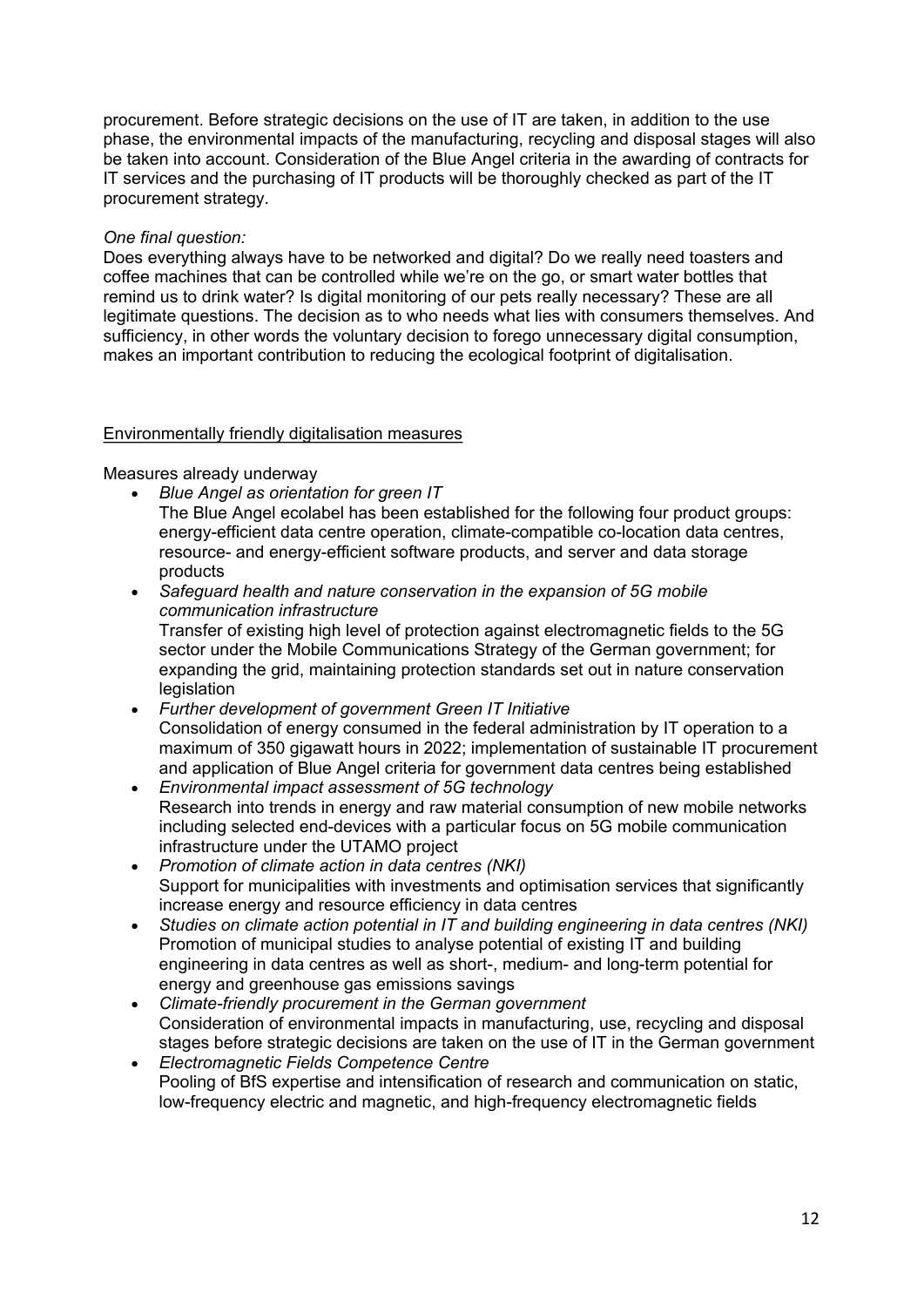Measures to be initiated

- *Initiative to extend EU Ecodesign Directive* 
	- o Extend application to cover new product groups (e.g. smartphones)
	- o Update criteria for products already covered (e.g. PCs)
	- o Establish minimum standards for resource efficiency
	- o Lay down requirements for manufacturers to ensure long operation life spans of their hardware software systems.
	- $\circ$  Make existing legislation more dynamic in light of accelerated technology and product cycles
- *Push for guarantee statement obligation and right to repair (obsolescence)* Extension of European manufacturer obligation on statements about the guaranteed life span of digital electronic products; creation of legally binding rules on provision of updates, repair instructions, replacement parts and tools, and cross-manufacturer solutions for exchanging batteries, screens and other short-lived hardware components as a basis for a European right to repair under the EU Ecodesign Directive or a directive on the repair of electrical and electronic equipment
- *Green coding syllabus* Development of a syllabus for computer science students on methods to develop energy- and resource-efficient software including a support network
- *Sustainability criteria for blockchain* Establishment of sustainability standards for distributed ledger technologies as a task under the Blockchain Strategy of the German government; consideration of ongoing project *Nachhaltigkeit für Distributed-Ledger-Technologien & Smart Contracts* (sustainability for distributed ledger technologies and smart contracts) which is part of BMU support for associations
- *Sustainable artificial intelligence* Update of AI Support Programme of the BMU and development of criteria to evaluate the environmental impacts of AI (particularly energy and resource consumption)

Measures to be developed next

- *Register for data centres* Creation of a register for data centres (through extended classification of branches of the economy (WZ 2008) to include a sectoral category for data centres)
- *Use of recycled materials* Development of EU-wide minimum quotas for the use of recycled materials (plastics and metals) in the manufacturing of components for digital infrastructures and electronic devices
- *Research on energy and resource consumption indicators* Creation of a database and establishment of systematic monitoring of the energy and resource consumption of digital electronic devices and infrastructures as a prerequisite for data based policy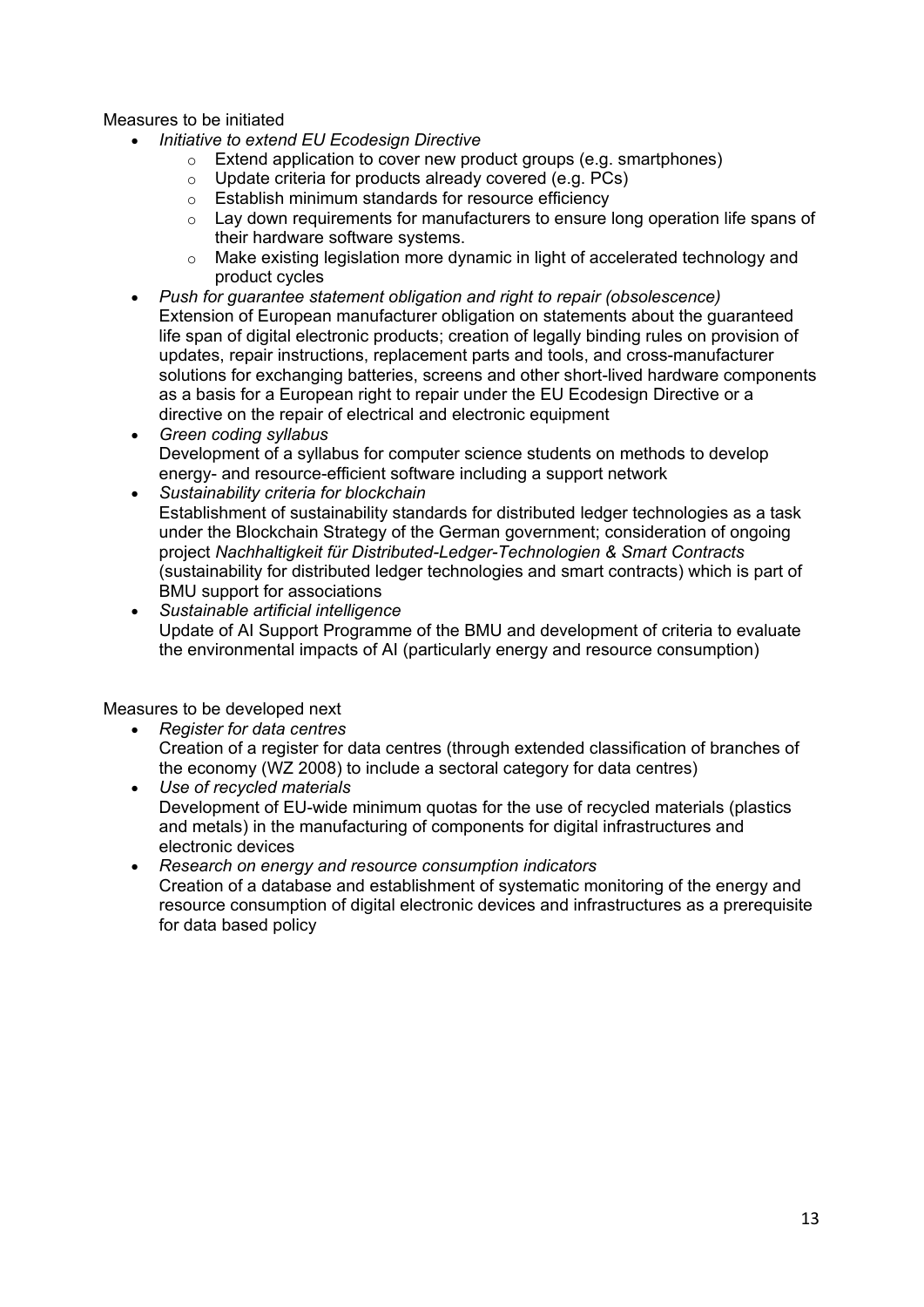# **II. Transparency initiative for transformation fields How and where digitalisation is driving social and environmental restructuring**

*How the digital transformation progresses also depends on the respective economic sector and area of life. The Digital Agenda must therefore take account of the various requirements without losing sight of the overarching goals.* 

Understanding how digitalisation is altering the economy, social interactions and our day-today lives is not easy. There is no one single digitalisation. Rather, there are digital development paths which differ according to economic sector, area of life and field of action. That is precisely why individual policy approaches are needed to shape digitalisation in a sustainable manner. For digitalisation to benefit social and environmental restructuring, the best possible use must be made of the digital dividend.

An environmental policy strategy to shape digitalisation therefore has to be broken down into the different fields in which digitalisation is unfolding. Four particularly relevant fields covered by the Digital Policy Agenda for the Environment are:

- \_Industry 4.0 and circular economy
- **Mobility**
- \_Sustainable consumption
- Nature conservation, agriculture and water management

For all four transformation fields, the Agenda outlines measures which take account of the different requirements and problems in each. The four fields also have something in common, namely the four overarching goals that are crucial to the successful implementation of the Agenda.

## *Create more transparency through data*

Digitalisation can improve transparency on the sustainability of products and services, thereby helping consumers and businesses make informed decisions and take more sustainable action. The state also benefits as more transparency means that compliance with environmental and social standards can be monitored and enforced more effectively.

## *Use digital platforms as drivers of sustainability*

Digital platforms are increasingly being used as market places and for social interaction. Ultimately, they can influence consumer and production decisions. The regulatory goals and framework conditions regarding these platforms therefore undoubtedly affect key questions on how to shape environmental policy.

## *Strengthen sustainable innovations through digital solutions*

Digital technologies and innovations are often not designed to provide solutions to sustainability issues. An innovation strategy of the Digital Agenda must therefore identify challenges and opportunities of digitalisation in the transformation fields. This would enable innovations for sustainability to make better and more targeted use of digital solutions.

## *Establish guiding principles for environmental policy*

Digitalisation needs environmental regulation. Without the appropriate guiding principles, the digital transformation cannot bring sustainability forward. Interestingly though, it can help improve regulatory approaches by making them more tailored, more dynamic and more flexible.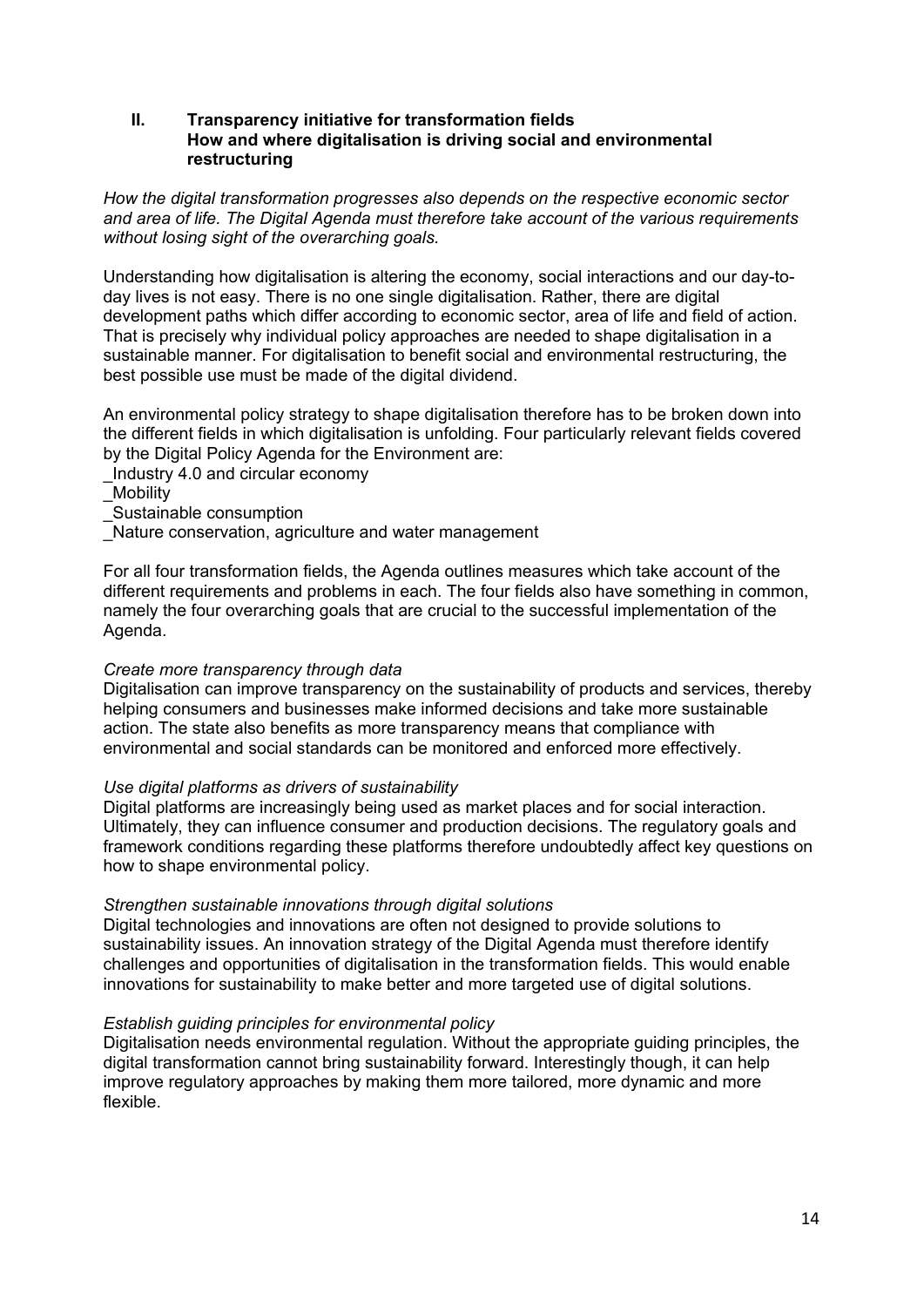# **\_Industry 4.0 and circular economy**

# *Target vision*

*The goal of a greenhouse gas-neutral and resource-efficient economy combines carbon free energy supply with the potential of industry 4.0 in the areas of climate action and energy and resource efficiency. Digital technologies can optimise energy needs, close material and data flows and interconnect and evaluate all these aspects. Product designs and production can be geared towards longevity, responsible resource management, recoverability and recyclability. Better recycling processes can raise the share of recycled raw materials in production and reduce the use of newly extracted raw materials.* 

*This presents particular opportunities for Germany as a hub of industry: with their expertise on technologies and the core processes of industrial manufacturing, German businesses are leaders in environmental innovations. They are exploring new markets and thus securing a leading position in global competition.* 

Networking people and machines in an intelligent system managed in real time increases efficiency and productivity, but also allows for greater customisation in production. Industry 4.0 makes businesses more flexible and better able to respond. It also taps new optimisation potential, for example through automated and self-learning manufacturing and logistics systems. Data is being increasingly used in this context - within businesses, but also generally via platforms. This in turn facilitates the emergence of new data based business models and services. Competitive usage requires standards for data and interfaces.

The BMU Digital Policy Agenda for the Environment focusses on the transparency of products, value and supply chains. It also provides important impetus for a greenhouse gas-neutral and resource-efficient economy. This is both a prerequisite for the competitiveness of German industry and a core element of a forward-looking environmental industrial policy.

## *Digital Product Passport*

The key measure of the Digital Policy Agenda is the introduction of a standardised Digital Product Passport as proposed in the European Green Deal of the EU Commission. It is intended to cover all significant environmental and material data of a product that will be updated, supplemented and consolidated throughout the manufacturing stages. This data makes it possible to create a "digital twin" that accompanies the product throughout its lifetime. The Product Passport is intended to make mandatory reporting easier for businesses and create transparency for buyers and consumers: transparency on the environmental impacts of manufacturing, materials contained in the product and on repair and proper disposal. In this way, consumer decisions can become more sustainable.

The BMU is making the Digital Product Passport a focus of the German EU Council Presidency and will work on concepts for its design and implementation.

# *Binding and reliable data*

A prerequisite for a Digital Product Passport is reliable and comparable information on the social and environmental impacts of manufacturing and on the environmental features of products and services. Digital technologies like blockchain can document this data in a reliable and forgery-proof way. To make environmental and social standards visible along the supply and value chains of businesses in CSR reports, the BMU is calling for the CSR Directive to include mandatory reporting on environmental damage arising from the extraction and processing of raw materials.

## *Data for better recycling*

Standardised data on products and waste material flows can help upgrade facilities in the waste management sector and recycling industry and make them more efficient. Tasking the European Chemicals Agency (ECHA) with setting up a database on substances of very high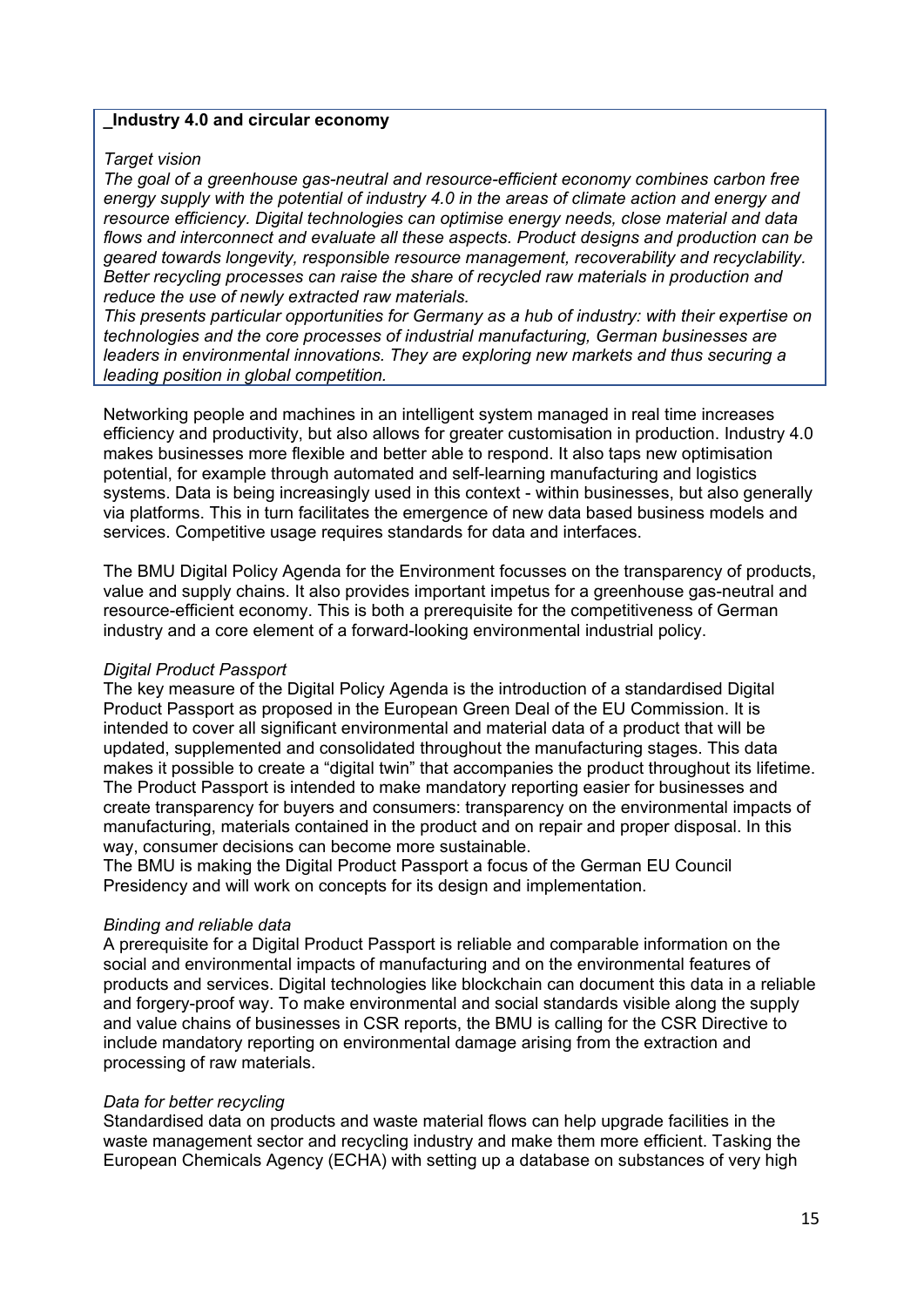concern for operators of waste treatment facilities is an important step. Such a database will help ensure that undesired substances are filtered out of recyclable material cycles.

# *Potential of digitalisation for production: ProgRess III*

In the latest update of the German Resource Efficiency Programme, the BMU shines the spotlight on digitalisation in production (ProgRess III, due to be published in spring 2020). ProgRess III integrates environmental aspects into industry 4.0 and identifies standardisation requirements. Furthermore, it envisages setting up an open data platform for resource conservation. The platform is intended to help recognise advances, undesirable trends and action required in resource policy, and to extend the public data base for individual material flows and their environmental significance.

# *Facilitate corporate environmental and energy management with digital tools*

The voluntary European environmental management system EMAS (Eco-Management and Audit Scheme) is an important instrument for systematic corporate environmental protection. In addition to improving environmental performance, EMAS offers economic opportunities: potential for saving resources is recognised and legal certainty is increased through verifiable compliance with provisions. The use of digital tools can make reporting significantly easier and more attractive. The BMU wants to effectively support this digitalisation potential (see also UBA brochure *Umweltmanagement und Digitalisierung* (environmental management and digitalisation)).

Corporate energy management makes it possible to integrate aspects of digitalisation into the switchover to renewable energy sources and thus to reduce greenhouse gas emissions. The UBA guidelines *Energy Management Systems in Practice*, updated in 2020, help businesses simplify the introduction of a corporate energy management system.

# *Environmental innovations in industry*

The promotion of digital industrial innovations for climate action and resource conservation strengthen the capacity for action in industry and the circular economy. In industrial companies many environment related approaches to digital innovations already exist within industry 4.0, in environmental management 4.0 and in corporate environmental protection. Air quality control or wastewater treatment facilities can, for example, be directly linked and made more efficient through digitally controlled production processes. This potential is demonstrated by current examples taken from the Environmental Innovation Programme of the BMU which supports large-scale facilities with a model character in the areas of resource efficiency, climate action and waste avoidance: the construction of a facility for the digital manufacture of packaging reduces  $CO<sub>2</sub>$  emissions and saves waste at the same time.

## *Good examples of integrated solutions*

Digital solutions are offering new possibilities in waste management for direct interaction with consumers. Apps can provide impetus for waste prevention and raise awareness for the separation of waste. Corporate waste management, which faces the challenge of efficient collection logistics in densely populated cities and scattered rural areas, can also profit from apps. The BMU plans to respond to these challenges through the support and development of model projects in a living laboratory for digitally networked model municipalities. These projects will also help create data standards for a uniform data base.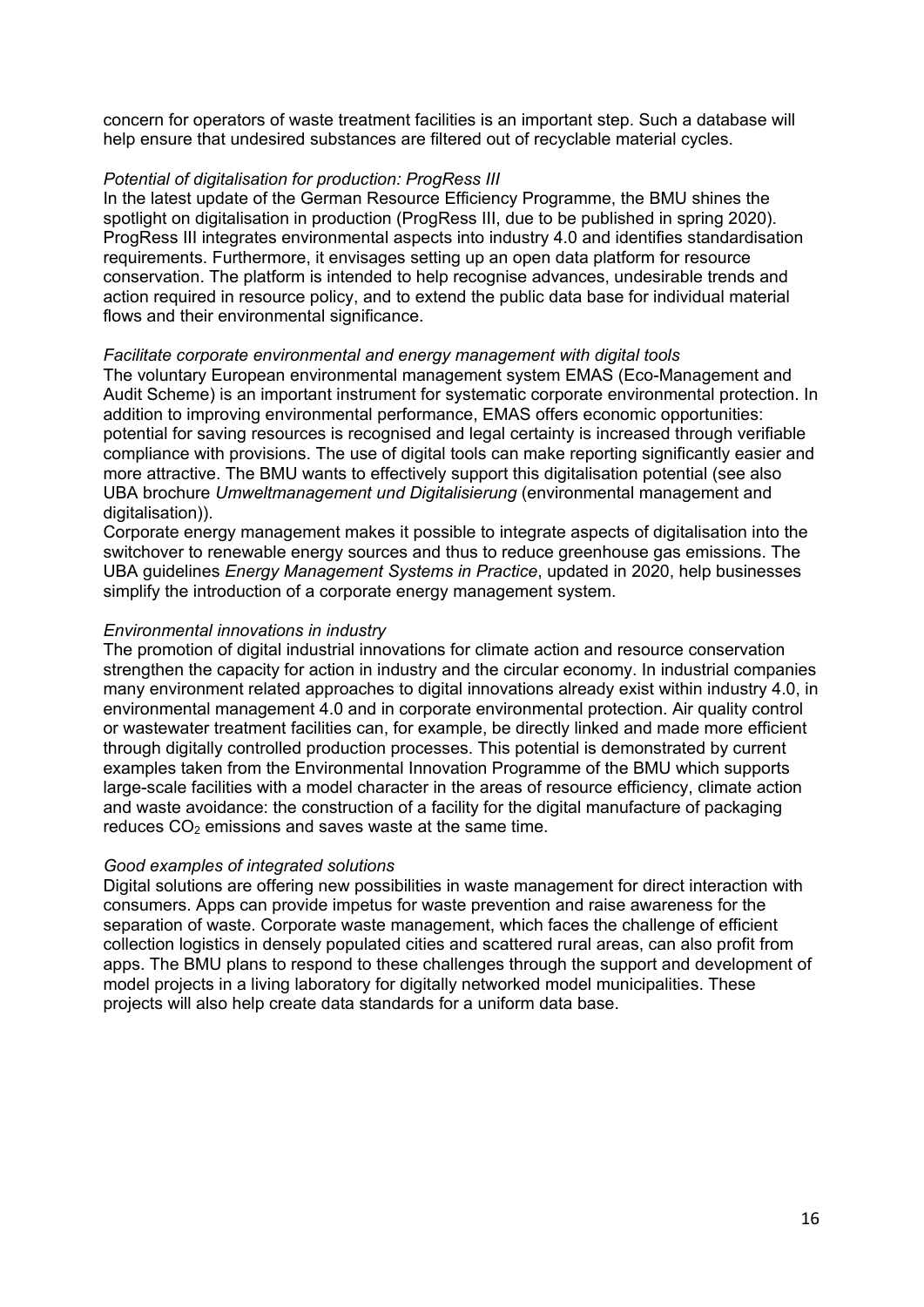# Industry 4.0 and circular economy measures

Measures already underway

- *Vocational training in industry* The VDI Centre for Resource Efficiency (VDI ZRE) offers training courses on behalf of the BMU on how digital technologies can help reduce material and energy consumption in production processes
- *German Resource Efficiency Programme: ProgRess III* Update of German Resource Efficiency Programme (ProgRess) with special emphasis on the interactions between digitalisation and resource efficiency

# Measures to be initiated

- *Open Source Data Platform* To identify advances, undesirable developments and need for action in resource policies, usable central data and information on resource conservation is to be made available to the general public via the Open Data Platform of the German government
- *Integration of resource efficiency and environmental aspects into industry 4.0* Research, financial research support and practical testing on resource and environmental aspects of industry 4.0 to further develop the link between resource efficiency and digitalisation in the industry 4.0 field and address risks
- *Corporate environmental management* Promotion of digitalisation potential through the European environmental management system EMAS
- *Introduction of Digital Product Passport* Support of the EU Commission initiative to develop a Digital Product Passport, as part of Germany's EU Council Presidency
- *Standardisation and standards* Acceleration of standards on and standardisation of the integration of resource and environmental aspects in industry 4.0, automation and IT
- *Industry 4.0 Platform* BMU dialogue with Industry 4.0 Platform on sustainability and production issues from the perspective of industry

Measures to be developed next

- *Corporate Social Responsibility (CSR)* Initiative supporting consideration of environmental impacts along supply and value chains
- *Living laboratory for networked model municipalities in circular economy* Establishment of test area to explore digital solutions for optimised waste logistics and management, waste prevention and interaction with consumers
- *Environmental aspects of critical raw materials* Initiative supporting consideration of environmental aspects in EU list of critical raw materials (adaptation of classification methodology and approach)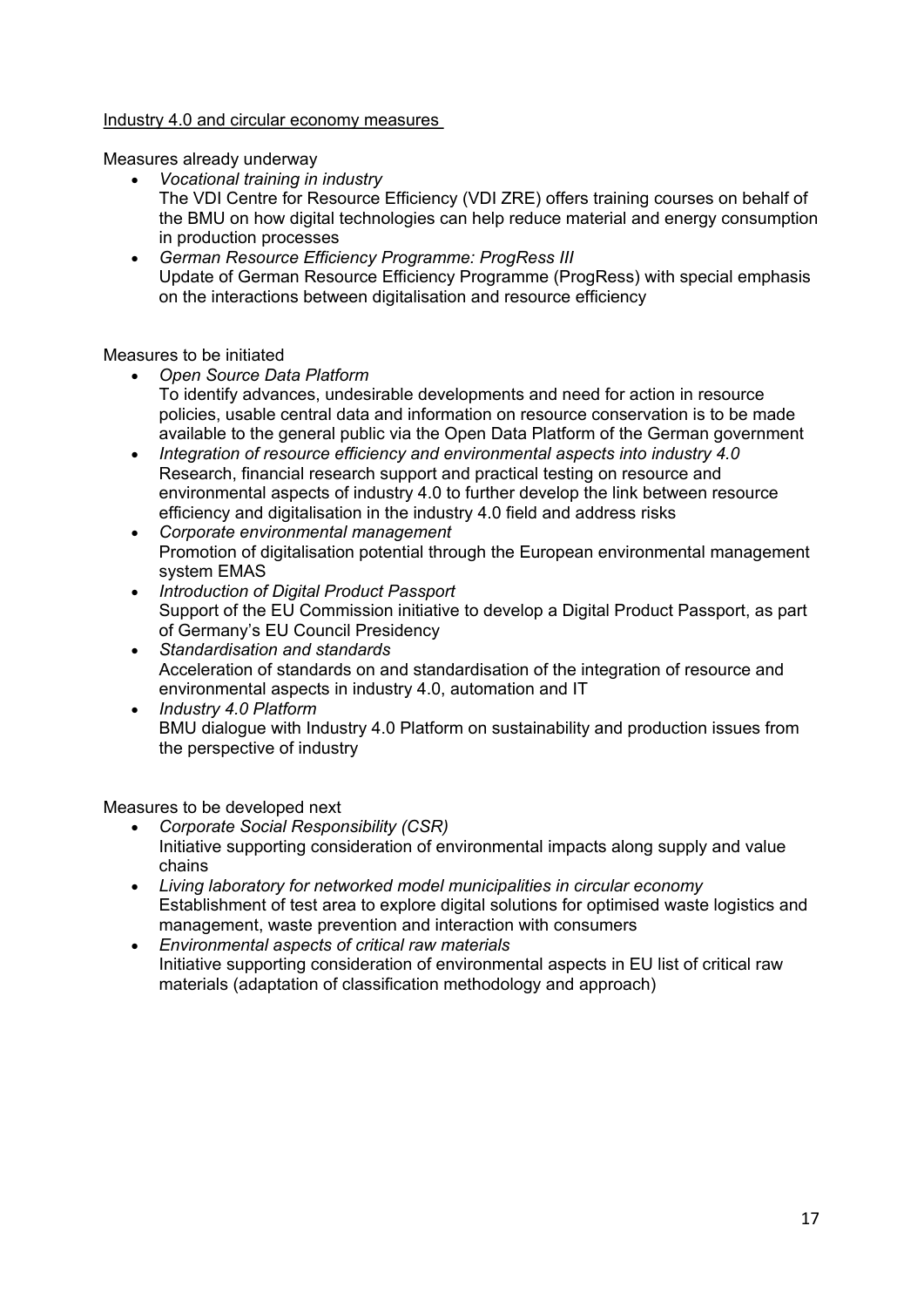# **\_Mobility**

# *Target vision*

*Digital solutions will be used to reduce air pollutants and the climate impacts of transport and to provide affordable, reliable mobility in urban and rural areas. In this way, they not only contribute to a higher quality of life, but also to the competitiveness of the mobility and transport sector in the structural change. Digitalisation is to create room for more recreation areas and free spaces as opposed to transport areas. It will help make loud and congested roads a thing of the past and ensure that the most environmentally friendly option is always the best option.* 

Digital technologies offer a great opportunity to reorganise mobility in a new and environmentally sound manner. They could be the key for a sustainable transformation of the transport sector. In cities, bike and car sharing as well as ride-sharing and carpooling are already alternatives to people driving their own cars. Digital transport schedule information and booking options via apps make it more comfortable to use public transport and combine different modes of transport. Sensor technology and artificial intelligence create the conditions for automated and, in future, driverless electric driving.

More transparency, high-quality traffic data and interlinking offers on digital platforms facilitate new mobility services and dynamic traffic management systems in real time. At the same time, it appears that digitalisation today is not yet leading to more sustainability in transport and its potential can only be tapped under certain conditions.

# *Solid facts for targeted policy*

The BMU has commissioned extensive research into the environmental and climate impacts of digital solutions in mobility. An important question in this context is how will networked infrastructure and vehicles change capacities in road transport? Building on this, proposals for regulations will be developed aimed at strengthening the potential of digitalisation in transport for the environment and minimising the risks. For the envisaged update of the Carriage of Passengers Act (PBefG), the BMU is pushing for ride-sharing and carpooling to become a practical addition to public transport. These offers should be integrated into public transport services outside of the test areas and be offered alongside traditional transport services.

# *More transparency and better use of data*

Transparency is essential for achieving the Sustainable Development Goals in the transport sector. Firstly, because all users receive digital information via different platforms and direct access to mobility services. Access barriers to public transport and to other environmentally sound offers are decreasing. Secondly, municipal traffic planning benefits from data on the use of the service. This data is available in real time and provides the possibility to manage transport and offers in a needs based way.

However, individual digital solutions and platforms of different operators will not inevitably lead to greater sustainability. Digital traffic management at local level presents both a challenge and great strategic potential. Municipalities have the important task of taking over traffic management locally, to ensure it benefits transport and digital public services and yields positive environmental effects. One possibility is to combine different offers on one platform, coordinate them and have them actively managed in the municipalities (e.g. private transport, public transport and sharing services). However, this goes hand in hand with the establishment of new infrastructures and requires corresponding experience and digital expertise at municipal level.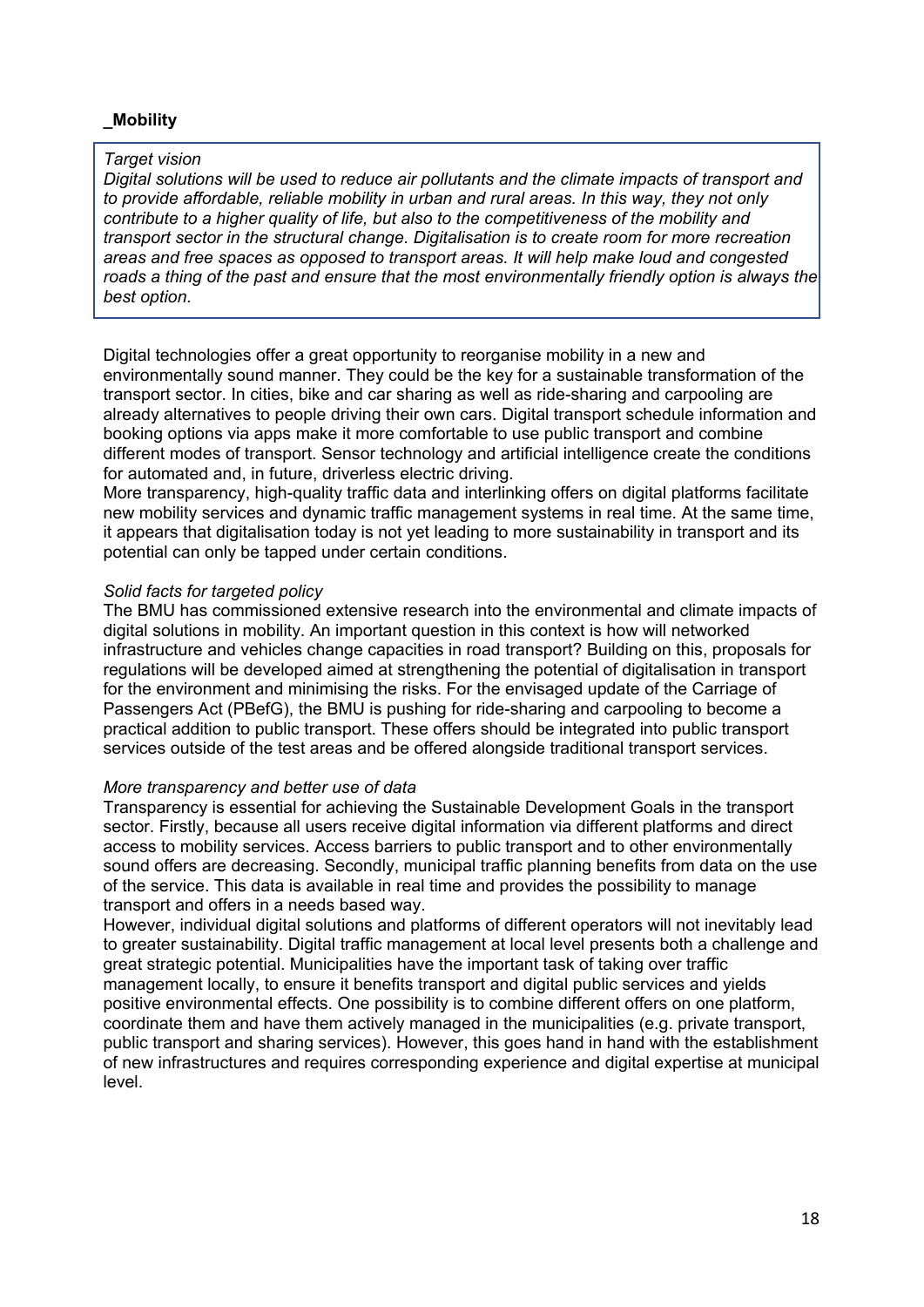*Municipal know-how and experimental spaces for transport sector transformation* 

The BMU advocates building up digitalisation expertise in the municipalities that are necessary for a sustainable transformation of the transport sector. In addition, it should be assessed what financial assistance can be made available to municipalities as a lever for sustainable digital mobility. The BMU is also planning, on the basis of projects supported through the competition on the future of sustainable mobility (see box), to promote living laboratories that will help create guiding principles, concepts and platforms for a future transport sector that is environmentally sound. Alongside options for implementation at local level, requirements and framework conditions for an intelligent environmental and transport policy will be be developed. In addition, legal, economic or fiscal instruments are to be developed that will enable municipalities to support and manage digital transport services.

Through the National Climate Initiative (NKI), the BMU is already assisting municipalities in carrying out studies on the potential of digitalisation in traffic management. The NKI also supports the procurement and use of data for intelligent traffic management and greenhouse gas mitigation.

# Mobility measures

Measures already underway

- *Research on digitalisation in transport sector* Research projects on the potential and risks of digitalisation in the transport sector for the environment and climate, including networked and driverless driving; development of regulatory concepts and framework conditions for sustainable mobility; sharing research findings with municipalities, the automotive industry and mobility providers
- *Climate action through intelligent traffic management (NKI)* Promotion of municipal procurement and use of data sources (big data) relevant to transport as a measure for intelligent traffic management to enable municipalities to upgrade and favour environmentally friendly transport networks
- *Studies on potential for climate action arising from digitalisation in traffic management (NKI)*

Promotion of municipal studies on potential with focus on intelligent traffic management that demonstrate options for reducing greenhouse gas emissions through the use of big data in traffic management

• *Support for associations*

Support for project *Autonom unterwegs in der Stadt – Chancen und Risiken der Digitalisierung für die Verkehrswende* (Autonomous travel in the city - opportunities and risks of digitalisation for the transport sector transformation) of the Verkehrsclub Deutschland e.V. association. The project uses a participatory approach to identify development paths, for instance private cars in combination with mobility services, that can contribute to sustainable urban transport

# Measures to be initiated

- *Competition on the future of sustainable mobility for environmental protection and climate action in the transport sector* Support municipalities in development of forward-looking traffic planning that considers digitalisation aspects, including new forms of participation - with a focus on the following areas: commuter traffic, commercial traffic and rural areas
- *Municipal network for sustainable digital transformation of the transport sector* Exchange of best practices and experiences in the context of the envisaged competition on the future of sustainable mobility for environmental protection and climate action in the transport sector with regard to the sustainability of digital concepts in the transport sector; reducing environmental pressures and managing rebound effects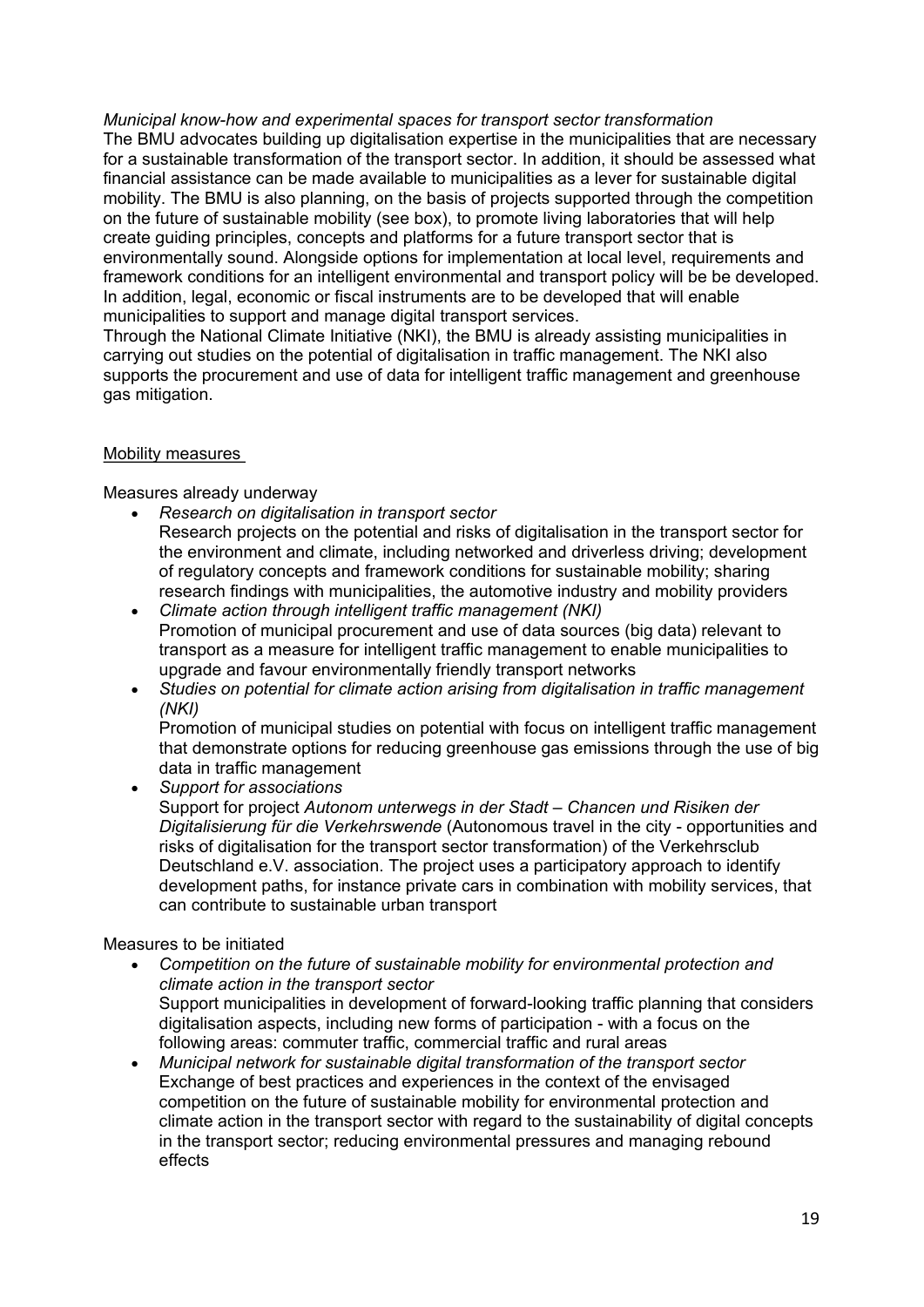# • *International cooperation*

Set an example for environmentally sound mobility in developing countries and emerging economies: project support through International Climate Initiative (IKI) call for project ideas on digitalisation in transport in urban areas of Asia and Latin America to reduce greenhouse gas emissions

• *Regulatory instruments* Formulation of recommendations for action for regulatory, economic and fiscal instruments to strengthen the environmental potential of digitalisation for the transport sector

# Measures to be developed next

- *Living laboratory for environmentally sound digitalisation in the transport sector* Test out municipal organisation of environmentally sound transport using digital instruments e.g. dynamic real time management or digital mobility network - impact of digital mobility at neighbourhood level in the context of the competition on the future of sustainable mobility for environmental protection and climate action in the transport sector
- *Legislation on carriage of passengers* Support for creation of legal foundation for ride-sharing and car pooling as a useful supplement to public transport and introduction of management methods for municipalities (e.g. specifications on areas served, drive types or feeder function of local rail transport and options for implementing digital offers)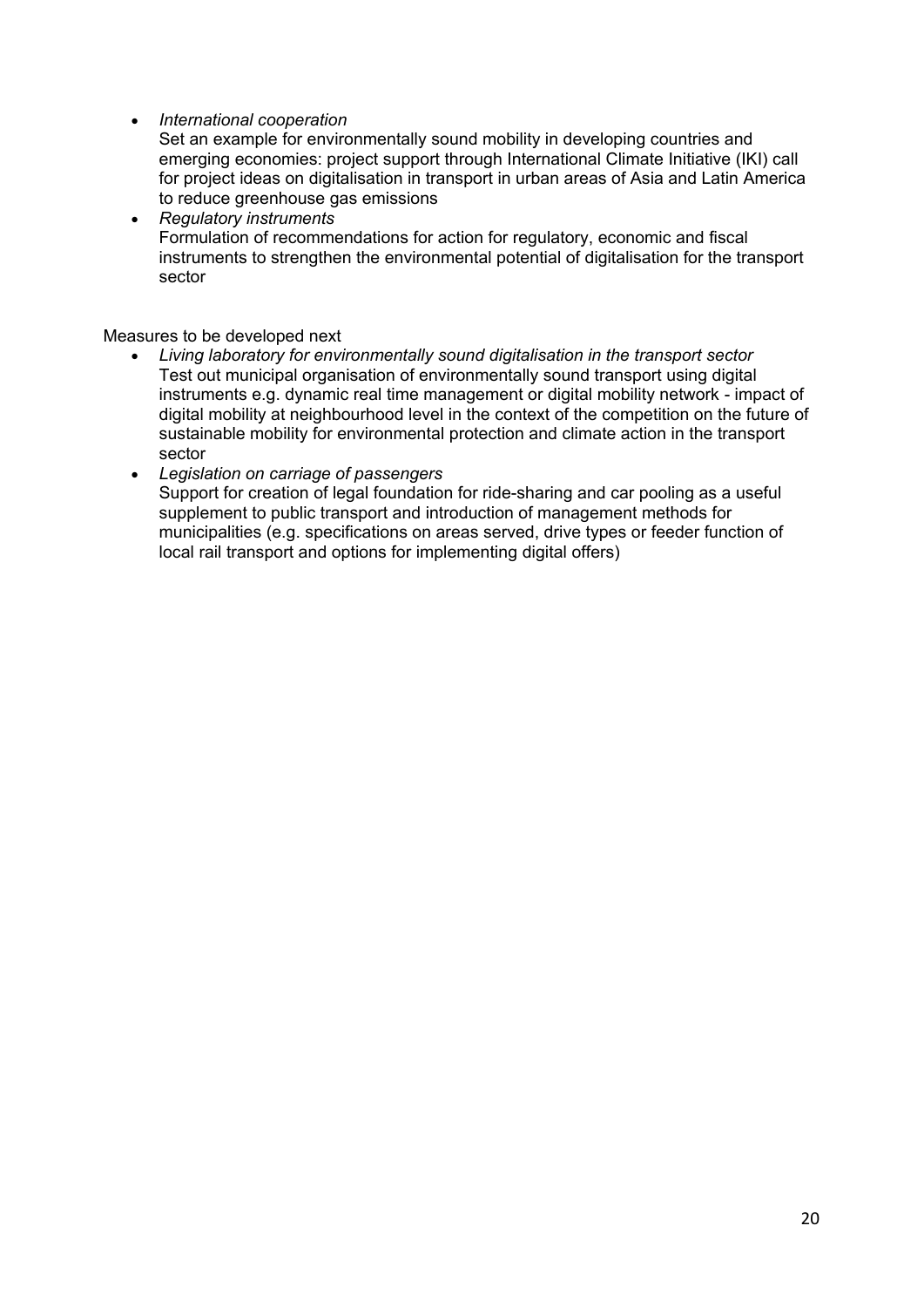# **Sustainable consumption**

### *Target vision*

*Sustainable consumption in the digital world goes hand in hand with greater consumer autonomy and savvy. Reliable information about products, services and their environmental impacts is readily available and smart assistance systems help consumers make sustainable choices in their everyday lives. Clear rules apply for platforms and online services. Greater transparency creates new incentives to expand the range of sustainable products and services.* 

Consumers are faced with a wide variety of decisions about what to buy or use on a daily basis. As a result, they can have a significant influence on how consumption affects the environment and on how products are made. In day-to-day life, many different requirements collide: work and home, family and friends. When it comes to environmental policy, the aim is to design consumption options to allow consumers to make sustainable choices.

## *The challenge of consumption 4.0*

The influence of digitalisation on consumption and consumer habits is steadily growing. Online retail is booming while sales of brick-and-mortar retailers are stagnating. Consumption 4.0 is a buzzword used to describe a sweeping development that goes far beyond simply moving services online and expanding them. New types of consumption processes are gaining momentum. Digitalisation not only plays an important role in how services, search processes and consumer choices evolve, but on how they make their way into markets and everyday life. Through tracking user behaviour online, social media accounts and "customised" profiles, big data analytics enable customers to be targeted with personalised advertising tailored precisely to their individual lives. They predict consumer preferences and evoke (supposed) needs. The non-stop availability of online shopping in particular runs the risk of harming the environment and counteracting the potential benefits of digitalisation.

## *Using digital technologies for sustainable consumption*

The challenge for environmental policy is to encourage sustainable consumption with digital solutions and design digital markets to be more environmentally friendly. The retail sector needs to develop and broadly implement environmentally compatible communication, information and marketing strategies. Meaningful and reliable information is essential if consumers are to buy and use sustainable products. Regulation is also needed in some cases as this information is either insufficiently available to consumers in their daily lives or only with considerable effort. The key to enabling independent consumer choices is thus transparency and the introduction of a Digital Passport for products and services. Sustainable consumption must be possible without obstacles.

# *Enabling informed consumer choices*

Digital solutions such as apps or digital assistance systems for the mass market should be designed to facilitate access to information about production, environmental impacts, composition, use, reparability and recoverability. Alternative products and services should also be accessible. The BMU is making use of artificial intelligence to promote completely new possibilities.

Shopping around the clock, around the world - the growth rates in online retail are enormous. Thanks to constantly improving analytics, many consumers are being encouraged to buy more and more rather than to buy more sustainably. This trend must be reversed. For online shopping in particular, it is essential to make user-friendly information available to help consumers make sustainable choices. One focus of the BMU is therefore the design and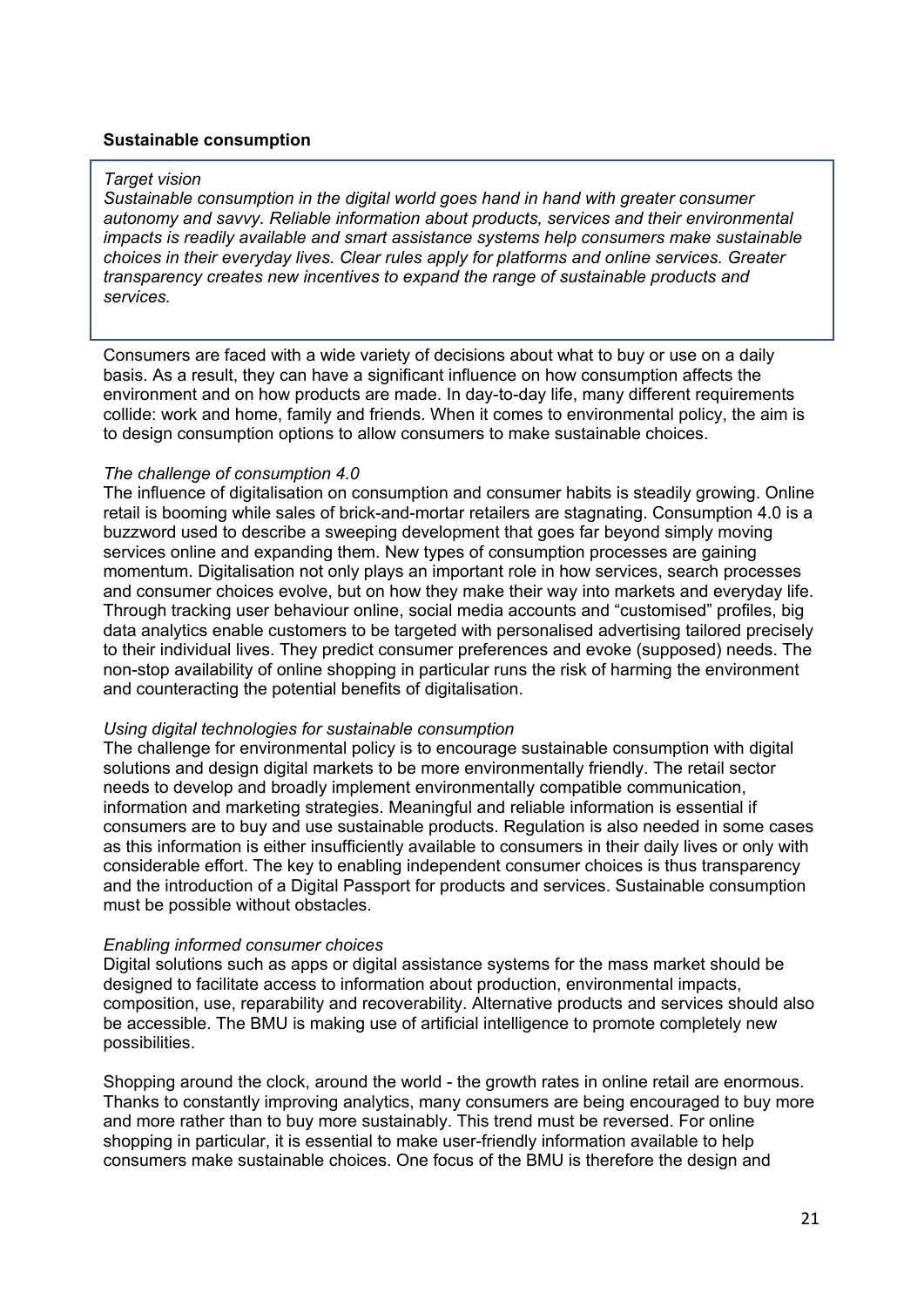regulation of platforms, marketplaces and online retail. The aim is to incorporate sustainability aspects as early as the search and decision-making process.

# *Increasing market surveillance*

The growth in online shopping has both direct and indirect environmental impacts: due to increasing transport volumes, logistics, packaging and returns. The BMU is exploring how these processes can be managed online without harming the environment and what other risks and opportunities online retail entails. A Blue Angel ecolabel is currently being developed for delivery and shipping services.

Action is also needed because products from non-EU countries, which are not manufactured in line with EU specifications ("third-country free riders"), are entering the European market through global online retail. This allows prohibited substances such as banned pesticides or chemicals to also reach Germany, giving rise to competitive disadvantages for companies based in Germany and the EU. Important progress has been made thanks to the EU's new Market Surveillance Regulation, which explicitly regulates online sales (fulfilment service provider). But this alone is not enough. The BMU also advocates the introduction of an obligation to review, which would require the electronic marketplaces themselves to verify whether the electrical and electronic products, batteries and packaging being sold are properly registered. Efforts also need to be stepped up to combat illegal online trade in endangered and protected species.

# *Returns are not waste*

It is estimated that several billion euros worth of functional goods are destroyed every year. It is a problem that affects both online and stationary retail outlets. An end must be put to the practice of destroying merchandise that is in mint condition because the season is over or destroying luxury items to keep prices high. For this reason, the BMU wants to introduce a duty to exercise proper care in the Circular Economy Act, which would only allow excess inventory or returns to be destroyed when necessary, for example, for safety or health reasons.

# *Videos and music - no-guilt streaming*

Growing numbers of users and networked devices, the trend towards media-on-demand: all of this is causing data traffic and the energy requirements of the cloud infrastructure to grow rapidly. Between 2017 and 2022 alone, global data traffic is expected to triple to around 400 billion gigabytes per month, which roughly equates to the storage capacity required for 100 billion DVDs. Much of the traffic is generated by streaming videos in ever-higher quality. For this reason the BMU is not only pushing for more efficient data centres, but also for binding provisions designed to prevent unnecessarily high data rates without impairing use. Whether this takes the form of provisions on standard resolution, autoplay or the display of advertising videos, we plan to talk to large service providers about these issues during Germany's Council Presidency.

# Sustainable consumption measures

Measures already underway

- *AI for sustainable consumer choices* Support for research and development of AI-based innovations and methods for sustainable consumption under the AI lighthouse projects for environment, climate, nature and resources
- *Destruction of usable products* Introduction of a duty to exercise proper care for retailers as part of the amendment to the Circular Economy Act, which stipulates that returns and excess inventory must be kept in a usable state
- *Lighthouse project on sustainable consumption* The lighthouse project Pathways and Components of a Digital Agenda for Sustainable Consumption systematically analyses cross-cutting digitalisation issues in the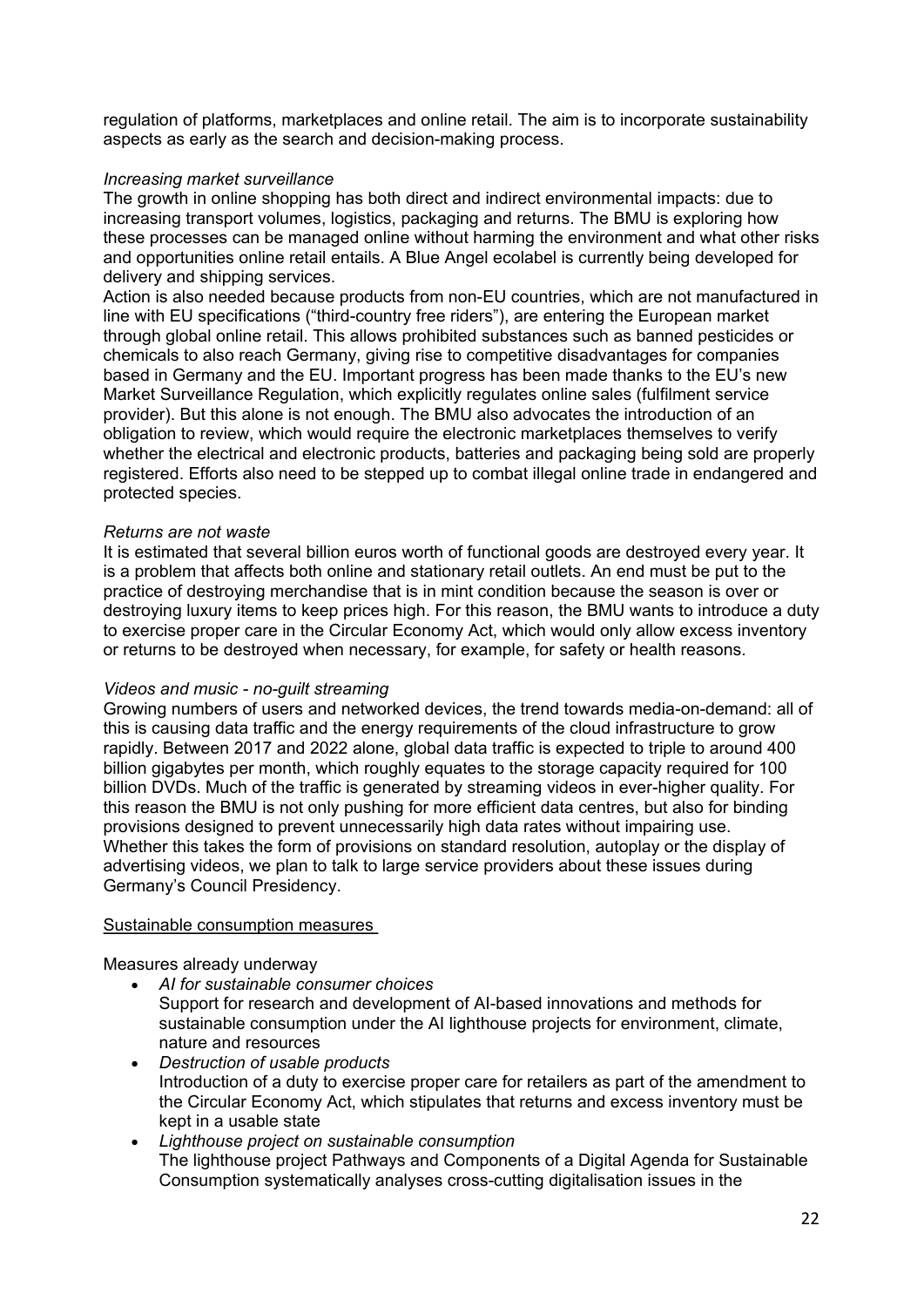implementation of the National Programme on Sustainable Consumption and develops solutions for sustainable consumption patterns and lifestyles for the new digital age

• *Blue Angel delivery and shipping services*  Definition of award criteria for the Blue Angel ecolabel for delivery and shipping services

Measures to be initiated

- *Energy consumption and media streaming* Review of binding provisions to limit high data rates when streaming media (in particular videos); discussion with platform operators with regard to possible approaches to voluntary commitment or regulation during Germany's EU Council **Presidency**
- *Obligation to review for electronic marketplaces* Introduction of an obligation for operators of electronic marketplaces as well as fulfilment service providers to review and verify that the manufacturers of electrical and electronic products and packaging being sold are properly registered through amendments to the Electrical and Electronic Equipment Act and the Packaging Act

# Measures to be developed next

- *Making the ecological footprint visible* Support for research and development on the potential, opportunities and limits of communication and visualisation of information related to the supply chain and environmental impacts of production (virtual reality/augmented reality)
- *Regulation for sustainable online retail* Development of regulatory approaches, e.g. a requirement to provide environmentally relevant product information and sustainability labels; incorporation of sustainability criteria in search and selection algorithms; filtering options and appropriate presentation of sustainable products in search results and recommendations
- *Living laboratory for sustainable consumption in the platform economy* Establishment of an experimental space to conduct practical tests of the effectiveness and technical feasibility of practical regulatory and incentive systems for sustainable consumption; innovation partnership with online retailers and relevant stakeholders
- *Label for sustainable online retailers* Development of criteria to identify sustainable online shops, for example, with regard to the presentation of environmentally relevant information and services, and the energyand resource-efficient operation of platforms
- *Trend analysis for sustainable consumption and digitalisation* Continuous collection and update of data on sustainable consumption through systematic market monitoring (analysis of consumer trends and lifestyles taking gender aspects into consideration)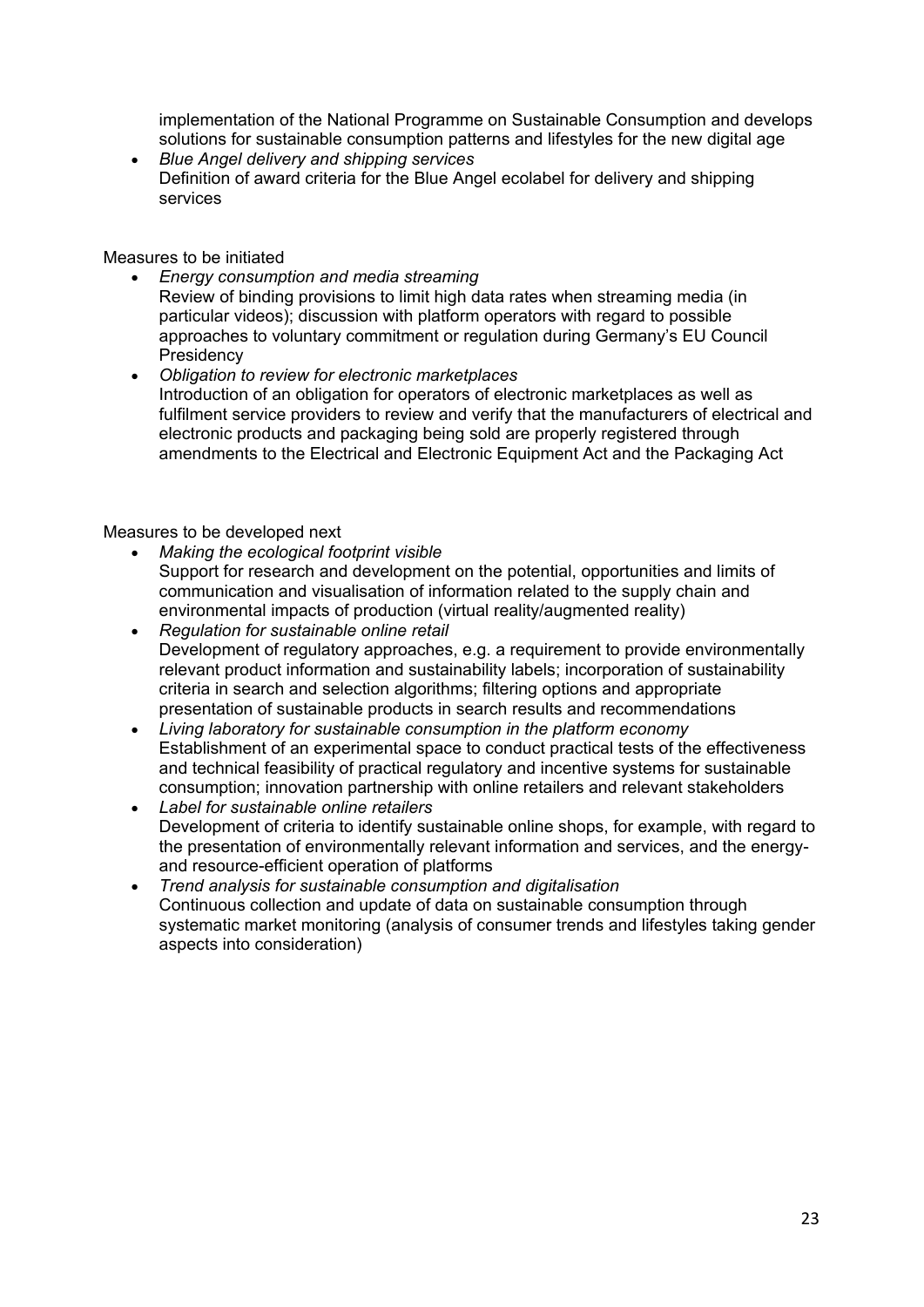# **\_Nature conservation, agriculture and water management**

# *Target vision*

*Digitalisation serves to protect nature and the environment. It helps to create a better understanding of ecosystems and to conserve biodiversity. It supports viable and sustainable agriculture that not only protects species, soil, water and air, but also mitigates climate change. In terms of water management, it contributes to improving general public services.* 

Plant and animal diversity and healthy ecosystems are the basis of our existence. But biological diversity is declining worldwide. This is an alarming development with regard to the environment, nature, economy, food security and our quality of life. Knowledge about the state of biodiversity is an important prerequisite for political action. Digital methods such as pattern recognition and artificial intelligence (AI) can help to identify species or to record and evaluate the status of populations and habitats.

Digital technologies not only improve monitoring, they also create new possibilities for environmental enforcement. The National Centre for Biodiversity Monitoring, which is scheduled to open in 2020, aims to help gain better knowledge of the state of biodiversity in Germany and how it has changed. Under Germany's EU Council Presidency, the BMU plans to work together with the European Environment Agency (EEA) to also launch a European centre for monitoring biodiversity. At national and European level, the overlay with other data, particularly from remote sensing, will be another key component.

# *Harnessing the potential of digitally supported precision agriculture for nature conservation and environmental protection*

One of the main reasons for the decline in diversity is the increasing intensity of agriculture, which not only has a significant impact on biodiversity, but also on the quality of water, air and soil. Digitally supported precision agriculture has the potential to better reconcile the interests of nature conservation and environmental protection with agricultural interests. Farmers, producers and consumers benefit from greater transparency in production as well as easier implementation and compliance with environmental requirements. Fertiliser and pesticide use can be optimised for weather conditions, quantities and needs. Smaller equipment can replace heavy machinery that compacts the soil. High-resolution satellite images can help to organise agricultural areas to be more in harmony with nature.

# *Access to data, networking and platform*

To ensure that agriculture 4.0 promotes environmental protection and nature conservation, it needs to actively serve the cause of sustainability. A major role is played in this context by access to data and networking in platforms, where company data, environmental data and the data of private stakeholders converge. These platforms acts as hubs for digital cooperation and land management. But they can also result in new dependencies and an intensification of agriculture if they are primarily designed to increase revenues.

A good example of sustainable and location-specific digital support for land management is the Open Source GeoBox initiative of the state of Rhineland-Palatinate. The platform links company data with public data on climate, weather, soil, water and environmental conditions that are subject to dynamic change. The initiative helps farmers take decisions to ensure that production is environmentally sound and resource efficient. It is based on an integrated landscape assessment that aims to coordinate entire regions instead of optimising individual areas. In addition to fulfilling the Sustainable Development Goals, the platform also reduces the administrative workload. The BMU will support the further development and scaling of the GeoBox.

As a contribution to sustainable land management with an integrated landscape assessment, the BMU is also planning to set up regional living labs to test new ecosystem services based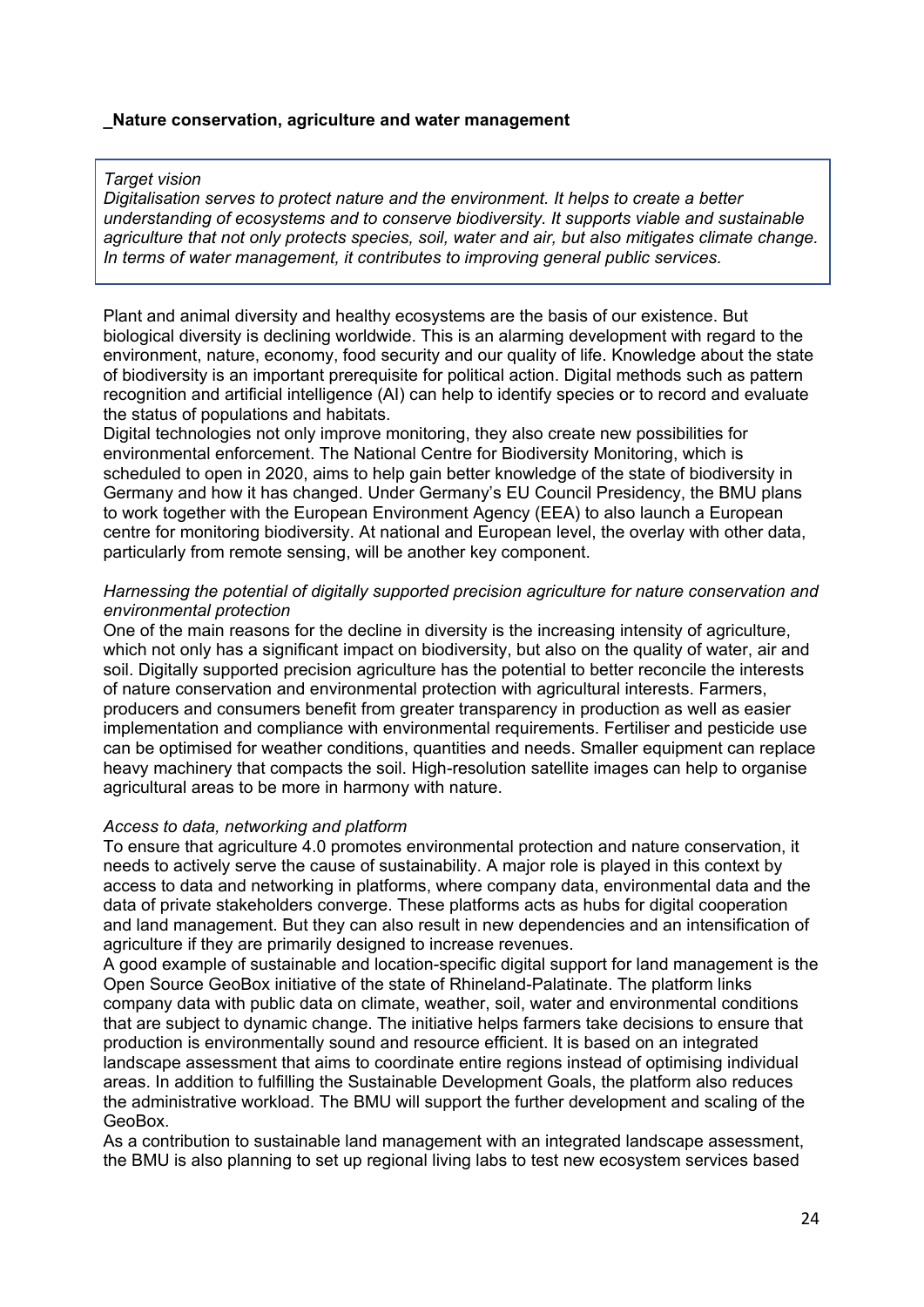on the use of digital platforms and applications for nature conservation and environmental protection.

As part of the EU's future Common Agricultural Policy from 2020, the BMU is assessing whether and how the potential of digitalisation can be integrated into support for environmental measures (e.g. "eco-schemes") as well as monitoring of agri-environment measures.

# *Digital water management for better general public services*

Water management in Germany is also facing new challenges: the changes caused by climate change and demography as well as by land use cannot be tackled through local measures alone. Digitalisation has the potential to shape these changes positively. Through more efficient water management operations. Through saving and recovery of energy and resources. And through digitalised planning processes for the construction and maintenance of the water management infrastructure. Digital technologies can improve cost efficiency and service quality, enforcement, safety and reliability in water supply and wastewater disposal as well as in protection from flooding and low water levels. And thus general public services. To achieve this, it is essential to improve the data infrastructure and establish digital services for water management. The BMU will work together with other federal authorities and the federal states to set up a web-based information system for low water levels.

# Nature conservation, land and water management measures

Measures already underway

• *National Centre for Biodiversity Monitoring* Establishment of a National Centre for Biodiversity Monitoring to expand and ensure biodiversity monitoring at national level

Measures to be initiated

• *EU Common Agricultural Policy* Proposals for digitally supported environmental protection and nature conservation measures (e.g. eco-schemes, agri-environment measures and investment measures under Pillar 2)

Measures to be developed next

- *European centre for biodiversity monitoring* Initiative to establish EU-wide biodiversity monitoring during Germany's EU Council Presidency in cooperation with the European Environment Agency (EEA)
- *GeoBox: further development and scaling* Concept to further develop the GeoBox infrastructure with regard to the potential use and automated exchange of the environmental and nature conservation administration's data and machine learning
- *Information system for low water levels* Support for the federal states in the establishment of a web-based information system for low water levels to help improve data infrastructure; establishment of digital services for water management
- *Living laboratory for sustainable digital agriculture*  Testing of platform-based approaches for nature conservation and environmental protection as well as new ecosystem services as a contribution to sustainable land management with an integrated landscape assessment (to supplement the activities of the Federal Ministry of Food and Agriculture)
- *Imaging technologies in agricultural monitoring*  Easier use and deployment of new imaging technologies (including Sentinel satellites of the Copernicus Earth Observation Programme of the EU) for agricultural monitoring,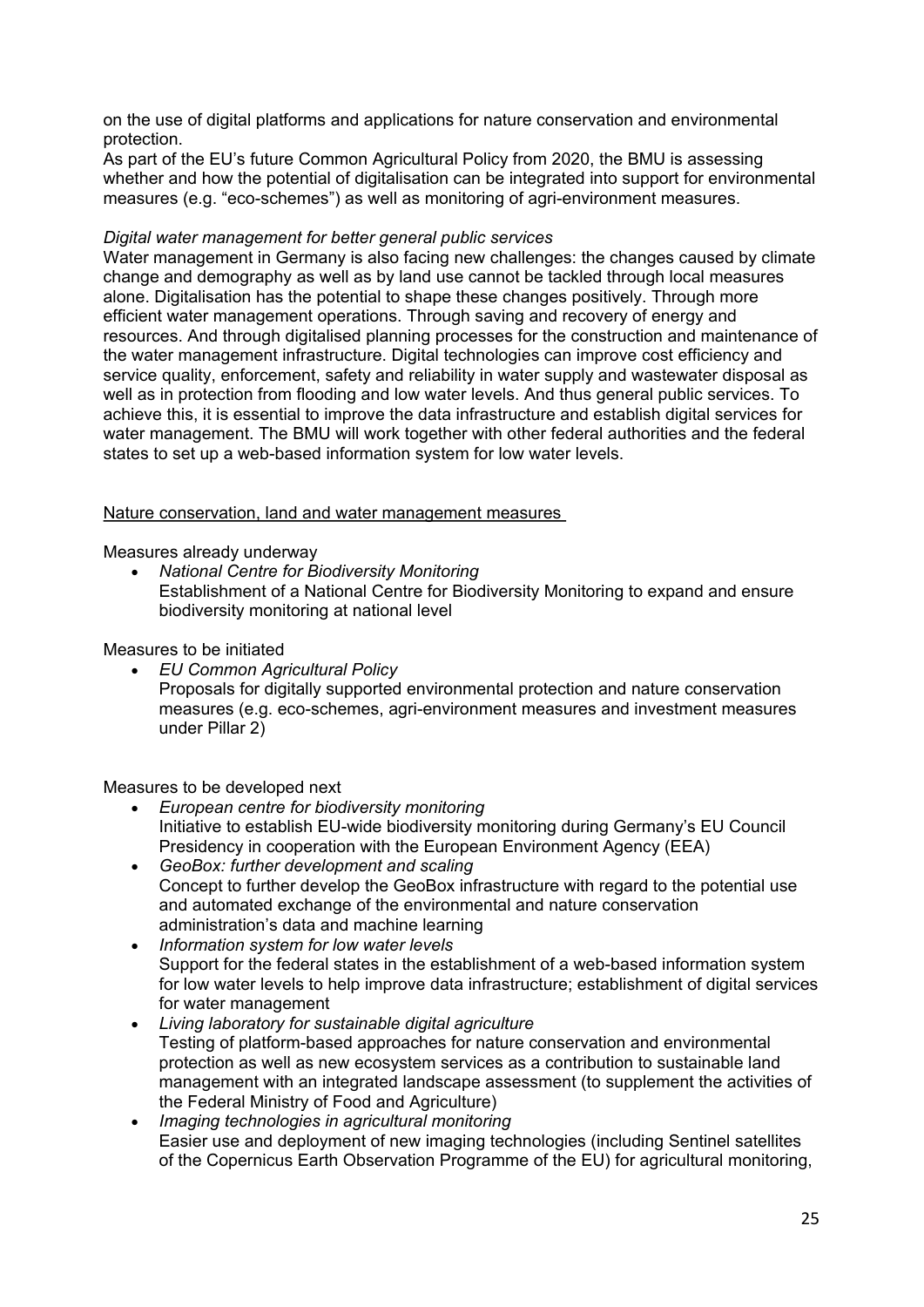particularly with regard to environmental and climate requirements set out in the Common Agricultural Policy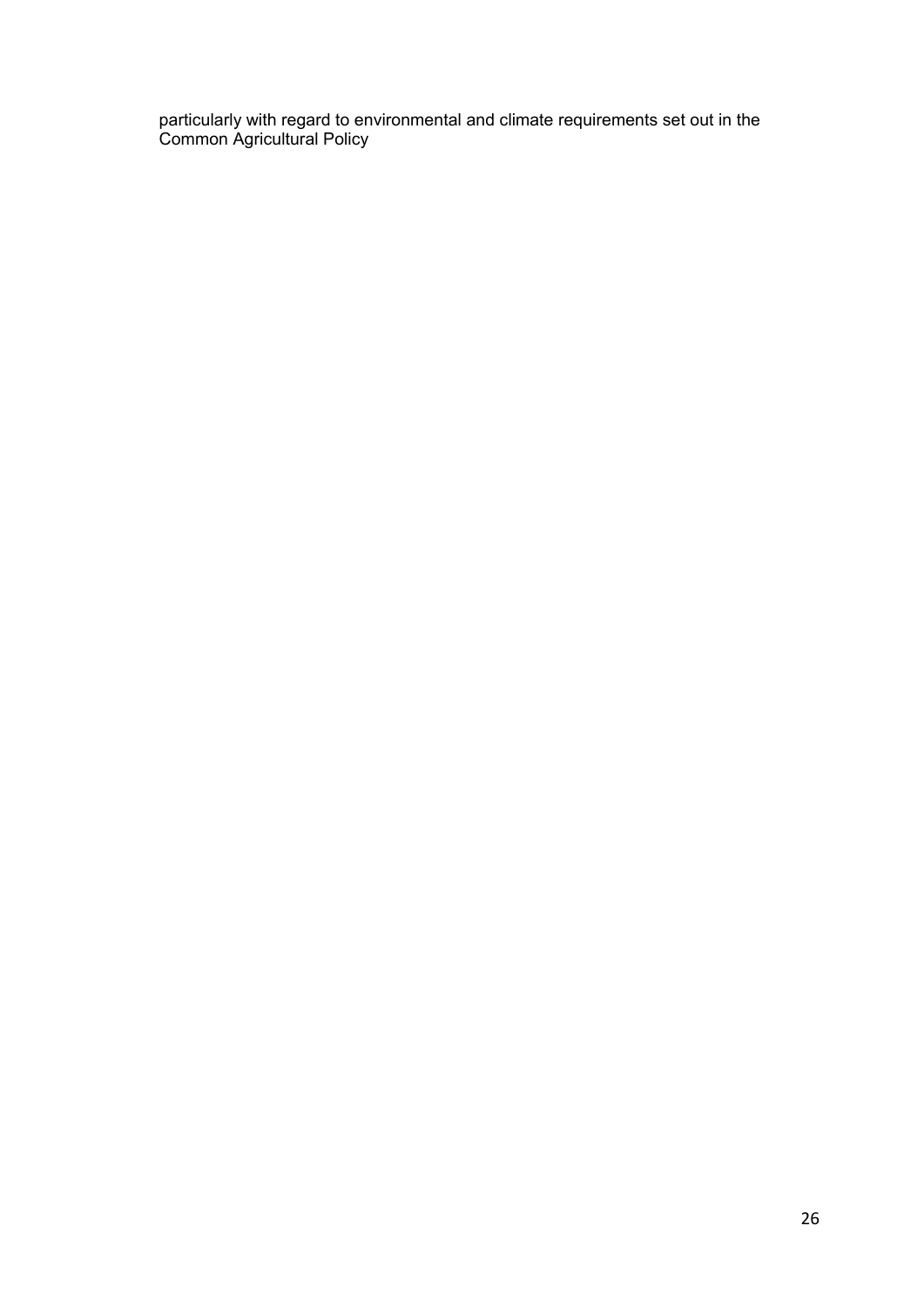# **III. Digitalisation for social and environmental restructuring**

# *Digital breakthroughs make people's lives easier. But what will it take for innovations to mitigate climate change and protect the environment?*

For digitalisation to have a long-term impact on society as a whole, more is needed than just technical progress. It requires new technologies designed to provide positive impetus for sociocultural change. Only the interplay of digital innovations and new solutions for industry, policymakers and society will make change possible.

Social and environmental restructuring needs innovations. New technologies and solutions are essential for meeting the global Sustainable Development Goals (SDGs) and the Paris Agreement: innovations make it possible to reach social goals and help strike a balance between social cohesion on the one hand, and prosperity and economic competitiveness on the other. The introduction and widespread use of sustainable innovations is often coupled with the elimination of unsustainable technologies, practices or usage systems (exnovation). The Digital Policy Agenda for the Environment puts the innovative power of digitalisation at the service of this task. A broad range of digital solutions is available here: from software that makes devices and applications more energy-efficient to the development of image recognition methods for environmental monitoring through to process innovations in industry and the circular economy. They include digital traffic management systems in cities and networking in neighbourhoods to organise regional consumer groups, shared use of vehicles and tools, and social interaction. The measures set out in the Digital Policy Agenda for the Environment specifically leverage the character of digital solutions as an innovation to bring about social and technological change.

It is not just a question of developing new hardware or software. Above all, it is about the formative power of digitalisation to change behaviour, processes and social systems. Innovations in the context of the Digital Policy Agenda therefore span both technical solutions and the development of new business models as well as regulatory and social innovations that allow new forms of social cooperation and social action. The specific innovative activities in the different fields make key contributions in this area, but are not enough on their own.

From the perspective of social and environmental restructuring, Germany's innovation system must progress along the following development axes:

• *Digital solutions for environmental challenges*

- Innovations and support for innovations must be more strongly focused on and measured in terms of specific problems along the path to sustainability and climate neutrality. This primarily involves springboard innovations that need to be rolled out quickly for widespread use. Environmental policy must identify strategic innovation requirements, provide support for digital solutions through a regulatory framework and align support measures accordingly. Competitions, innovation-driven public procurement and networks for innovators provide key stimuli.
- *Driving system innovations*  The transformation of the economy and society requires a coordinated approach by many stakeholders. The necessary changes can only be brought about through the convergence of technical solutions, new business models in industry, government and society and the establishment of new digital infrastructure. An important role is played by the targeted networking of innovators and support for local innovation networks, for example, in living laboratories where new markets and innovative forms of regulation can be tested.
- *Scaling social innovations*

The focus of support for innovations, which is often dominated by technical aspects and economic policy, not only needs to be more strongly aligned with environmental and climate goals, it must be broadened to include support for social innovations. Many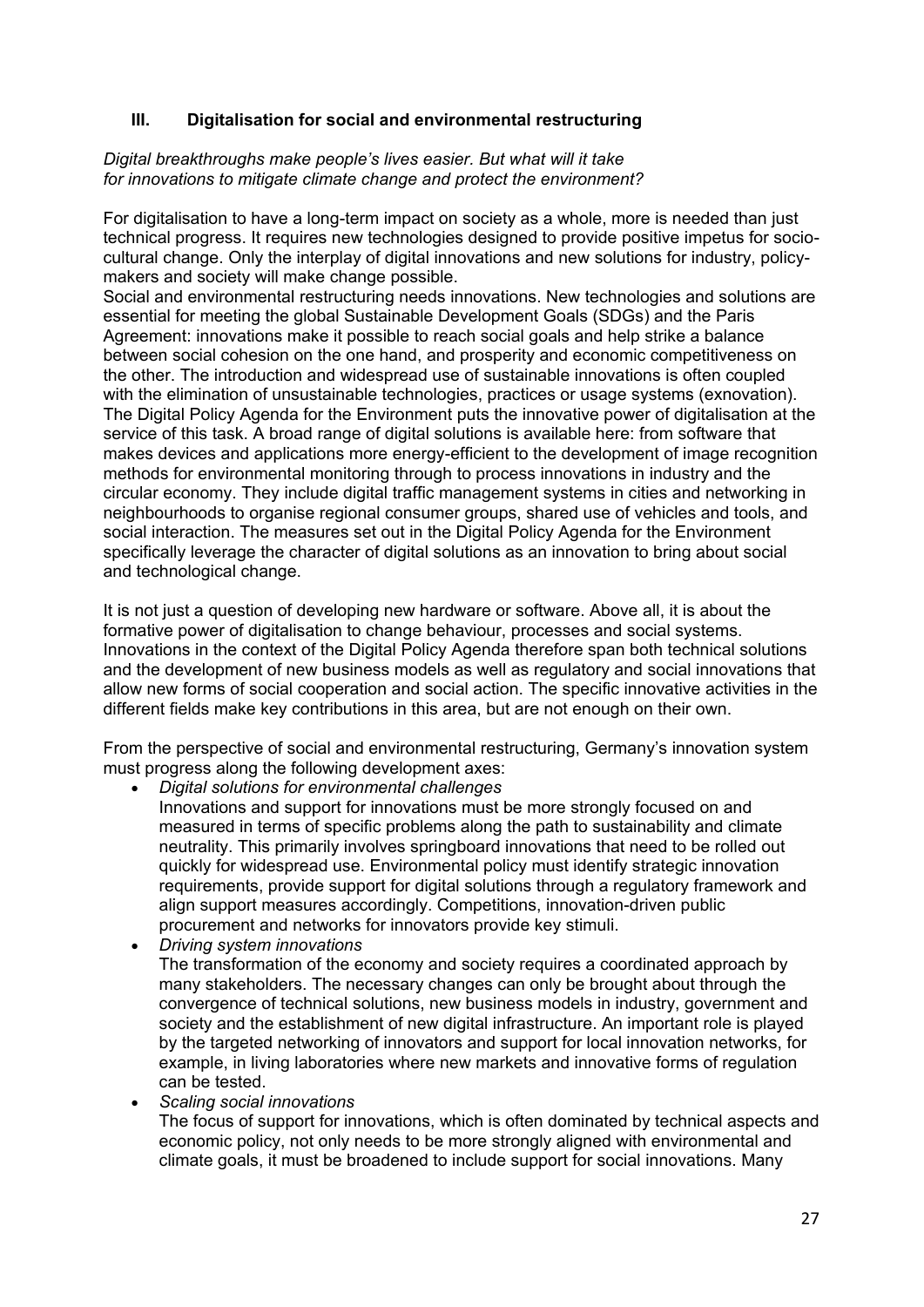digital innovations in the public interest need help to get off the ground - whether to scale them up or to mobilise demand from society and the public sector.

In the context of its innovation-driven environmental policy, the BMU will further develop its own support instruments along the development axes and interdependencies outlined above. In addition, the Digital Innovation Hub for Climate and a Platform for Social and Environmental Innovation will create new institutions that advance digital solutions as innovations for a sustainable future.

# **Digital Innovation Hub for Climate: thinking outside the box for climate action**

*Sustainable digital solutions and business models need innovation, creativity and the will to bring about positive change to the status quo. Many start-up networks, support and cluster initiatives, innovation hubs, technology centres and universities are driving digital innovations in Germany and Europe. We want to capitalise on this potential for innovation in a Digital Innovation Hub for Climate to tackle to challenge of the century: climate change mitigation.* 

Germany is an industrialised country. This industry with its products and services must continue to be a foundation for good and well-paid work, for competitiveness and prosperity. At the same time, meeting the climate targets requires a high degree of innovation, but can also become a new engine for economic development.

As a trendsetter and driving force, the Digital Innovation Hub for Climate aims to link concrete innovation requirements in climate policy with existing innovation structures. The goal is to support the development and dissemination of digital solutions that contribute to the prevention and reduction of greenhouse gas emissions. The need for action in climate policy must be translated into concrete innovation requirements and addressed with stakeholders networked across different innovation ecosystems.

To this end, an open "hub of hubs" network of innovators is to be established under the umbrella of the Digital Innovation Hub for Climate, which does not focus on a single sector, technological approach or innovation process. Instead, work will revolve around digital innovations and system innovations that are particularly relevant to the climate. The hub will act as a network that links innovators and start-ups working to develop solutions for climate action with investors, small- and medium-sized enterprises and established companies. It will also serve as a centre for contact and provide advisory services on possibilities for support and networking.

The Digital Innovation Hub for Climate will identify concrete innovation requirements, including both individual technologies as well as system innovations, which will be addressed in the "hub of hubs" network. It will also develop hackathons, start-up pitches and competitions as well as tailored support instruments.

Traditional innovation hubs are often organised for a specific region or a specific sector. They therefore only address one part of the value chain or ecosystem. The Digital Innovation Hub for Climate aims to close this gap by bringing together relevant stakeholders to find common solutions to problems.

The Digital Innovation Hub for Climate will encourage demand and market opportunities for climate action by advising public contracting authorities on how to implement innovative procurement measures. Traditional public procurement approaches have not been a vehicle for innovative solutions to date, but have considerable potential for dissemination and scaling. The Digital Innovation Hub for Climate was enshrined by the BMU in the Climate Action Programme 2030 and is to be launched in 2020. An organisational structure and a networking concept for cooperation with stakeholders and organisers of innovation hubs and start-up associations is currently being developed as part of a concept study.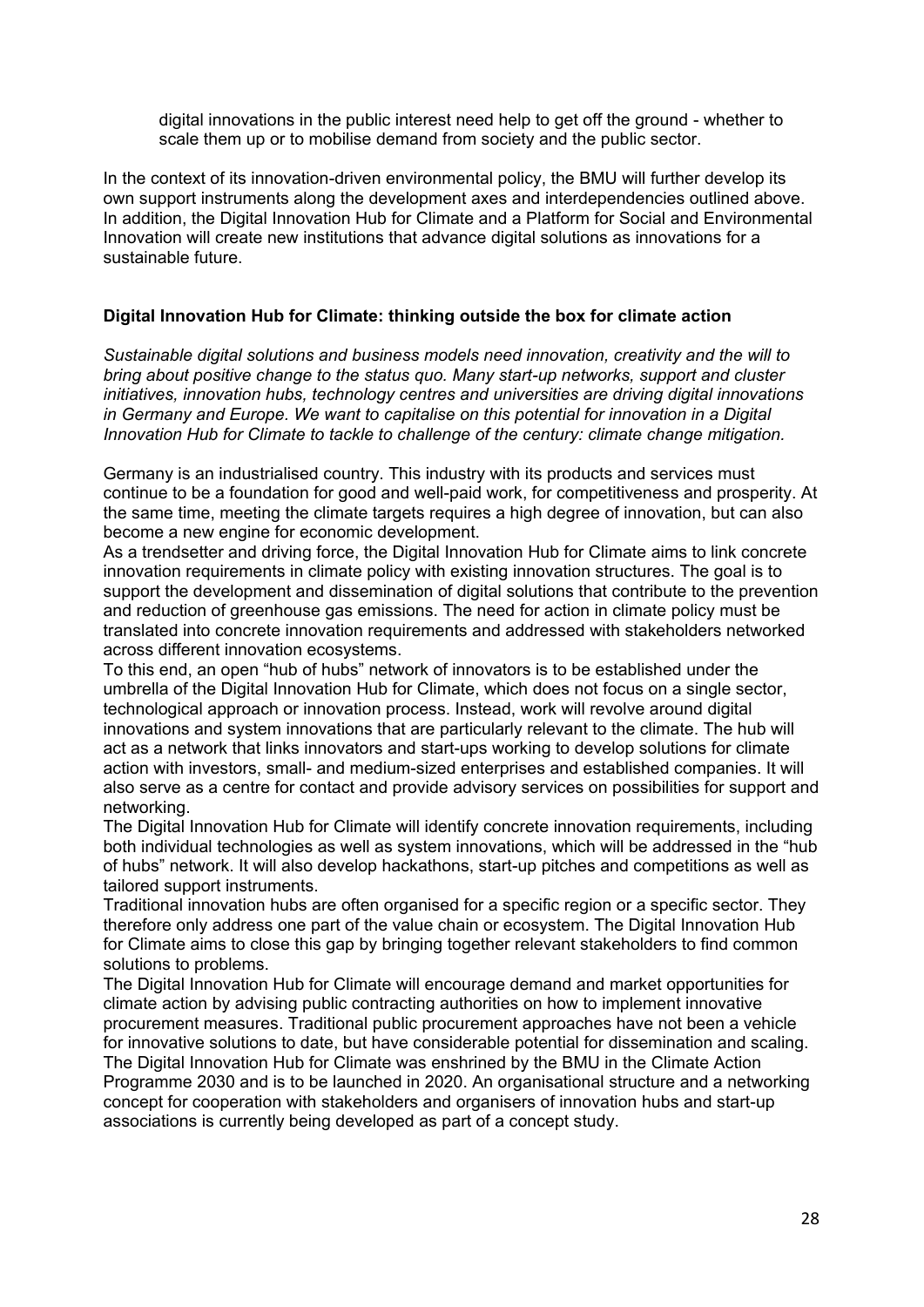# **Platform for Social and Environmental Innovation: digitalisation for the common good and sustainability**

*Digitalisation makes new forms of coexistence possible. And it can support how sustainability is organised in society. To this end, civil society must of course be able to use digital technologies to meet social and environmental challenges. The interaction between technology and work for the common good can give rise to new synergies for individual involvement.* 

Work carried out in the general interest of the public in Germany is facing growing challenges: initiatives for community-oriented neighbourhood management, for nature conservation or sustainable mobility services are often organised on a small scale. In many cases, they are limited by insufficient funding or staff. In addition, financing and support, for example, from the government, are usually also only available for a limited period.

Digitalisation can simplify and stabilise the work of social and environmental initiatives or breathe new life into them, for example, by creating opportunities for cross-regional exchange for often locally based initiatives. Whether or not digital tools are used to bring about social and environmental change is decided in the neighbourhoods, urban districts and rural communities. In other words, wherever citizens are committed to environmental protection, climate change mitigation, nature conservation and thriving communities. Networks that combine digitalisation with social and environmental initiatives will play an important role here as both aspire to shape the future responsibly and are potential allies.

With the establishment of the Platform for Social and Environmental Innovation: digitalisation for the common good and sustainability, the BMU wants to encourage dialogue and create networks between social initiatives and innovators and develop concepts to enhance digitally based innovation for a sustainable society. The most important components are:

- Best practices: enable targeted best-practice screening at regional, national and international level to support local stakeholders in analysing problems and finding solutions in different settings, for example, as an intermediary between stakeholders in the fields of social work and IT
- Knowledge management: establishment of a marketplace where knowledge about effective instruments and quality standards is shared to leverage synergies in the joint procurement and use of digital tools
- Support: development of opportunities for support that go beyond traditional innovation support
- Living laboratories: experimental spaces for digitally based, social and environmental innovations where digital tools, applications and new cooperation structures are developed and tested as models

The process with environmental, social and digital initiatives launched and organised by the BMU is intended to tie in with and supplement existing initiatives. It is scheduled to run for around three years until the end of 2022. A viable concept (milestones, location, financing) will be presented by the middle of 2020.

# Social and environmental innovation measures

Measures already underway

• *Artificial Intelligence (AI) Support Programme for environment, climate, nature and resources*

With its AI lighthouse projects, the BMU is promoting, through its AI Strategy, the development and testing of artificial intelligence-based solutions to tackle environmental problems. The projects set an example for green, environmentally sound and climate-friendly digitalisation.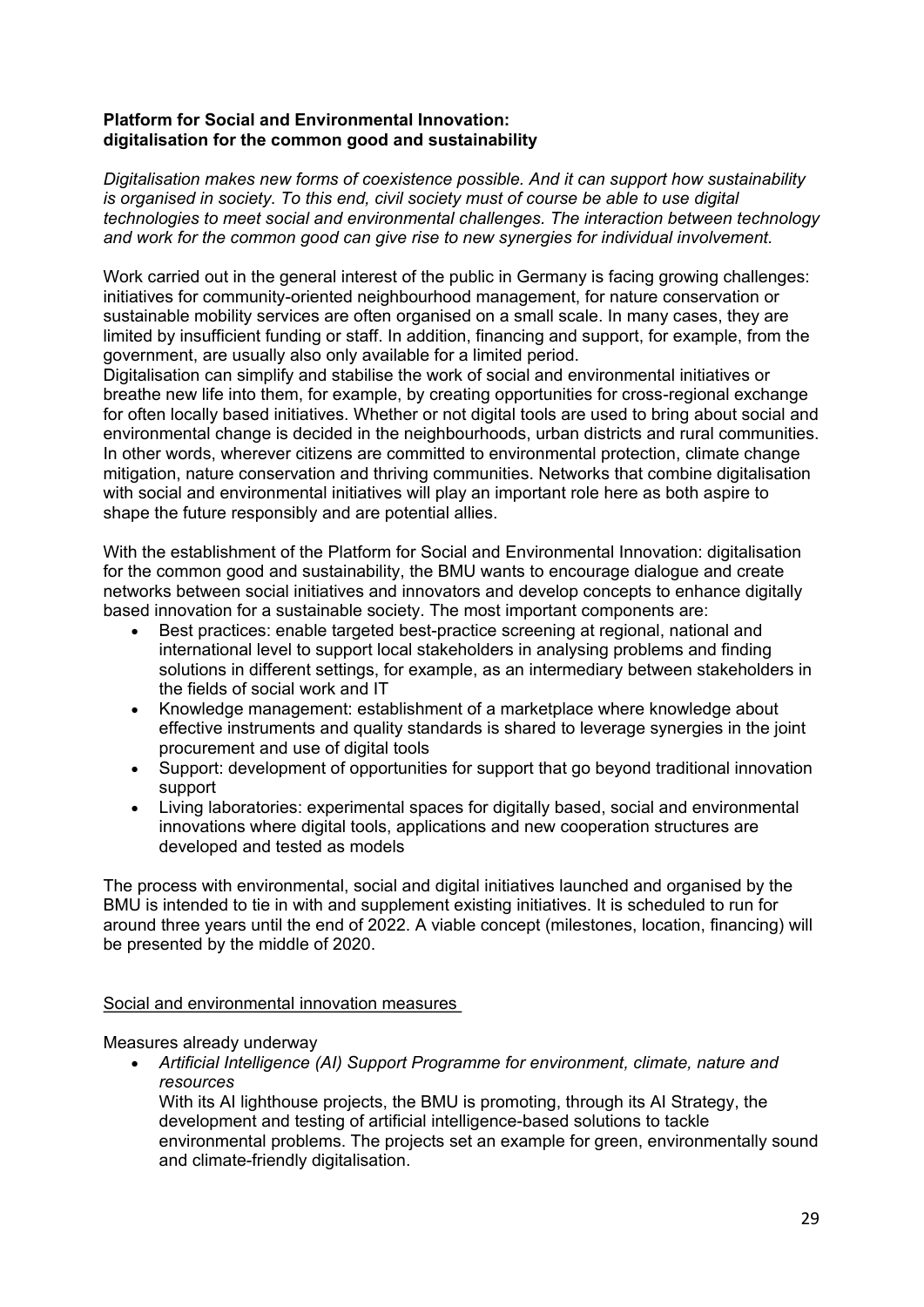• *Code4Green Hackathon*

Continuation of the BMU's Code4Green Hackathon series launched in 2018 for the years 2020 (for Germany's EU Council Presidency) and 2021 to develop data-driven solutions and business models for environmental protection

Measures to be initiated

• *Digital Innovation Hub for Climate* 

Support for the development of digital solutions for climate action under the Climate Action Programme 2030 by creating a "hub of hubs" network in addition to a centre for contact, consultation and networking for start-ups, small and medium-sized businesses and established businesses

- *Support agenda for digital innovation for the environment* Analysis of BMU's existing support programmes to determine the adaptation potential and requirements driven by digitalisation, taking into account good examples from other European countries and from abroad with clear distinction from existing programmes of the German government
- *Dialogue series of the German Federal Environmental Foundation (DBU)*  To incorporate issues of digitalisation for environmental policy into the public discourse, the German Federal Environmental Foundation is to organise regional discussions together with the BMU
- *Transformation roadmap for digitalisation and sustainability* Establishment of a research network to explore and analyse future research needs in order to develop strategic solutions related to digitalisation and sustainability

Measures to be developed next

• *Platform for Social and Environmental Innovation* Network of social initiatives and innovators to enhance digitally based innovation for a sustainable society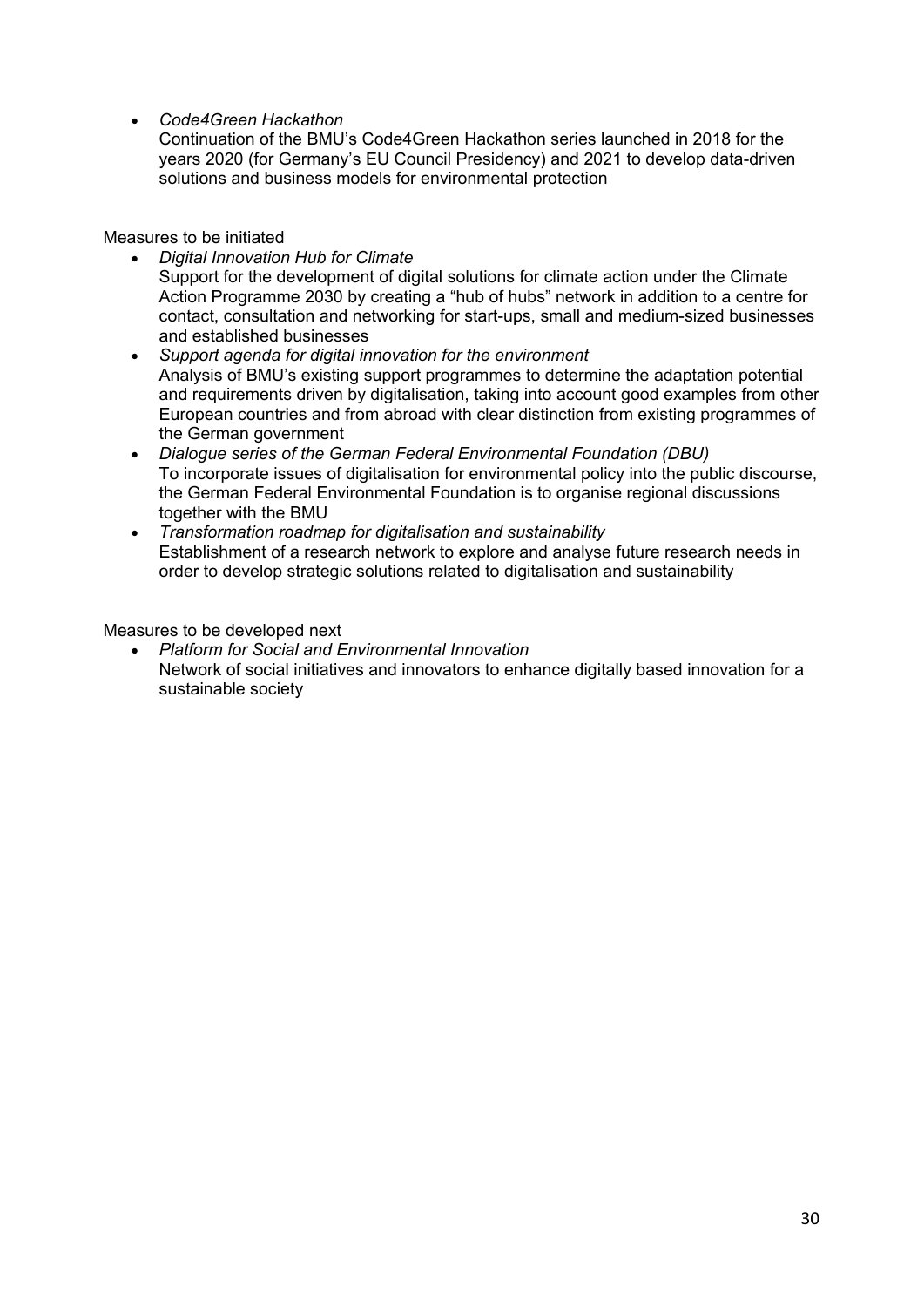# **IV. Environmental policy 4.0**

# *Environmental policy shapes the digital world and digitalisation enhances data-driven, transparent and robust environmental policy.*

Digitalisation is changing the way the government carries out its duties. And environmental policy-makers must fully capitalise on the possibilities offered by digital technologies to fulfil their responsibility to protect, guarantee and shape policy. In fact, there are countless solutions that can drive environmental policy 4.0 forward. These include powerful information and communications technologies as well as sensors, smart devices, automated processes and self-learning systems. In addition, big data analytics as well as data mining and data evaluation are expected to spur modernisation. Environmental policy 4.0 has enormous potential:

- Policy-makers and environmental administrations at federal, state and local level can be networked for their collaboration. They can take decisions based on highly detailed data and organise administrative procedures to be more efficient.
- Citizens and companies can conveniently handle approval procedures and administrative services online. It would be easier for them to communicate with public authorities and they would have better access to public information.
- Satellites, drones, sensors and smart devices supply new data about the state and use of the environment.
- Data-driven management of networked systems enables more effective and efficient operation of environmental infrastructure, for example, in water management.
- Digitalisation improves transparency and openness and creates new possibilities for interaction and participation: in environmental research, public dialogue, public participation and public awareness.

But some work is still needed to tap the potential of the new technical solutions. Most importantly, the environmental administration needs to develop further in organisational terms. It needs to boost technological skills and capabilities, but also provide the right IT infrastructure. It is not enough to make data available and adapt legal bases. Administrations must also practice new forms of cooperation. They need to acquire expertise on how, for example, to evaluate, analyse and use large data volumes with big data analytics and machine learning.

# *Modernise and simplify data access: UNIS-D environmental data cloud*

Data is an important factor in a modern environmental policy. Germany's Environmental Information Act and the relevant statutory provisions of the federal states create a far-reaching right to access information related to environmental issues. However, access is highly fragmented across institutions and federal levels. In addition, big data analytics and highperformance AI systems impose new requirements on the technical availability of data on environmental protection, climate action and nature conservation. This data is intended to inform the public, but also to develop data-driven business models in agriculture or traffic management systems.

In light of these requirements, the BMU is developing multidisciplinary and multilevel access to public data, services, research findings and educational materials as well to legislation and regulations by means of a German environmental and nature conservation information system (UNIS-D). UNIS-D is an environmental data cloud designed to simplify the use of AI systems and enable the participation of third parties (citizen science) with a view to improving the underlying data.

# *Developing an environmental policy data strategy*

In order to be in step with the times in data policy, the BMU and its subordinate authorities will develop an environmental policy data strategy for the Federal Ministry and its subordinate authorities. This includes all processes relevant for data, starting with collection through to management, provision and processing all the way to its application. The strategy also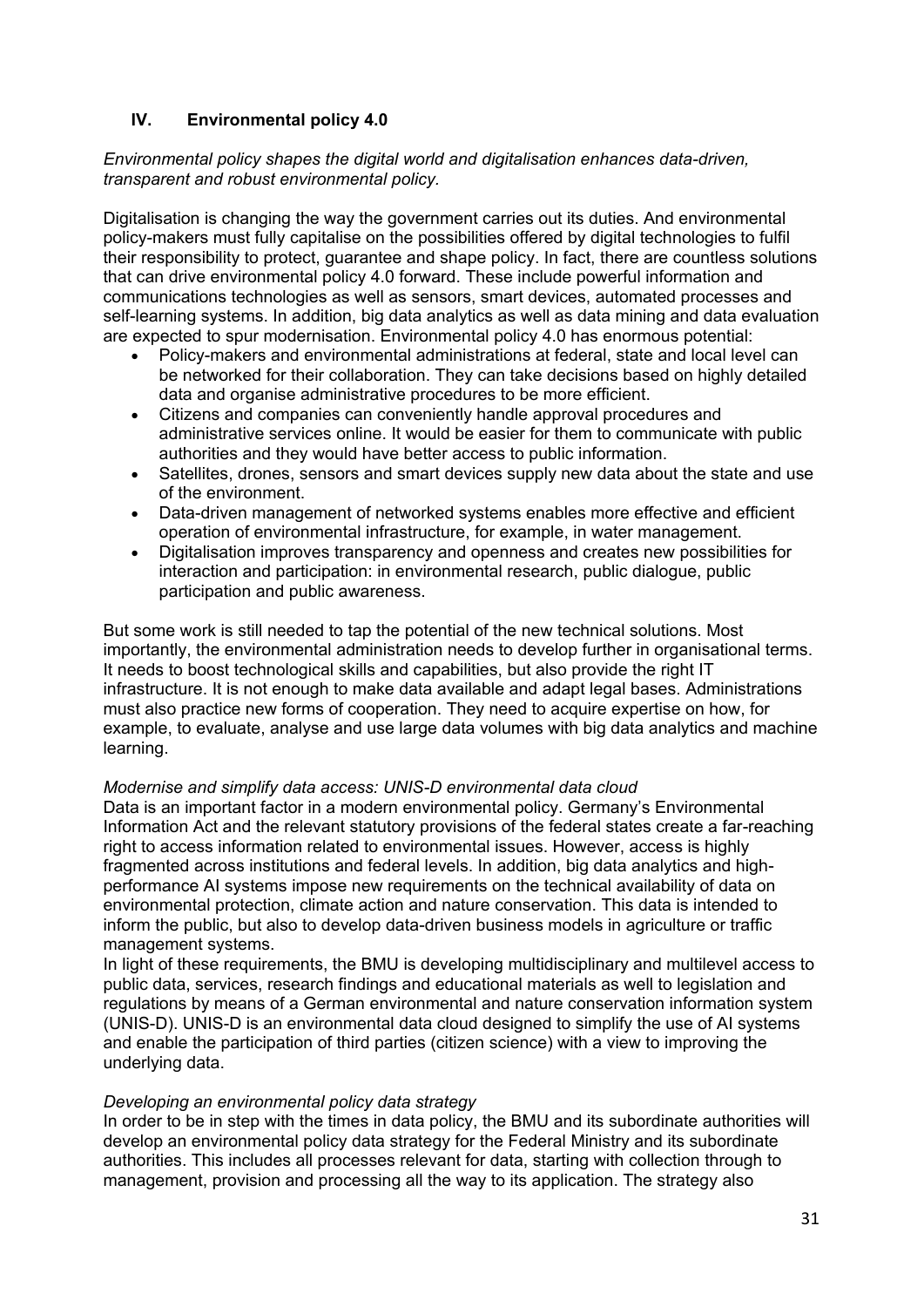identifies areas where action is needed. In order to implement the data strategy, the joint working structures with the federal states and municipalities will be strengthened. Digitalisation, however, may not be allowed to turn environmental administration into a "green big brother". The BMU will therefore impose appropriate guidelines within the scope of its data strategy. These guidelines will include the findings of the German government's Data Ethics Commission and the Bundestag's Study Commission "Artificial Intelligence". As part of the German government's data strategy, the BMU is committed to making data accessible to private stakeholders, beyond the applicable standard laid down in the Environmental Information Act in line with constitutional provisions through new legal regulations if this is in the public interest. To ensure that the potential of digital technologies serves the purpose of handling data, monitoring and enforcement, the BMU will conduct an expost digital check for applicable environmental law as part of its ministry-funded research.

# *Tracking violations of environmental law in the digital environment*

The growth in online shopping platforms and social networks in some cases shifts environmentally harmful activities to the internet. Illegal trade in protected species and crossborder trade of uncertified, illegally obtained or toxic substances and products online creates new challenges for environmental authorities.

The BMU will provide support to establish relevant monitoring capacities in the competent authorities. If required, the BMU will work together with the federal states to draw up provisions to prevent violations of environmental law. These provisions will make it possible to detect violations, also in the digital environment, and prevent illegal activities

# *Using digital instruments for enforcement*

Information and communications technology (ICT) can not only simplify enforcement of environmental law, it can also improve it. It is much more effective to analyse satellite images through automated image recognition than to perform an arduous assessment on site. Interagency communication, text mining and AI's analysis capabilities as well as big data applications will make it possible to analyse information relevant to permits, for example, when enforcing international species protection, on a scale not possible up to now. UBA is currently drafting handouts and investigating the need to adapt laws for automatic monitoring of the enforcement of environmental law. The BMU also envisages expanding the existing Satellite Remote Sensing Competence Centre and establishing a new Application Lab for Artificial Intelligence and Big Data. As a service provider, it supports the federal, state and local environmental administrations in the analysis of large data volumes. It also develops applications and solutions to meet the needs of the environmental administrations.

# *Digitalising environmental administration*

In the future, citizens and companies will be able to access digitalisable approval procedures and services of the environmental authorities online. Under the act to improve online access to administrative services (Onlinezugangsgesetz), 16 services under the remit of the BMU will be digitalised: ranging from the application process for the import and export of protected plant and animal species to authorisation to use radioactive substances for medical research.

# *Digital tools for education and participation*

Interactive forms of visualisation and social networks can make the state of the environment and the environmental impact of individual actions more transparent. This is why the BMU and UBA are tapping into the potential of data visualisation with digital atlases as well as the lighthouse project on environmental values to provide information to the media, the general public and experts. To promote data skills, the BMU is stepping up support for the environmental data school of the Open Knowledge Foundation.

But digitalisation also allows for greater participation and involvement of civil society in collecting information, reporting grievances and identifying solutions. The BMU is systematically expanding its instruments to test digital forms of participation. With its project association participation 4.0 (*Verbändebeteiligung 4.0*) the ministry is supporting the voluntary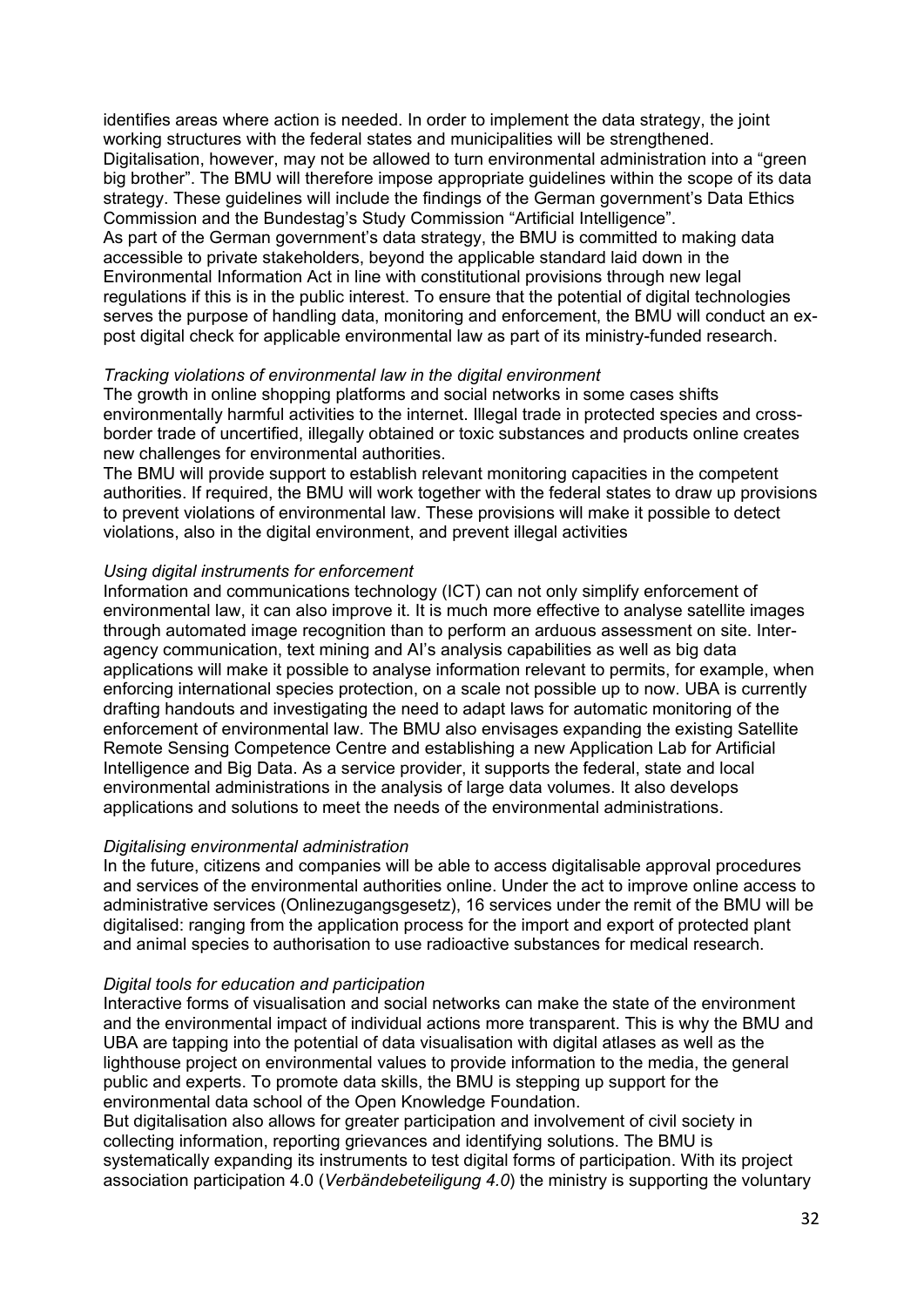work of environmental and nature conservation associations by networking them with civil society.

# Environmental policy 4.0 measures

Measures already underway

- *UNIS-D environmental data cloud* Development of multidisciplinary and multilevel access to environmental data by means of a German environmental and nature conservation information system (UNIS-D)
- *Compliance assurance* Development of handouts to facilitate the collection and use of data to enforce environmental law; identification of possibilities to monitor the enforcement of environmental law
- *Implementation of the act to improve online access to administrative services (Onlinezugangsgesetz)* The BMU, in cooperation with the federal states, is implementing digitalisation measures and measures to provide digital access to services and approval procedures in environmental administration
- *Education and participation in civil society*  Support for associations involved in educational activities related to digitalisation and sustainability and handling environmental data or citizen science projects

Measures to be initiated

- *Climate policy support for the digitalisation implementation strategy* Provision of tools and knowledge for the ex-ante and ex-post assessment of the greenhouse gas impact of the German government's digital policy projects
- *Development of the Federal Environmental Ministry's data strategy* Development of a data strategy for the Federal Environmental Ministry as a component of the German government's data strategy, including a concept that addresses how the federal working structures are organised
- *Modernisation of the administrative agreement on data exchange* Modernisation of the administrative agreement on data exchange between the German government and the federal states to enable comprehensive and mandatory data exchange between the federal levels

Measures to be developed next

• *Expansion of the Satellite Remote Sensing Competence Centre to include AI and Big Data Application Lab*

Expansion of the Satellite Remote Sensing Competence Centre in UBA to support the enforcement, analysis of satellite and sensor data and the development of automated analysis processes; creation of capacities for artificial intelligence and big data to support the environmental administrations at federal, state and local levels in the evaluation of large data volumes

- *Monitoring of illegal online trade* Taskforce to assist the environmental authorities and customs officials in monitoring new environmental offences in online trade in protected species or harmful substances
- *Digital fitness check of environmental law* Review of provisions in environmental law relevant to enforcement for applicability of digital enforcement options/digital technologies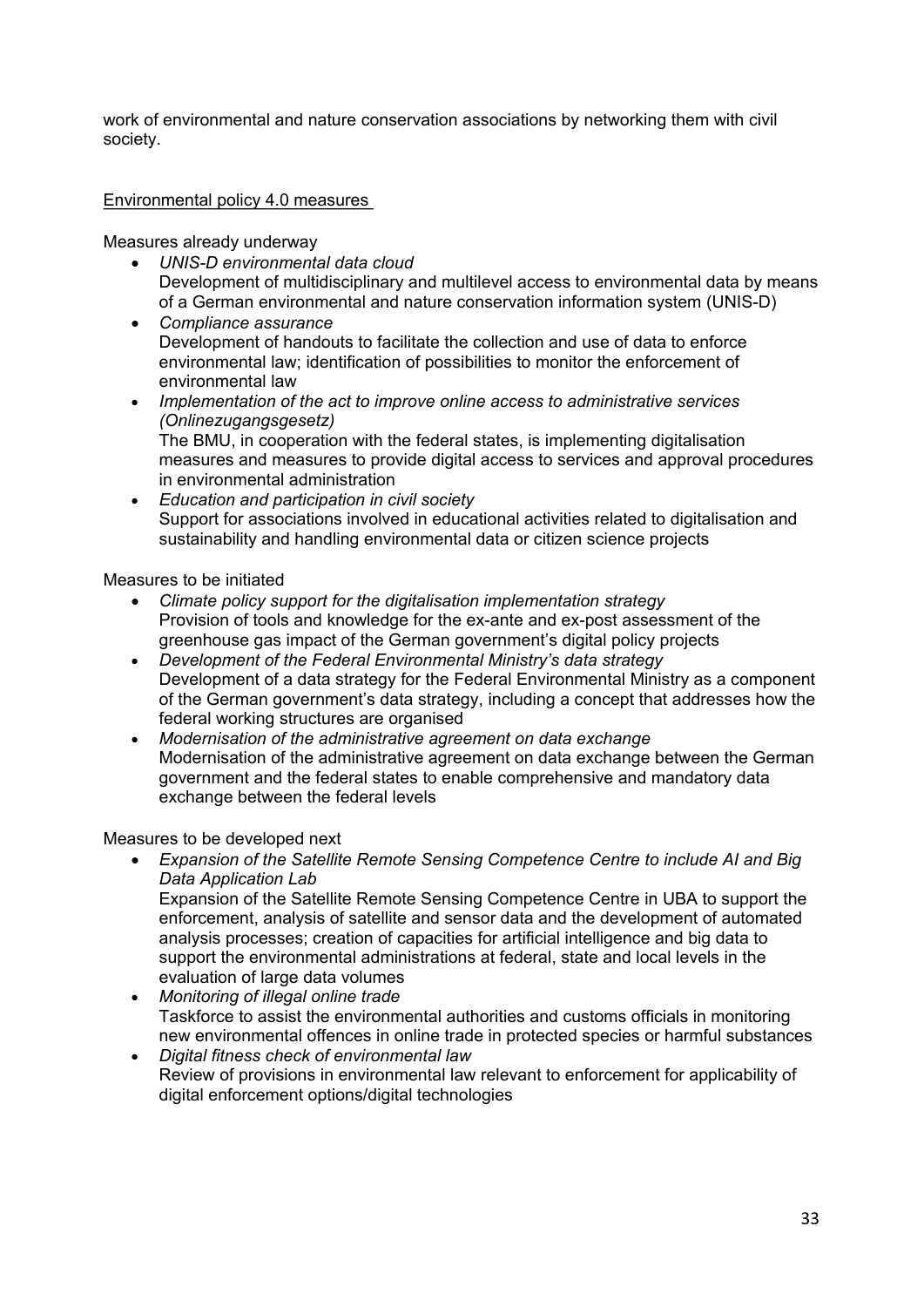# **Overview of measures**

# **Measures already underway**

| Area                                 | Measures                                                                                                                                                                                                                                                                                                                   |
|--------------------------------------|----------------------------------------------------------------------------------------------------------------------------------------------------------------------------------------------------------------------------------------------------------------------------------------------------------------------------|
| Industry 4.0 and<br>circular economy | Vocational training in industry                                                                                                                                                                                                                                                                                            |
|                                      | The VDI Centre for Resource Efficiency (VDI ZRE) offers<br>training courses on behalf of the BMU on how digital<br>technologies can help reduce material and energy consumption<br>in production processes                                                                                                                 |
| Industry 4.0 and<br>circular economy | German Resource Efficiency Programme: ProgRess III                                                                                                                                                                                                                                                                         |
|                                      | Update of German Resource Efficiency Programme (ProgRess)<br>with special emphasis on the interactions between digitalisation<br>and resource efficiency                                                                                                                                                                   |
| Innovation strategy                  | Code4Green Hackathon                                                                                                                                                                                                                                                                                                       |
|                                      | Continuation of the BMU's Code4Green Hackathon series<br>launched in 2018 for the years 2020 (for Germany's EU Council<br>Presidency) and 2021 to develop data-driven solutions and<br>business models for environmental protection                                                                                        |
| Innovation strategy                  | Artificial Intelligence (AI) Support Programme for environment,<br>climate, nature and resources                                                                                                                                                                                                                           |
|                                      | With its AI lighthouse projects for environment, climate, nature<br>and resources the BMU is promoting the development and<br>testing of artificial intelligence-based solutions to tackle<br>environmental problems. The projects set an example for green,<br>environmentally sound and climate-friendly digitalisation. |
| <b>Mobility</b>                      | Climate action through intelligent traffic management (NKI)                                                                                                                                                                                                                                                                |
|                                      | Promotion of municipal procurement and use of data sources<br>(big data) relevant to transport as a measure for intelligent traffic<br>management to enable municipalities to upgrade and favour<br>environmentally friendly transport networks                                                                            |
| Mobility                             | Studies on potential for climate action arising from digitalisation<br>in traffic management (NKI)                                                                                                                                                                                                                         |
|                                      | Promotion of municipal studies on potential with focus on<br>intelligent traffic management that demonstrate options for<br>reducing greenhouse gas emissions through the use of big data<br>in traffic management                                                                                                         |
| <b>Mobility</b>                      | Support for associations                                                                                                                                                                                                                                                                                                   |
|                                      | Support for project Autonom unterwegs in der Stadt - Chancen<br>und Risiken der Digitalisierung für die Verkehrswende<br>(Autonomous travel in the city - opportunities and risks of<br>digitalisation for the transport sector transformation) of the<br>Verkehrsclub Deutschland e.V. association. The project uses a    |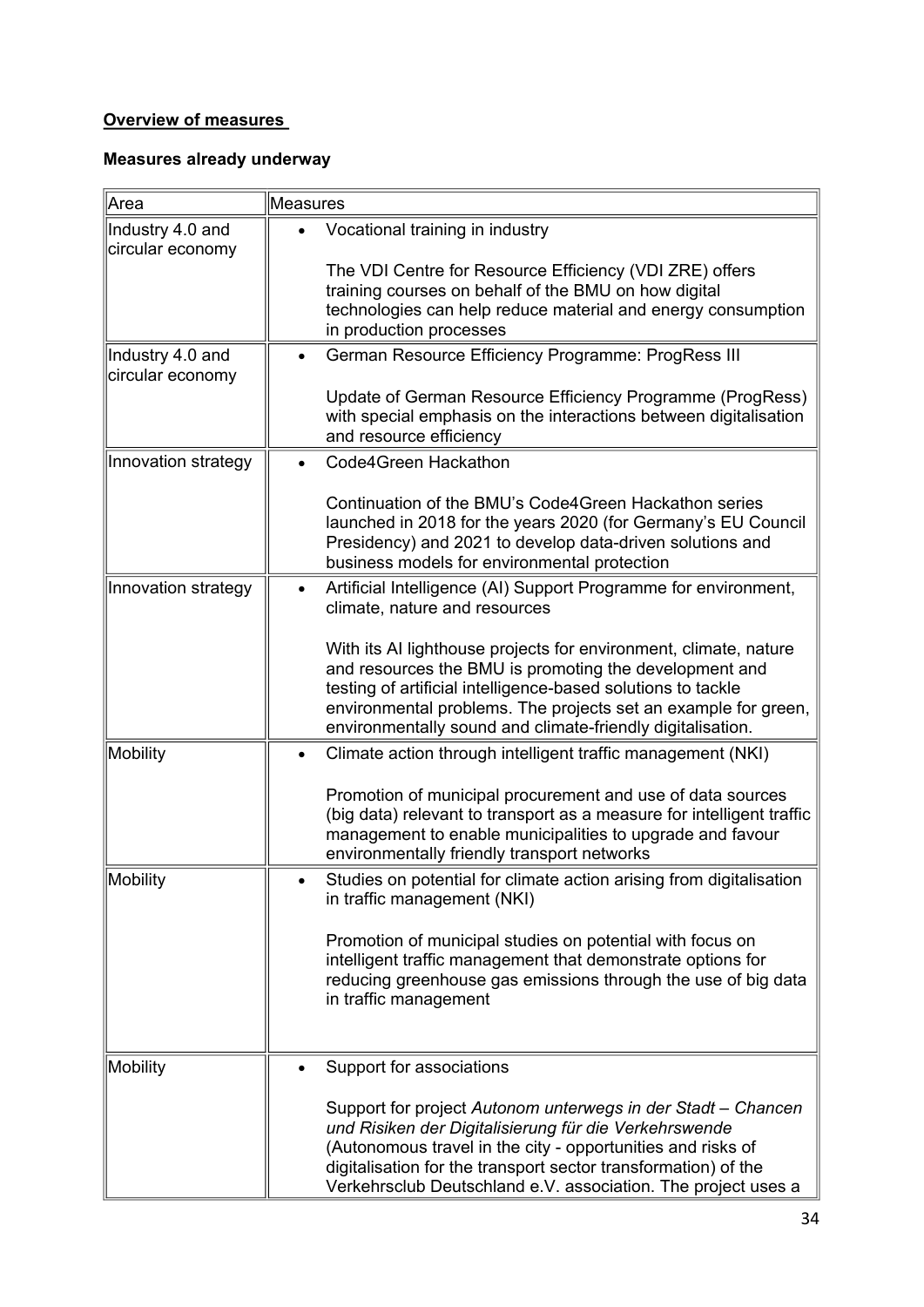| Area                                                 | Measures                                                                                                                                                                                                                                                                                                                                                               |
|------------------------------------------------------|------------------------------------------------------------------------------------------------------------------------------------------------------------------------------------------------------------------------------------------------------------------------------------------------------------------------------------------------------------------------|
|                                                      | participatory approach to identify development paths, like private<br>cars in combination with mobility services, that can contribute to<br>sustainable urban transport                                                                                                                                                                                                |
| Mobility                                             | Research on digitalisation in transport sector                                                                                                                                                                                                                                                                                                                         |
|                                                      | Research projects on the potential and risks of digitalisation in<br>the transport sector for the environment and climate, including<br>networked and driverless driving; development of regulatory<br>concepts and framework conditions for sustainable mobility;<br>sharing research findings with municipalities, the automotive<br>industry and mobility providers |
| Sustainable                                          | Destruction of usable products                                                                                                                                                                                                                                                                                                                                         |
| consumption                                          | Introduction of a duty to exercise proper care for retailers as part<br>of the amendment to the Circular Economy Act, which stipulates<br>that returns and excess inventory must be kept in a usable state                                                                                                                                                             |
| Sustainable                                          | Al for sustainable consumer choices                                                                                                                                                                                                                                                                                                                                    |
| consumption                                          | Support for research and development of AI-based innovations<br>and methods for sustainable development in the context of the<br>Al lighthouse projects for environment, climate, nature and<br>resources                                                                                                                                                              |
| Sustainable                                          | Lighthouse project on sustainable consumption                                                                                                                                                                                                                                                                                                                          |
| consumption                                          | The lighthouse project Pathways and Components of a Digital<br>Agenda for Sustainable Consumption systematically analyses<br>cross-cutting digitalisation issues in the implementation of the<br>National Programme on Sustainable Consumption and develops<br>solutions for sustainable consumption patterns and lifestyles for<br>the new digital age                |
| Sustainable                                          | Blue Angel delivery and shipping services                                                                                                                                                                                                                                                                                                                              |
| consumption                                          | Definition of award criteria for the Blue Angel ecolabel for<br>delivery and shipping services                                                                                                                                                                                                                                                                         |
| <b>Nature</b>                                        | National Centre for Biodiversity Monitoring<br>$\bullet$                                                                                                                                                                                                                                                                                                               |
| conservation,<br>agriculture and<br>water management | Establishment of a National Centre for Biodiversity Monitoring to<br>expand and ensure biodiversity monitoring at national level                                                                                                                                                                                                                                       |
| Environmentally<br>friendly<br>digitalisation        | Studies on climate action potential in IT and building engineering<br>in data centres (NKI)                                                                                                                                                                                                                                                                            |
|                                                      | Promotion of municipal studies to analyse potential of existing IT<br>and building engineering in data centres as well as short-,<br>medium- and long-term potential for energy and greenhouse gas<br>emissions savings                                                                                                                                                |
| Environmentally<br>friendly<br>digitalisation        | Blue Angel as orientation for green IT                                                                                                                                                                                                                                                                                                                                 |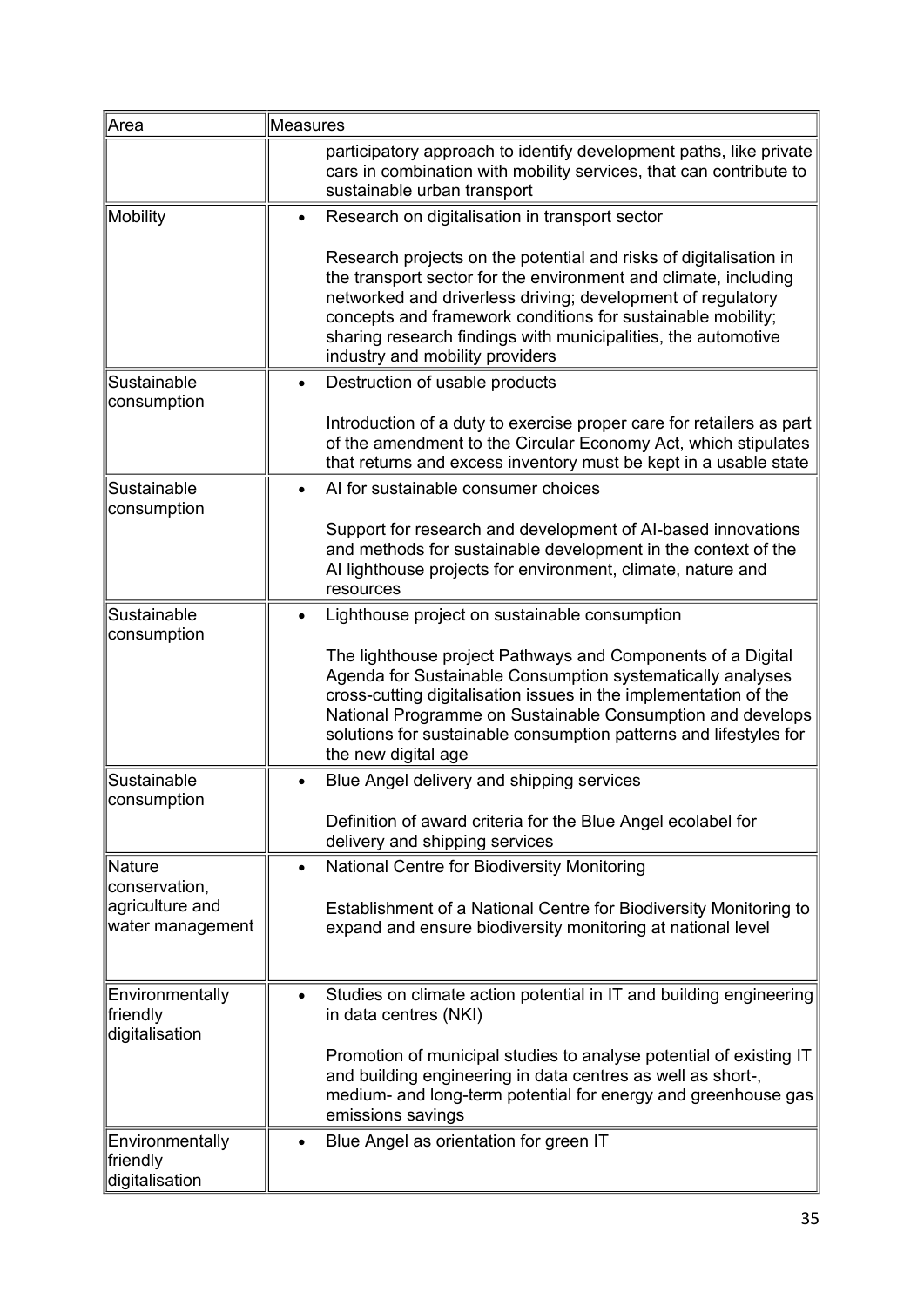| Area                                                 | Measures                                                                                                                                                                                                                                                                                                                                                                                   |
|------------------------------------------------------|--------------------------------------------------------------------------------------------------------------------------------------------------------------------------------------------------------------------------------------------------------------------------------------------------------------------------------------------------------------------------------------------|
|                                                      | The Blue Angel ecolabel has been established for the following<br>four product groups: energy-efficient data centre operation,<br>climate-compatible co-location data centres, resource- and<br>energy-efficient software products, and server and data storage<br>products                                                                                                                |
| Environmentally<br>friendly<br>digitalisation        | Environmental impact assessment of 5G technology<br>$\bullet$<br>Research into trends in energy and raw material consumption of<br>new mobile networks including selected end-devices with a<br>particular focus on 5G mobile communication infrastructure<br>under the UTAMO project                                                                                                      |
| Environmentally<br>friendly<br>digitalisation        | Further development of government Green IT Initiative<br>$\bullet$<br>Consolidation of energy consumed in the federal administration<br>by IT operation to a maximum of 350 gigawatt hours in 2022;<br>implementation of sustainable IT procurement and application of<br>Blue Angel criteria for government data centres being<br>established                                             |
| Environmentally<br>friendly<br>digitalisation        | Promotion of climate action in data centres (NKI)<br>Support for municipalities with investments and optimisation<br>services that significantly increase energy and resource<br>efficiency in data centres                                                                                                                                                                                |
| Environmentally<br>friendly<br>digitalisation        | Safeguard health and nature conservation in the expansion of<br>5G mobile communication infrastructure<br>Transfer of existing high level of protection against<br>electromagnetic fields to the 5G sector under the Mobile<br>Communications Strategy of the German government; for<br>expanding the grid, maintaining protection standards set out in<br>nature conservation legislation |
| Environmentally<br><b>friendly</b><br>digitalisation | Climate-friendly procurement in the German government<br>Consideration of environmental impacts in manufacturing, use,<br>recycling and disposal stages before strategic decisions are<br>taken on the use of IT in the German government                                                                                                                                                  |
| Environmentally<br>friendly<br>digitalisation        | Electromagnetic Fields Competence Centre<br>Pooling of BfS expertise and intensification of research and<br>communication on static, low-frequency electric and magnetic,<br>and high-frequency electromagnetic fields                                                                                                                                                                     |
| Environmental<br>policy 4.0                          | Education and participation in civil society<br>Support for associations involved in educational activities related<br>to digitalisation and sustainability and handling environmental<br>data or citizen science projects                                                                                                                                                                 |
| Environmental<br>policy 4.0                          | Implementation of the act to improve online access to<br>administrative services (Onlinezugangsgesetz)                                                                                                                                                                                                                                                                                     |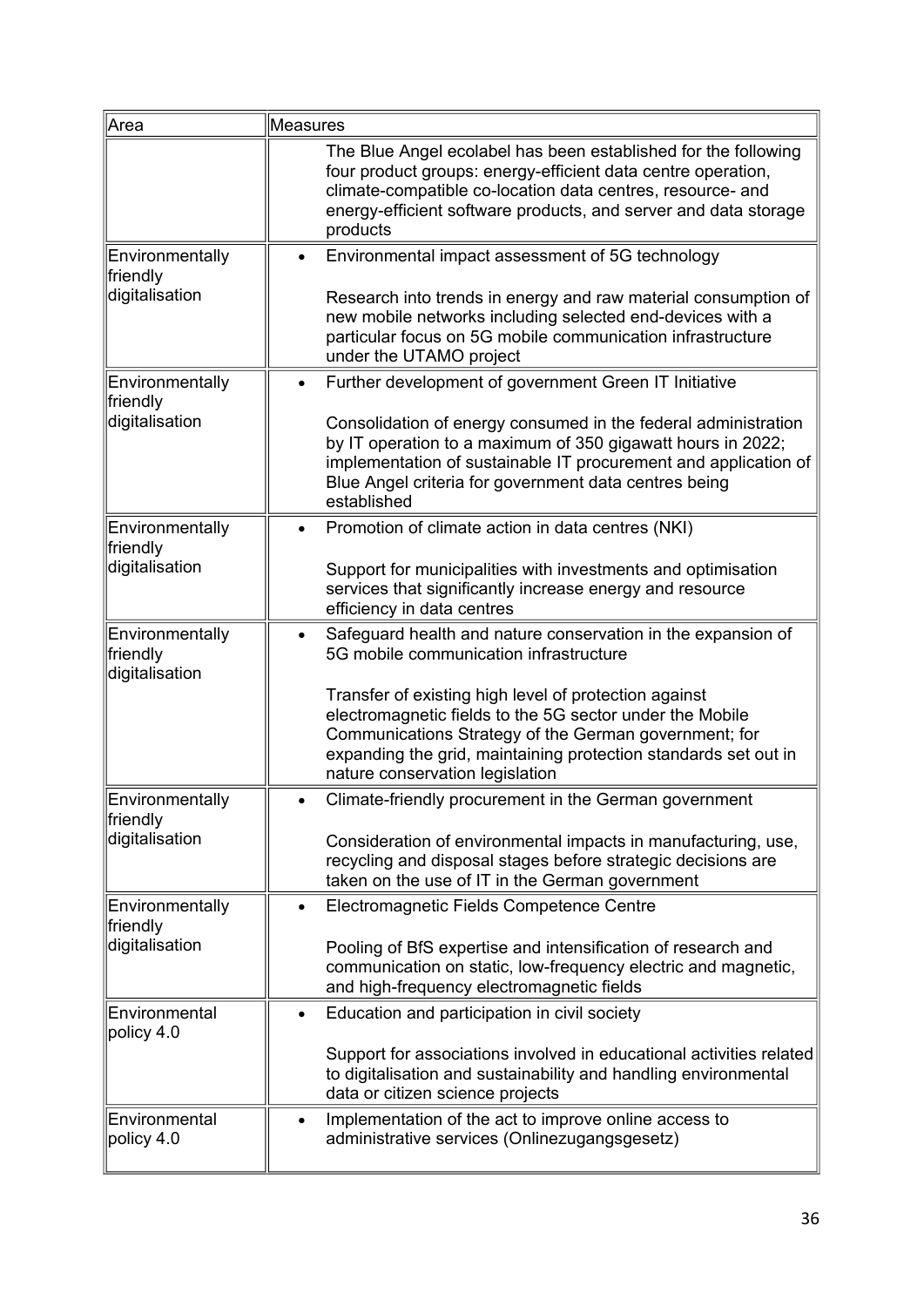| Area                                           | Measures                                                                                                                                                                                                     |
|------------------------------------------------|--------------------------------------------------------------------------------------------------------------------------------------------------------------------------------------------------------------|
|                                                | The BMU, in cooperation with the federal states, is implementing<br>digitalisation measures and measures to provide digital access<br>to services and approval procedures in environmental<br>administration |
| <b>Environmental</b><br>$\parallel$ policy 4.0 | UNIS-D environmental data cloud                                                                                                                                                                              |
|                                                | Development of multidisciplinary and multilevel access to<br>environmental data by means of a German environmental and<br>nature conservation information system (UNIS-D)                                    |
| Environmental<br>$\parallel$ policy 4.0        | Compliance assurance<br>$\bullet$                                                                                                                                                                            |
|                                                | Development of handouts to facilitate the collection and use of<br>data to enforce environmental law; identification of possibilities<br>to monitor the enforcement of environmental law                     |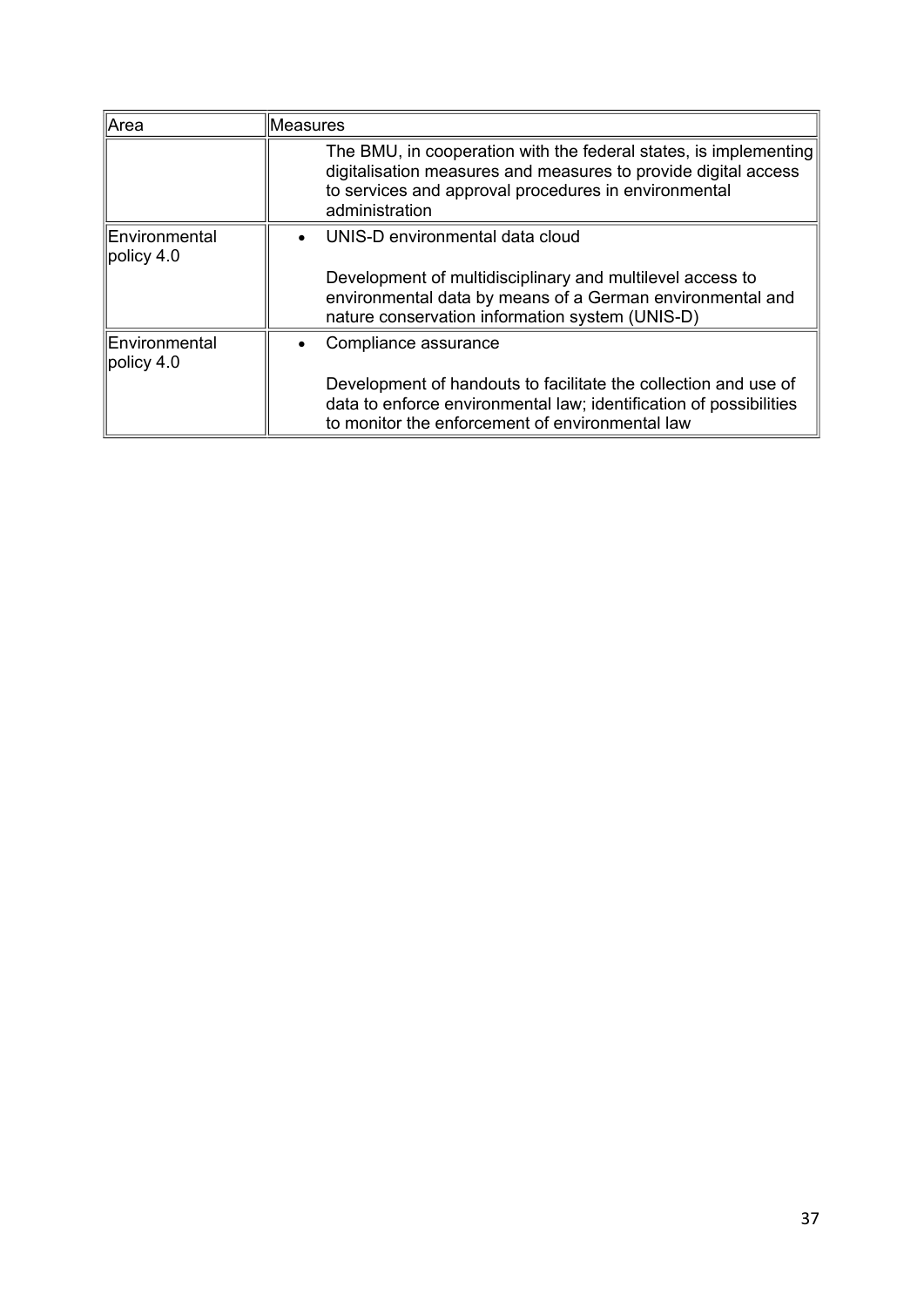# **Measures to be initiated**

| Area                                 | Measures                                                                                                                                                                                                                                                                                                 |
|--------------------------------------|----------------------------------------------------------------------------------------------------------------------------------------------------------------------------------------------------------------------------------------------------------------------------------------------------------|
| Industry 4.0 and<br>circular economy | Open Source Data Platform                                                                                                                                                                                                                                                                                |
|                                      | To identify advances, undesirable developments and need for<br>action in resource policies, usable central data and information on<br>resource conservation is to be made available to the general<br>public via the Open Data Platform of the German government                                         |
| Industry 4.0 and<br>circular economy | Standardisation and standards                                                                                                                                                                                                                                                                            |
|                                      | Acceleration of standards on and standardisation of the<br>integration of resource and environmental aspects in industry 4.0,<br>automation and IT                                                                                                                                                       |
| Industry 4.0 and<br>circular economy | Integration of resource efficiency and environmental aspects into<br>industry 4.0                                                                                                                                                                                                                        |
|                                      | Research, financial research support and practical testing on<br>resource and environmental aspects of industry 4.0 to further<br>develop the link between resource efficiency and digitalisation in<br>the industry 4.0 field and address risks                                                         |
| Industry 4.0 and<br>circular economy | Introduction of Digital Product Passport                                                                                                                                                                                                                                                                 |
|                                      | Support of the EU Commission initiative to develop a Digital<br>Product Passport, as part of Germany's EU Council Presidency                                                                                                                                                                             |
| Industry 4.0 and<br>circular economy | Corporate environmental management                                                                                                                                                                                                                                                                       |
|                                      | Promotion of digitalisation potential through the European<br>environmental management system EMAS                                                                                                                                                                                                       |
| Industry 4.0 and<br>circular economy | Industry 4.0 Platform                                                                                                                                                                                                                                                                                    |
|                                      | BMU dialogue with Industry 4.0 Platform on sustainability and<br>production issues from the perspective of industry                                                                                                                                                                                      |
| Innovation<br>strategy               | Dialogue series of the German Federal Environmental Foundation<br>(DBU)                                                                                                                                                                                                                                  |
|                                      | To incorporate issues of digitalisation for environmental policy into<br>the public discourse, the German Federal Environmental<br>Foundation is to organise regional discussions together with the<br><b>BMU</b>                                                                                        |
| Innovation<br>strategy               | Digital Innovation Hub for Climate                                                                                                                                                                                                                                                                       |
|                                      | Support for the development of digital solutions for climate action<br>under the Climate Action Programme 2030 by creating a "hub of<br>hubs" network in addition to a centre for contact, consultation and<br>networking for start-ups, small and medium-sized businesses and<br>established businesses |
| Innovation<br>strategy               | Transformation roadmap for digitalisation and sustainability<br>$\bullet$                                                                                                                                                                                                                                |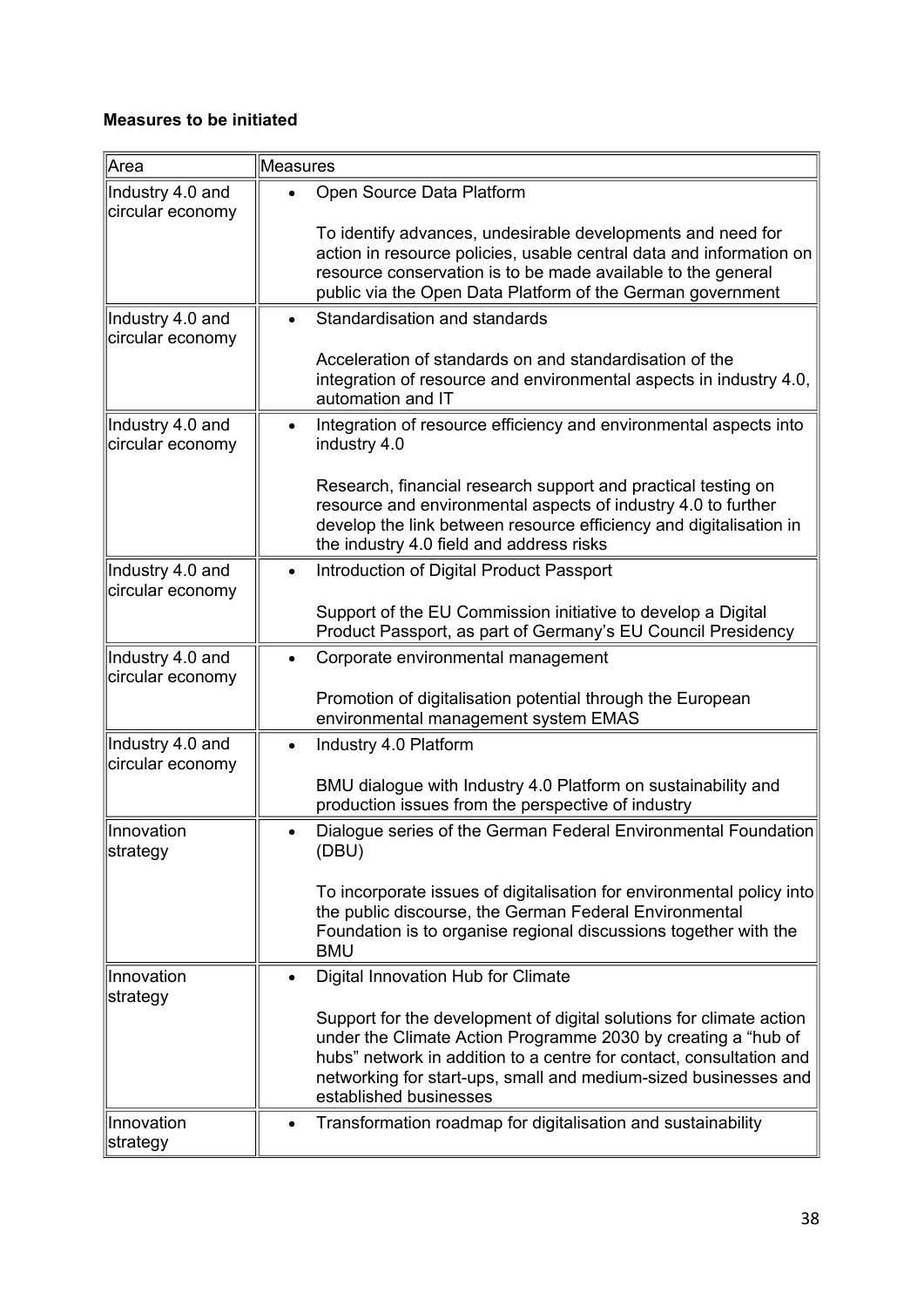| Area                       | Measures                                                                                                                                                                                                                                                                                                                                                         |
|----------------------------|------------------------------------------------------------------------------------------------------------------------------------------------------------------------------------------------------------------------------------------------------------------------------------------------------------------------------------------------------------------|
|                            | Establishment of a research network to explore and analyse<br>future research needs in order to develop strategic solutions<br>related to digitalisation and sustainability                                                                                                                                                                                      |
| Innovation<br>strategy     | Support agenda for digital innovation for the environment                                                                                                                                                                                                                                                                                                        |
|                            | Analysis of BMU's existing support programmes to determine the<br>adaptation potential and requirements driven by digitalisation,<br>taking into account good examples from other European countries<br>and from abroad with clear distinction from existing programmes<br>of the German government                                                              |
| Mobility                   | Competition on the future of sustainable mobility for<br>$\bullet$<br>environmental protection and climate action in the transport<br>sector                                                                                                                                                                                                                     |
|                            | Support municipalities in development of forward-looking traffic<br>planning that considers digitalisation aspects, including new forms<br>of participation - with a focus on the following areas: commuter<br>traffic, commercial traffic and rural areas                                                                                                       |
| Mobility                   | Municipal network for sustainable digital transformation of the<br>$\bullet$<br>transport sector                                                                                                                                                                                                                                                                 |
|                            | Exchange of best practices and experiences in the context of the<br>envisaged competition on the future of sustainable mobility for<br>environmental protection and climate action in the transport<br>sector with regard to the sustainability of digital concepts in the<br>transport sector; reducing environmental pressures and managing<br>rebound effects |
| Mobility                   | Regulatory instruments                                                                                                                                                                                                                                                                                                                                           |
|                            | Derivation of recommendations for action for regulatory, economic<br>and fiscal instruments to strengthen the environmental potential of<br>digitalisation for the transport sector                                                                                                                                                                              |
| Mobility                   | International cooperation                                                                                                                                                                                                                                                                                                                                        |
|                            | Set an example for environmentally sound mobility in developing<br>countries and emerging economies: project support through<br>International Climate Initiative (IKI) call for project ideas on<br>digitalisation in transport in urban areas of Asia and Latin America<br>to reduce greenhouse gas emissions                                                   |
| Sustainable<br>consumption | Energy consumption and media streaming                                                                                                                                                                                                                                                                                                                           |
|                            | Review of binding provisions to limit high data rates when<br>streaming media (in particular videos); discussion with platform<br>operators with regard to possible approaches to voluntary<br>commitment or regulation during Germany's EU Council<br>Presidency                                                                                                |
| Sustainable<br>consumption | Obligation to review for electronic marketplaces                                                                                                                                                                                                                                                                                                                 |
|                            | Introduction of an obligation for operators of electronic<br>marketplaces as well as fulfilment service providers to review and<br>verify that the manufacturers of electrical and electronic products                                                                                                                                                           |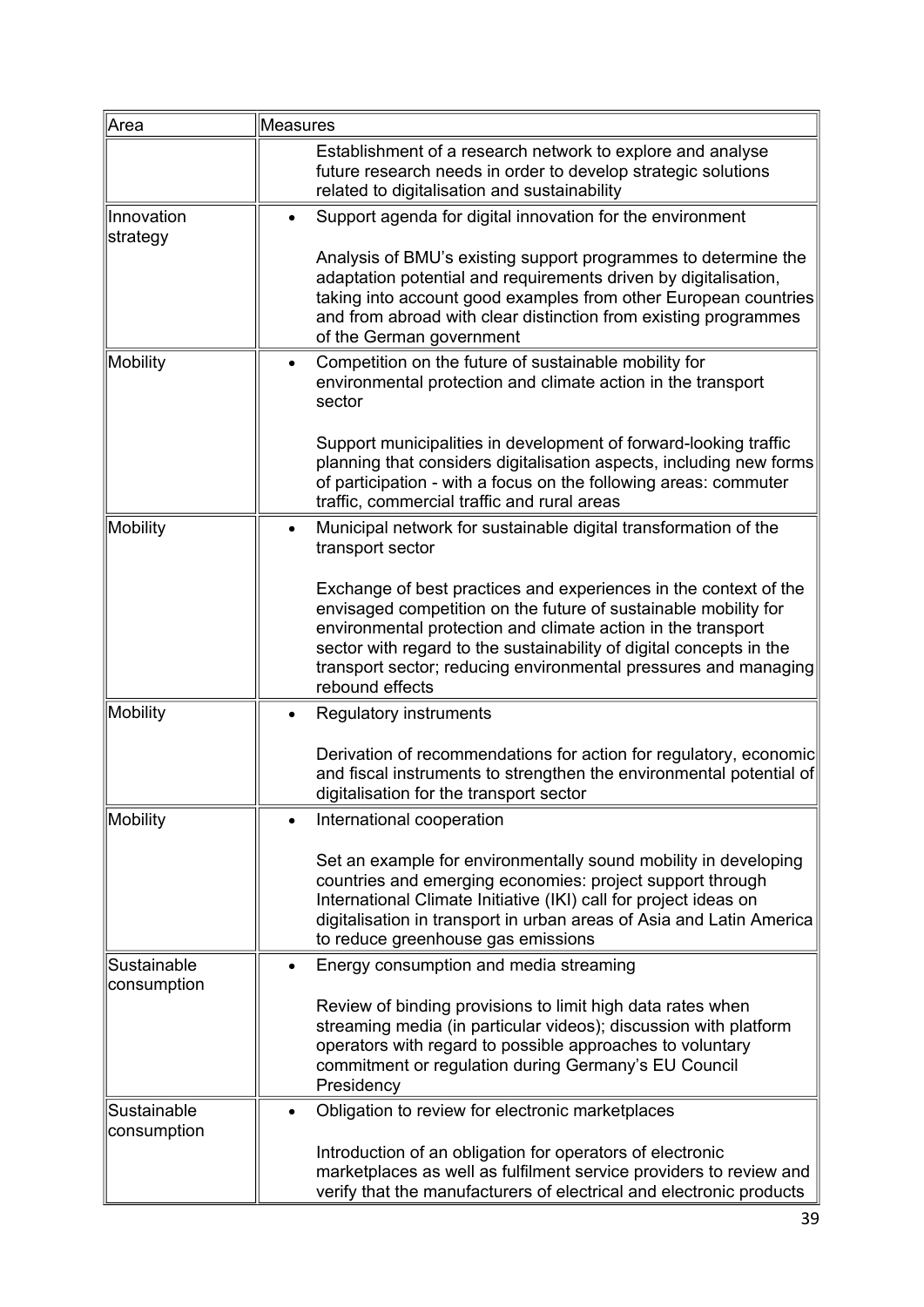| Area                                                                       | Measures                                                                                                                                                                                                                                                                                                                                                                                                                                                                                                                                                                                                  |
|----------------------------------------------------------------------------|-----------------------------------------------------------------------------------------------------------------------------------------------------------------------------------------------------------------------------------------------------------------------------------------------------------------------------------------------------------------------------------------------------------------------------------------------------------------------------------------------------------------------------------------------------------------------------------------------------------|
|                                                                            | and packaging being sold are properly registered through<br>amendments to the Electrical and Electronic Equipment Act and<br>the Packaging Act                                                                                                                                                                                                                                                                                                                                                                                                                                                            |
| Nature<br>conservation,<br>agriculture and<br><b>I</b> water<br>management | EU Common Agricultural Policy<br>Proposals for digitally supported environmental protection and<br>nature conservation measures (e.g. eco-schemes, agri-<br>environment measures and investment measures under Pillar 2)                                                                                                                                                                                                                                                                                                                                                                                  |
| Environmentally<br>friendly<br>digitalisation                              | Initiative to extend EU Ecodesign Directive<br>Extend application to cover new product groups (e.g.<br>$\circ$<br>smartphones)<br>Update criteria for products already covered (e.g. PCs)<br>$\circ$<br>Establish minimum standards for resource efficiency<br>$\circ$<br>Lay down requirements for manufacturers to ensure long<br>$\circ$<br>operation life spans of their hardware software systems<br>Make existing legislation more dynamic in light of<br>$\circ$<br>accelerated technology and product cycles                                                                                      |
| Environmentally<br>friendly<br>digitalisation                              | Sustainable artificial intelligence<br>Update of AI Support Programme of the BMU and development of<br>criteria to evaluate the environmental impacts of AI (particularly<br>energy and resource consumption)                                                                                                                                                                                                                                                                                                                                                                                             |
| Environmentally<br><b>friendly</b><br>digitalisation                       | Push for guarantee statement obligation and right to repair<br>(obsolescence)<br>Extension of European manufacturer obligation on statements<br>about the guaranteed life span of digital electronic products;<br>creation of legally binding rules on provision of updates, repair<br>instructions, replacement parts and tools, and cross-manufacturer<br>solutions for exchanging batteries, screens and other short-lived<br>hardware components as a basis for a European right to repair<br>under the EU Ecodesign Directive or a directive on the repair of<br>electrical and electronic equipment |
| Environmentally<br>friendly<br>digitalisation                              | Green coding syllabus<br>Development of a syllabus for computer science students on<br>methods to develop energy- and resource-efficient software<br>including a support network                                                                                                                                                                                                                                                                                                                                                                                                                          |
| Environmentally<br>friendly<br>digitalisation<br>Environmental             | Sustainability criteria for blockchain<br>Establishment of sustainability standards for distributed ledger<br>technologies as a task under the Blockchain Strategy of the<br>German government; consideration of ongoing project<br>Nachhaltigkeit für Distributed-Ledger-Technologien & Smart<br>Contracts (sustainability for distributed ledger technologies and<br>smart contracts) which is part of BMU support for associations<br>Modernisation of the administrative agreement on data exchange<br>$\bullet$                                                                                      |
| policy 4.0                                                                 |                                                                                                                                                                                                                                                                                                                                                                                                                                                                                                                                                                                                           |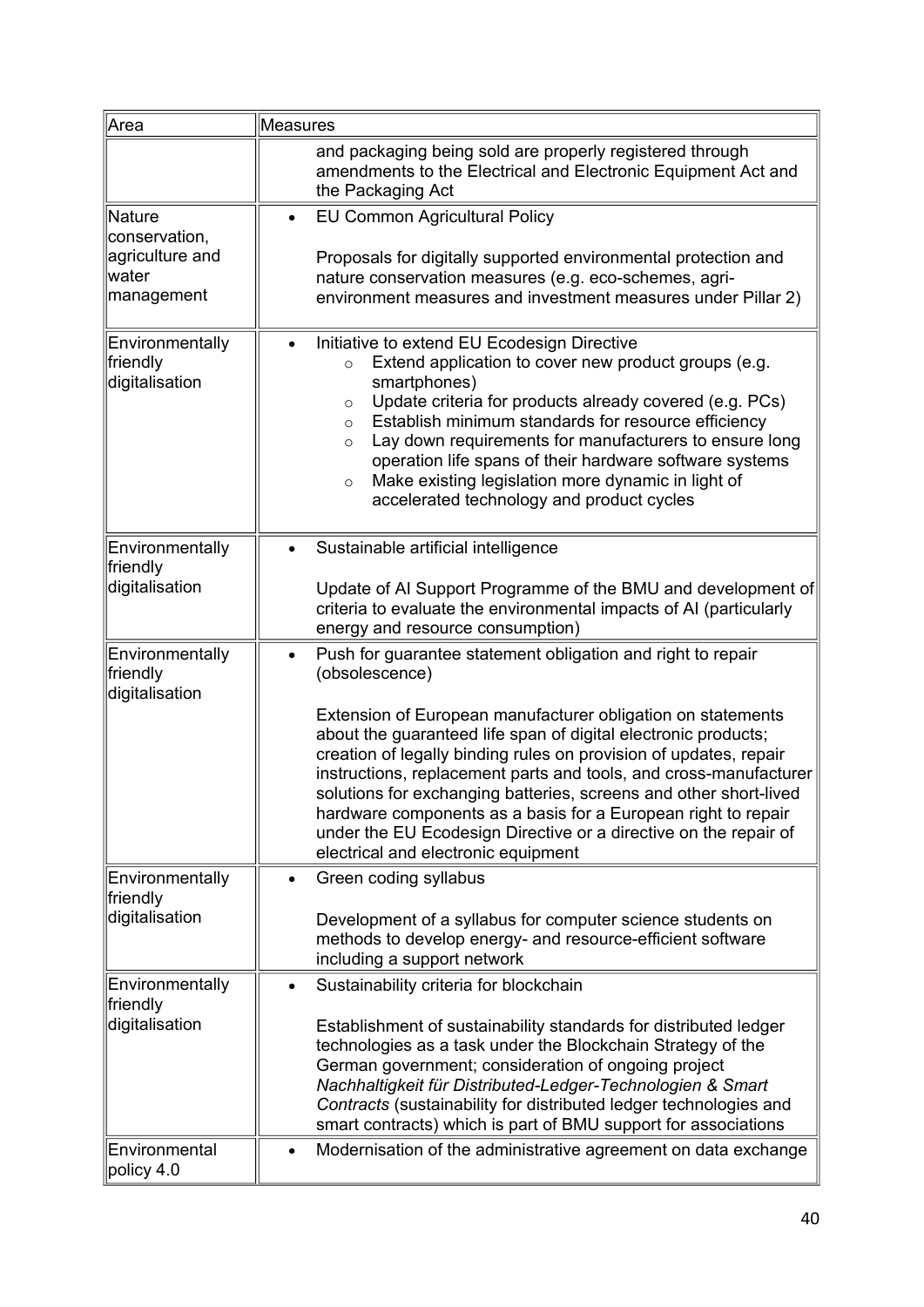| Area                          | <b>Measures</b>                                                                                                                                                                                                           |
|-------------------------------|---------------------------------------------------------------------------------------------------------------------------------------------------------------------------------------------------------------------------|
|                               | Modernisation of the administrative agreement on data exchange<br>between the German government and the federal states to enable<br>comprehensive and mandatory data exchange between the<br>federal levels               |
| Environmental<br>policy 4.0   | Climate policy support for the digitalisation implementation<br>strategy                                                                                                                                                  |
|                               | Provision of tools and knowledge for the ex-ante and ex-post<br>assessment of the greenhouse gas impact of the German<br>government's digital policy projects                                                             |
| Environmental<br>policy $4.0$ | Development of the Federal Environment Ministry's data strategy                                                                                                                                                           |
|                               | Development of a data strategy for the Federal Environment<br>Ministry as a component of the German government's data<br>strategy, including a concept that addresses how the federal<br>working structures are organised |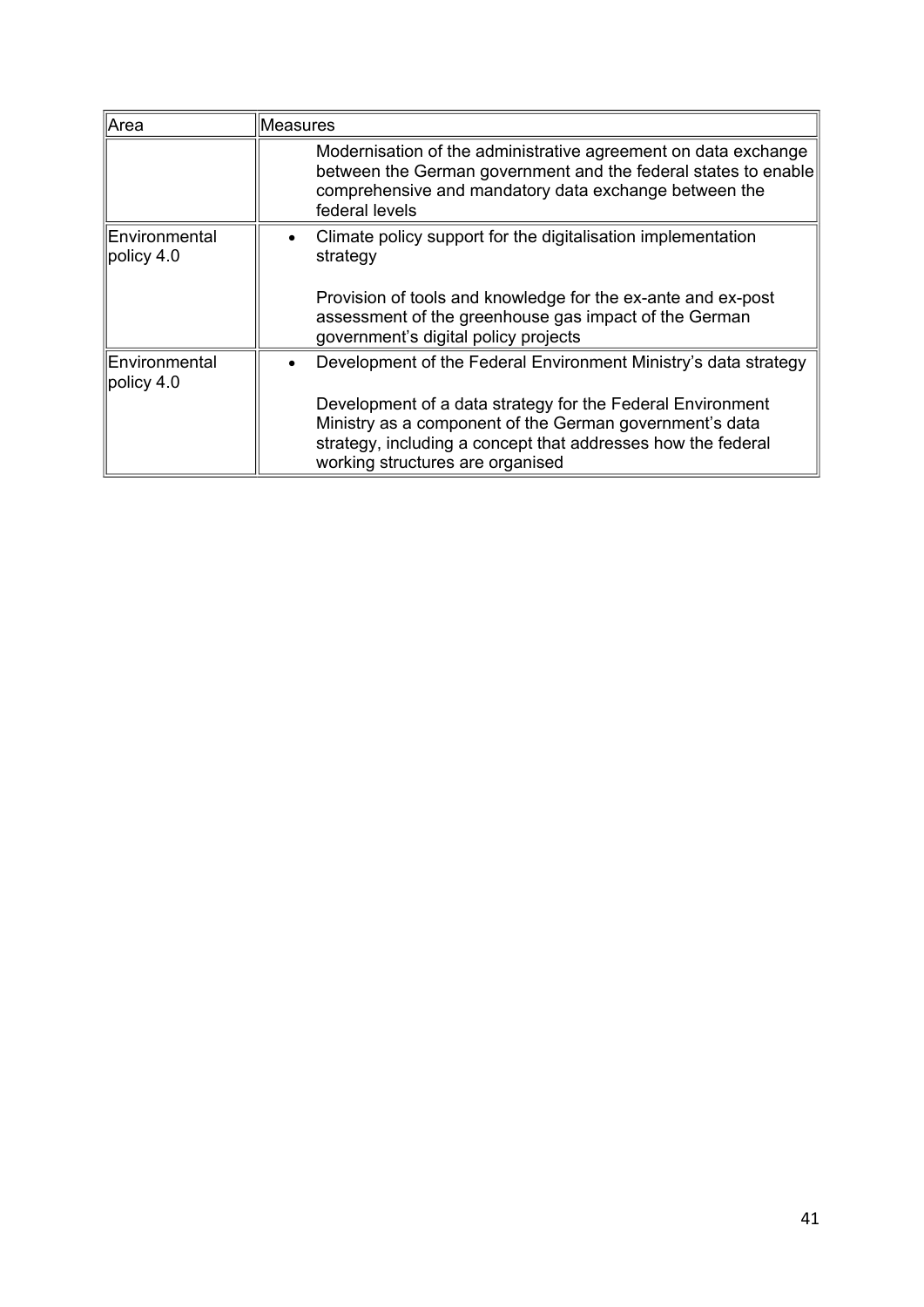# **Measures to be developed next**

| Area                                 | <b>Measures</b>                                                                                                                                                                                                                                                                                                                                                                  |
|--------------------------------------|----------------------------------------------------------------------------------------------------------------------------------------------------------------------------------------------------------------------------------------------------------------------------------------------------------------------------------------------------------------------------------|
| Industry 4.0 and<br>circular economy | <b>Corporate Social Responsibility (CSR)</b><br>Initiative supporting consideration of environmental impacts                                                                                                                                                                                                                                                                     |
| Industry 4.0 and<br>circular economy | along supply and value chains<br>Living laboratory for networked model municipalities in circular<br>economy<br>Establishment of test area to explore digital solutions for                                                                                                                                                                                                      |
|                                      | optimised waste logistics and management, waste prevention<br>and interaction with consumers                                                                                                                                                                                                                                                                                     |
| Industry 4.0 and<br>circular economy | Environmental aspects of critical raw materials<br>Initiative supporting consideration of environmental aspects in<br>EU list of critical raw materials (adaptation of classification                                                                                                                                                                                            |
|                                      | methodology and approach)                                                                                                                                                                                                                                                                                                                                                        |
| Innovation strategy                  | Platform for Social and Environmental Innovation:                                                                                                                                                                                                                                                                                                                                |
|                                      | Networked social initiatives and innovators to enhance digitally<br>based innovation for a sustainable society                                                                                                                                                                                                                                                                   |
| Mobility                             | Legislation on carriage of passengers<br>$\bullet$                                                                                                                                                                                                                                                                                                                               |
|                                      | Support for creation of legal foundation for ride-sharing and car<br>pooling as a useful supplement to public transport and<br>introduction of management methods for municipalities (e.g.<br>specifications on areas served, drive types or feeder function of<br>local rail transport and options for implementing digital offers)                                             |
| Mobility                             | Living laboratory for environmentally sound digitalisation in the<br>transport sector                                                                                                                                                                                                                                                                                            |
|                                      | Test out municipal organisation of environmentally sound<br>transport using digital instruments e.g. dynamic real time<br>management or digital mobility network - impact of digital<br>mobility at neighbourhood level in the context of the<br>competition on the future of sustainable mobility for<br>environmental protection and climate action in the transport<br>sector |
| Sustainable<br>consumption           | Trend analysis for sustainable consumption and digitalisation                                                                                                                                                                                                                                                                                                                    |
|                                      | Continuous collection and update of data on sustainable<br>consumption through systematic market monitoring (analysis of<br>consumer trends and lifestyles taking gender aspects into<br>consideration)                                                                                                                                                                          |
| Sustainable<br>consumption           | Making the ecological footprint visible<br>$\bullet$<br>Support for research and development on the potential,                                                                                                                                                                                                                                                                   |
|                                      | opportunities and limits of communication and visualisation of<br>information related to the supply chain and environmental<br>impacts of production (virtual reality/augmented reality)                                                                                                                                                                                         |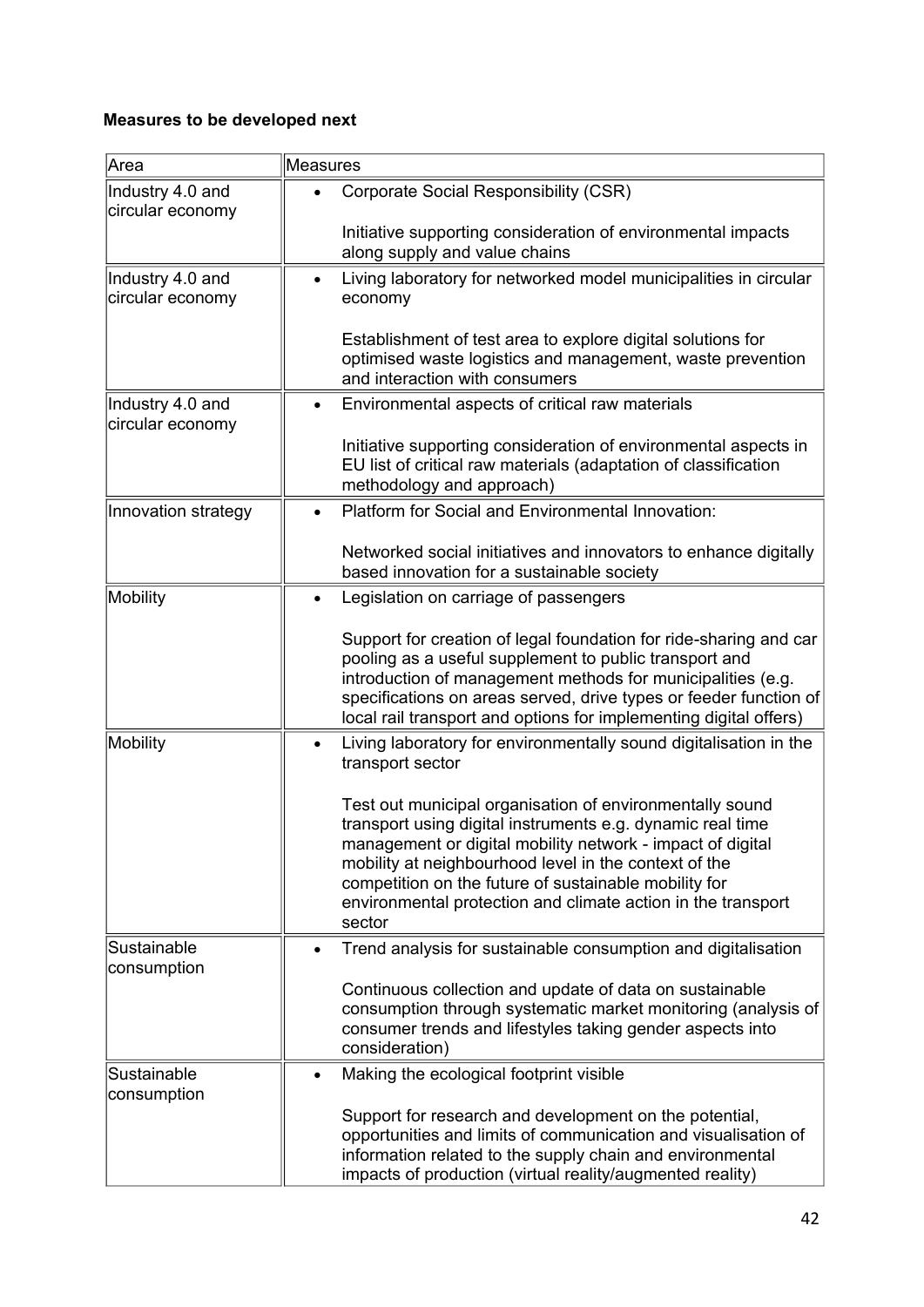| Area                                                        | Measures                                                                                                                                                                                                                                                                                                                                                                                                 |
|-------------------------------------------------------------|----------------------------------------------------------------------------------------------------------------------------------------------------------------------------------------------------------------------------------------------------------------------------------------------------------------------------------------------------------------------------------------------------------|
| Sustainable<br>consumption                                  | Regulation for sustainable online retail<br>Development of regulatory approaches, for example, a<br>requirement to provide environmentally relevant product<br>information and sustainability labels; incorporation of<br>sustainability criteria in search and selection algorithms;<br>filtering options and appropriate presentation of sustainable<br>products in search results and recommendations |
| Sustainable<br>consumption                                  | Living laboratory for sustainable consumption in the platform<br>economy<br>Establishment of an experimental lab to conduct practical tests<br>of the effectiveness and technical feasibility of practical<br>regulatory and incentive systems for sustainable consumption;<br>innovation partnership with online retailers and relevant<br>stakeholders                                                 |
| Sustainable<br>consumption                                  | Label for sustainable online retailers<br>Development of criteria to identify sustainable online shops, for<br>example, with regard to the presentation of environmentally<br>relevant information and services and the energy- and<br>resource-efficient operation of platforms                                                                                                                         |
| Nature conservation,<br>agriculture and water<br>management | Living laboratory for sustainable digital agriculture<br>Testing of platform-based approaches for nature conservation<br>and environmental protection as well as new ecosystem<br>services as a contribution to sustainable land management with<br>an integrated landscape assessment (to supplement the<br>activities of the Federal Ministry of Food and Agriculture)                                 |
| Nature conservation,<br>agriculture and water<br>management | European Centre for Biodiversity Monitoring<br>Initiative to establish EU-wide biodiversity monitoring during<br>Germany's EU Council Presidency in cooperation with the<br>European Environment Agency (EEA)                                                                                                                                                                                            |
| Nature conservation,<br>agriculture and water<br>management | Imaging technologies in agricultural monitoring<br>Easier use and deployment of new imaging technologies<br>(including Sentinel satellites of the Copernicus European Earth<br>observation programme) for agricultural monitoring, particularly<br>with regard to environmental and climate requirements set out<br>in the Common Agricultural Policy                                                    |
| Nature conservation,<br>agriculture and water<br>management | GeoBox: further development and scaling<br>Concept to further develop the GeoBox infrastructure with a<br>view to the potential use and automated exchange of data from<br>environmental and nature conservation administration and<br>machine learning                                                                                                                                                  |